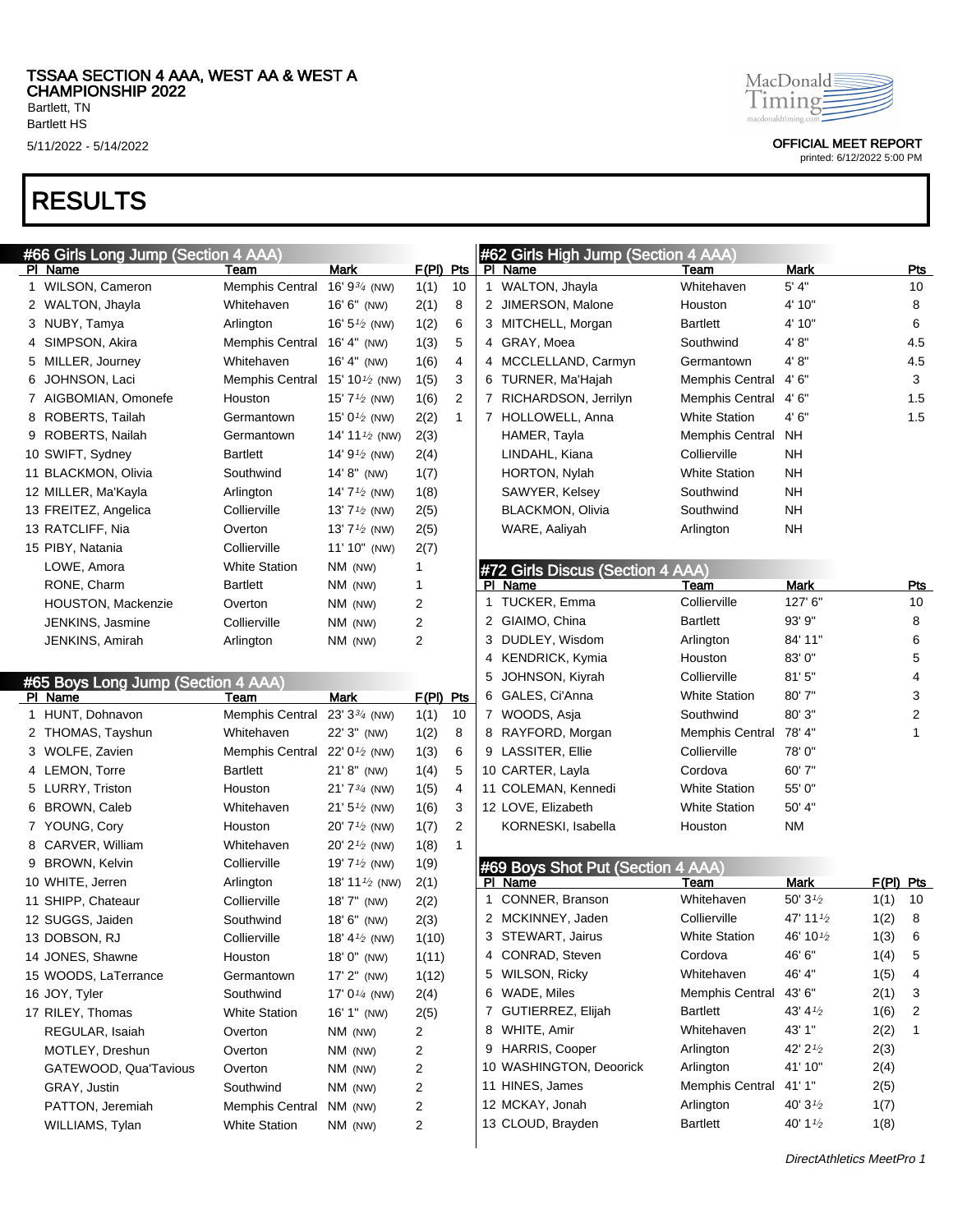Bartlett HS

# RESULTS

5/11/2022 - 5/14/2022 OFFICIAL MEET REPORT

| #69 Boys Shot Put (Section 4 AAA) (cont'd)           |                                                   |                       |             |                |    | #70 Girls Shot Put (Section 4 AAA) (cont'd)   |                                            |                            |            |
|------------------------------------------------------|---------------------------------------------------|-----------------------|-------------|----------------|----|-----------------------------------------------|--------------------------------------------|----------------------------|------------|
| PI Name                                              | Team                                              | Mark                  | $F(PI)$ Pts |                |    | PI Name                                       | Team                                       | Mark                       | <u>Pts</u> |
| 14 COLLIER, Chaz                                     | Southwind                                         | 39' 11"               | 2(6)        |                |    | 11 MILLER, Chandler                           | Whitehaven                                 | 23' 1"                     |            |
| 15 FORD, Aaron                                       | <b>White Station</b>                              | $39' 4\frac{1}{2}$    | 1(9)        |                |    | 12 COLEMAN, Kennedi                           | <b>White Station</b>                       | 21'6'' <sub>2</sub>        |            |
| 16 CLAYTON, Owen                                     | <b>White Station</b>                              | 39'3'2                | 1(10)       |                |    | 13 LOVE, Elizabeth                            | <b>White Station</b>                       | 21'6''                     |            |
| 17 MILES, Dedrick                                    | Memphis Central                                   | $38' 5\frac{1}{2}$    | 1(11)       |                |    | 14 WALTON, Jhayla                             | Whitehaven                                 | 17'2"                      |            |
| 18 WESSON, Caden                                     | Collierville                                      | 34' 10"               | 2(7)        |                |    | JOHNSON, Kiyrah                               | Collierville                               | ΝM                         |            |
| 19 HORTON, D'Arrius                                  | Southwind                                         | 34'7"                 | 2(8)        |                |    | KORNESKI, Isabella                            | Houston                                    | ΝM                         |            |
| 20 WILSON, Jaylen                                    | Southwind                                         | $33'$ 2 $\frac{1}{2}$ | 2(9)        |                |    |                                               |                                            |                            |            |
| 21 WHITE, Joshua                                     | Collierville                                      | $31'10\frac{1}{2}$    | 2(10)       |                |    | #68 Girls Triple Jump (Section 4 AAA)         |                                            |                            |            |
| CARTER, Romalic                                      | Overton                                           | NM                    | 2           |                |    | PI Name                                       | Team                                       | <b>Mark</b>                | Pts        |
|                                                      |                                                   |                       |             |                | 1. | SIMPSON, Akira                                | Memphis Central                            | 36' 1" (NW)                | 10         |
| #71 Boys Discus (Section 4 AAA)                      |                                                   |                       |             |                |    | 2 LOWE, Amora                                 | <b>White Station</b>                       | 35' $2^{1/2}$ (NW)         | 8          |
| PI Name                                              | Team                                              | <b>Mark</b>           | $F(PI)$ Pts |                |    | 3 MUMFORD, Kierstin                           | Memphis Central                            | 34' 10" (NW)               | 6          |
| 1 MOONEY, Jamal                                      | Whitehaven                                        | 150' 11"              | 1(1)        | 10             |    | 4 WILSON, Cameron                             | Memphis Central                            | 34' 8" (NW)                | 5          |
| 2 STEWART, Jairus                                    | <b>White Station</b>                              | 142' 0"               | 1(2)        | 8              |    | 5 AIGBOMIAN, Omonefe                          | Houston                                    | 34' 3" (NW)                | 4          |
| 3 WILSON, Ricky                                      | Whitehaven                                        | 140'0"                | 1(3)        | 6              |    | 6 JENKINS, Amirah                             | Arlington                                  | 33' $8^{1/2}$ (NW)         | 3          |
| 4 COLLIER, Chaz                                      | Southwind                                         | 134'7"                | 1(4)        | 5              |    | 7 SWIFT, Sydney                               | <b>Bartlett</b>                            | 32' 10 <sup>1/2</sup> (NW) | 2          |
| 5 LITTRICE, Elijah                                   | Germantown                                        | 131'7''               | 1(5)        | 4              |    | 8 BLACKMON, Olivia                            | Southwind                                  | 31' 6" (NW)                | 1          |
| 6 ROBINSON, Lamarius                                 | <b>White Station</b>                              | 129' 3"               | 2(1)        | 3              |    | 9 HORTON, Nylah                               | <b>White Station</b>                       | $31'5''$ (NW)              |            |
| 7 COX, TJ                                            | <b>Bartlett</b>                                   | 119'8"                | 2(2)        | $\overline{2}$ |    | 10 WILLIAMS, RiAnjelia                        | <b>White Station</b>                       | 29' 5" (NW)                |            |
| 8 CONRAD, Steven                                     | Cordova                                           | 116'0"                | 1(6)        | $\mathbf{1}$   |    | 11 FLETCHER, Bailee                           | Germantown                                 | 29' $1\frac{1}{2}$ (NW)    |            |
| 9 BEDFORD, Corterreus                                | <b>White Station</b>                              | 115' 4"               | 1(7)        |                |    | TUTWILER, JaKaiya                             | Southwind                                  | NM (NW)                    |            |
| 10 CLOUD, Brayden                                    | <b>Bartlett</b>                                   | 115'0"                | 1(8)        |                |    |                                               |                                            |                            |            |
| 11 HINES, James                                      | Memphis Central 106' 5"                           |                       | 2(3)        |                |    | #67 Boys Triple Jump (Section 4 AAA)          |                                            |                            |            |
|                                                      |                                                   |                       |             |                |    |                                               |                                            |                            |            |
| 12 HORTON, D'Arrius                                  | Southwind                                         | 88'3"                 | 2(4)        |                |    | PI Name                                       | Team                                       | Mark                       | <u>Pts</u> |
| 13 WADE, Miles                                       | Memphis Central 79' 0"                            |                       | 2(5)        |                |    | 1 THOMAS, Tayshun                             | Whitehaven                                 | 47' $9\frac{1}{2}$ (NW)    | 10         |
| 14 WHITE, Joshua                                     | Collierville                                      | 74' 8"                | 2(6)        |                |    | 2 WOLFE, Zavien                               | Memphis Central                            | 47' $0\frac{1}{2}$ (NW)    | 8          |
| 15 WASHINGTON, Deoorick                              | Arlington                                         | 63' 5"                | 2(7)        |                |    | 3 HIGGINS, Michael                            | Memphis Central                            | 44' 9" (NW)                | 6          |
| WHITE, Amir                                          | Whitehaven                                        | <b>NM</b>             | 1           |                |    | 4 BROWN, Caleb                                | Whitehaven                                 | 43' 2" (NW)                | 5          |
| GUTIERREZ, Elijah                                    | <b>Bartlett</b>                                   | <b>NM</b>             | 1           |                |    | 5 MITCHELL, Alante                            | Bartlett                                   | 42' $2\frac{1}{2}$ (NW)    | 4          |
| FLINT, Brock                                         | Arlington                                         | <b>NM</b>             | 2           |                | 6  | JOHNSON, Nolyn                                | Collierville                               | 41' 9" (NW)                | 3          |
| HERVEY, Justin                                       | Southwind                                         | <b>NM</b>             | 2           |                |    | 7 MCHENRY, Izayah                             | Bartlett                                   | 41' 6" (NW)                | 2          |
| GAINES, Pierre                                       | Collierville                                      | <b>NM</b>             | 2           |                | 8  | EVANS, Jaylon                                 | Memphis Central 40' 11 <sup>1/2</sup> (NW) |                            | 1          |
| MCKINNEY, Jaden                                      | Collierville                                      | <b>NM</b>             | 2           |                |    | 9 STUCKEY, Rogeris                            | Southwind                                  | 38' $9\frac{1}{4}$ (NW)    |            |
|                                                      |                                                   |                       |             |                |    | 10 SUGGS, Jaiden                              | Southwind                                  | 38' 3" (NW)                |            |
|                                                      |                                                   |                       |             |                |    | 11 SWIFT, Vincent                             | Bartlett                                   | 37' 11" (NW)               |            |
| #70 Girls Shot Put (Section 4 AAA)<br><u>PI Name</u> | <u>leam</u>                                       | <b>Mark</b>           |             | Pts            |    | 12 WHITE, Jerren                              | Arlington                                  | 37' 9 <sup>1/2</sup> (NW)  |            |
| 1 TUCKER, Emma                                       | Collierville                                      | 36' 10"               |             | 10             |    | 13 LEGGINS, Dylan                             | Southwind                                  | 37' $0^{1/2}$ (NW)         |            |
| 2 RICHARDSON, Jerrilyn                               | Memphis Central 33' 6 <sup>1</sup> / <sub>2</sub> |                       |             | 8              |    | 14 NATHANIEL, Ajoni                           | <b>White Station</b>                       | 36' 2 <sup>1/4</sup> (NW)  |            |
| 3 GIAIMO, China                                      | Bartlett                                          | 32'9'2                |             | 6              |    |                                               |                                            |                            |            |
| 4 RAYFORD, Morgan                                    | Memphis Central 31' 5 <sup>1</sup> / <sub>2</sub> |                       |             | 5              |    |                                               |                                            |                            |            |
| 5 KENDRICK, Kymia                                    | Houston                                           | 31'2'                 |             | 4              |    | #61 Boys High Jump (Section 4 AAA)<br>PI Name | Team                                       | Mark                       | <u>Pts</u> |
| 6 GRAY, Moea                                         | Southwind                                         | 31'2"                 |             | 3              |    | 1 MONTAGUE, Dewan                             | <b>Bartlett</b>                            | 6' 4"                      | 10         |
| 7 CARTER, Layla                                      | Cordova                                           | $31' 1\frac{1}{2}$    |             | 2              |    | 2 WOLFE, Zavien                               | Memphis Central                            | 6'2"                       | 8          |
| 8 GALES, Ci'Anna                                     | <b>White Station</b>                              | 30' 6"                |             | 1              |    | 3 JONES, Travion                              | Whitehaven                                 | 6' 0"                      | 6          |
| 9 WOODS, Asja                                        | Southwind                                         | 29' 41/2              |             |                |    | 4 GRAY, Justin                                | Southwind                                  | 6' 0"                      | 5          |
| 10 HOLMES, Keirsten                                  | Collierville                                      | 27' 3"                |             |                |    | 5 KINYE, Boseme                               | Southwind                                  | 5' 10"                     | 4          |
|                                                      |                                                   |                       |             |                |    | 6 EVANS, Jaylon                               | Memphis Central                            | 5' 8''                     | 2.5        |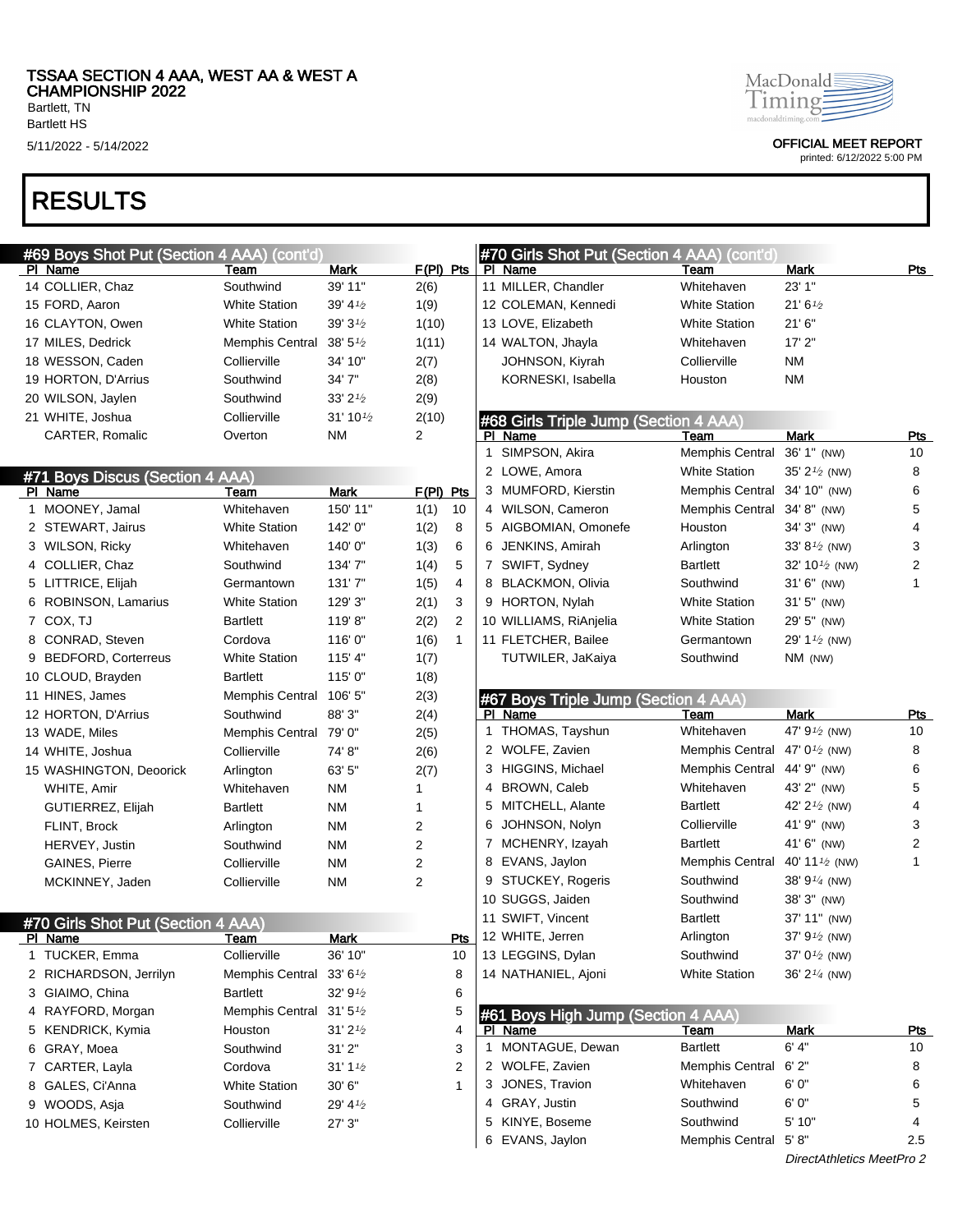Bartlett HS

## RESULTS

| #61 Boys High Jump (Section 4 AAA) (cont'd) |                      |                           |           |     | #92 Girls Long Jump (West AA)   |               |                           |             |                |
|---------------------------------------------|----------------------|---------------------------|-----------|-----|---------------------------------|---------------|---------------------------|-------------|----------------|
| PI Name                                     | Team                 | Mark                      |           | Pts | PI Name                         | <b>Team</b>   | Mark                      |             | <b>Pts</b>     |
| 6 BROWN, Caleb                              | Whitehaven           | 5' 8''                    |           | 2.5 | 1 WARD, Heaven                  | Ripley        | 15' 9" (NW)               |             | 10             |
| 8 HUNT, CaMari                              | Collierville         | 5' 8''                    |           | 1   | 2 SEALS, Alana                  | South Gibson  | 15' $3\frac{3}{4}$ (NW)   |             | 8              |
| 9 WILKINS, Tonyrio                          | <b>Bartlett</b>      | 5' 8''                    |           |     | 3 ROGERS, Patrina               | Kirby         | 14' 11 $\frac{1}{2}$ (NW) |             | 6              |
| 10 TIPTON, Evan                             | Collierville         | 5'6''                     |           |     | 4 KELL, Ava                     | Munford       | 14' 11 $\frac{1}{2}$ (NW) |             | 5              |
| 10 LASTER, Romero                           | <b>White Station</b> | 5'6''                     |           |     | 5 LEE, Na'Riyah                 | Raleigh Egypt | 14' $9\frac{1}{2}$ (NW)   |             | 4              |
| WOODS, Kylan                                | Southwind            | <b>NH</b>                 |           |     | 6 ISBELL, Sarah                 | Dyer Co.      | 14' $8\frac{3}{4}$ (NW)   |             | 3              |
| NATHANIEL, Ajoni                            | <b>White Station</b> | <b>NH</b>                 |           |     | 7 RICE, Sarah                   | Munford       | 14' 8" (NW)               |             | 2              |
| STAFFORD, James                             | Collierville         | <b>NH</b>                 |           |     | 8 FULLER, Asia                  | Kirby         | 14' $5\frac{1}{4}$ (NW)   |             | $\mathbf{1}$   |
| WHITE, Jerren                               | Arlington            | <b>NH</b>                 |           |     | 9 CARVER, Kinlee                | Covington     | 13' 10" (NW)              |             |                |
| LARRY, Mikeil                               | Arlington            | <b>NH</b>                 |           |     | 10 WOODFORK, Taylor             | Raleigh Egypt | 13' $6\frac{3}{4}$ (NW)   |             |                |
| SPENCER, Kristian                           | Whitehaven           | NΗ                        |           |     | 11 HAYES, Shermia               | Ripley        | 13' 4 $\frac{3}{4}$ (NW)  |             |                |
|                                             |                      |                           |           |     | 12 HAWKINS, KeZiah              | Raleigh Egypt | 12' $6\frac{1}{2}$ (NW)   |             |                |
| #93 Boys Long Jump (West AA)                |                      |                           |           |     | WARD, Makayla                   | Haywood       | NM (NW)                   |             |                |
| PI Name                                     | Team                 | <b>Mark</b>               | F(PI) Pts |     | GILILAND, Jada                  | Munford       | NM (NW)                   |             |                |
| 1 THEUS, Tylan                              | Ripley               | 22' $8^{3/4}$ (NW)        | 2(1)      | 10  | GREEN, Kalija                   | Ripley        | NM (NW)                   |             |                |
| 2 EDLER, TJ                                 | Ripley               | 22' 6 <sup>1/2</sup> (NW) | 2(2)      | 8   | BEARD, Jaliegh                  | Haywood       | NM (NW)                   |             |                |
| 3 HARRIS, Dustin                            | South Gibson         | 20' 3 <sup>1/4</sup> (NW) | 2(3)      | 6   |                                 |               |                           |             |                |
| 4 WEBB, Zach                                | Raleigh Egypt        | 20' 2" (NW)               | 2(4)      | 5   | #94 Girls Triple Jump (West AA) |               |                           |             |                |
| 5 HARRIS, Devin                             | South Gibson         | 20' 0" (NW)               | 2(5)      | 4   | PI Name                         | Team          | <b>Mark</b>               |             | Pts            |
| 6 ROBINSON, Ja'kellon                       | Raleigh Egypt        | 20' 0" (NW)               | 2(6)      | 3   | 1 ROGERS, Patrina               | Kirby         | 31' 5" (NW)               |             | 10             |
| 7 CHAPMAN, DEMAREUN                         | Raleigh Egypt        | 19' 11 $\frac{3}{4}$ (NW) | 1(1)      | 2   | 2 BEY, Emily                    | Munford       | $31'$ $2\frac{1}{4}$ (NW) |             | 8              |
| 8 POWERS, Grant                             | Dyer Co.             | 19' 8" (NW)               | 1(2)      | 1   | 3 CONNOR, Breona                | Munford       | $30'3\frac{1}{4}$ (NW)    |             | 6              |
| 9 LEWIS, Cameron                            | Ridgeway             | 19'8" (NW)                | 1(3)      |     | 4 CURRIE, Alexis                | Ripley        | 29' $7\frac{3}{4}$ (NW)   |             | 5              |
| 10 JACKSON, Ronterrion                      | Haywood              | 19' 5" (NW)               | 2(7)      |     | 5 HAWKINS, KeZiah               | Raleigh Egypt | 29' $3\frac{1}{2}$ (NW)   |             | 4              |
| 11 KUNDE, Cade                              | Munford              | 18' $3\frac{3}{4}$ (NW)   | 1(4)      |     | 6 WOODFORK, Taylor              | Raleigh Egypt | 28' 4 $\frac{1}{2}$ (NW)  |             | 3              |
| 12 QUINN, Camarius                          | Dyersburg            | 17' 11" (NW)              | 2(8)      |     | 7 SOLOMON, Nadia                | Munford       | 28' $2^{1/2}$ (NW)        |             | $\overline{c}$ |
| 13 HERRON, Delvin                           | Melrose              | 17' $7\frac{1}{2}$ (NW)   | 1(5)      |     | 8 HARRELL, Brooklyn             | South Gibson  | 26' $0^{1/2}$ (NW)        |             | 1              |
| 14 ANDERSON, Maddux                         | <b>Brighton</b>      | 17' $6\frac{1}{2}$ (NW)   | 1(6)      |     | SHEFFA, Tariana                 | Raleigh Egypt | NM (NW)                   |             |                |
| 15 PUGH, Travis                             | Haywood              | 17' 4" (NW)               | 1(7)      |     | ADDO, Tetteybea                 | South Gibson  | NM (NW)                   |             |                |
| 16 WRIGHT, Amyreon                          | Ripley               | 17' 2" (NW)               | 1(8)      |     |                                 |               |                           |             |                |
| 17 COLLINS, Justin                          | Melrose              | 14' 10" (NW)              | 1(9)      |     | #97 Boys Shot Put (West AA)     |               |                           |             |                |
|                                             |                      |                           |           |     | PI Name                         | Team          | <b>Mark</b>               | $F(PI)$ Pts |                |
| #95 Boys Triple Jump (West AA)              |                      |                           |           |     | 1 JENKINS, Hayden               | South Gibson  | 42' 10 $\frac{3}{4}$      | 2(1)        | 10             |
| PI Name                                     | Team                 | Mark                      |           | Pts | 2 CARNEY, Taylor                | Ripley        | 41'9'2                    | 2(2)        | 8              |
| 1 CHAPMAN, DEMAREUN                         | Raleigh Egypt        | 40' 10" (NW)              |           | 10  | 3 POIRIER, Raymond              | Hardin Co.    | 40' 5"                    | 2(3)        | 6              |
| 2 MARKHAM, Taylor                           | Ripley               | 39' 10" (NW)              |           | 8   | 4 HARRIS, Adam                  | Hardin Co.    | $39' 5\%$                 | 2(4)        | 5              |
| 3 PEREZ, Christian                          | Munford              | 39' 0" (NW)               |           | 6   | 5 WHITE, Auvic                  | Munford       | 39' 4"                    | 2(5)        | 4              |
| 4 ANDERSON, Jakoreigh                       | Ripley               | 38' $9^{1/2}$ (NW)        |           | 5   | 6 BROWN, Tyler                  | Dyersburg     | 39' 0"                    | 2(6)        | 3              |
| 5 POWERS, Grant                             | Dyer Co.             | 38' 4" (NW)               |           | 4   | 7 LATTIMORE, Damian             | Ripley        | 38'8"                     | 1(1)        | 2              |
| 6 KUNDE, Cade                               | Munford              | 37' 11 $\frac{1}{2}$ (NW) |           | 3   | 8 THOMAS, Octavian              | Ripley        | $38'3\frac{3}{4}$         | 2(7)        | 1              |
| 7 LANE, Elisha                              | Dyersburg            | 37' 6" (NW)               |           | 2   | 9 GLASS, Averiel                | Dyersburg     | 37' 9 $\frac{1}{4}$       | 1(2)        |                |
| 8 LANGLEY, Zach                             | Ripley               | 35' 7" (NW)               |           | 1   | 10 ARNOLD, Tamar                | Chester Co.   | 36' 9"                    | 1(3)        |                |
| 9 HARVEY, JULIAN                            | Raleigh Egypt        | 31' $91/2$ (NW)           |           |     | 11 THOMPSON, Blake              | Chester Co.   | 33'2"                     | 1(4)        |                |
| PEARSON, ROYAL                              | Raleigh Egypt        | NM (NW)                   |           |     | 11 HARRIS, Anthony              | Raleigh Egypt | 33' 2"                    | 2(8)        |                |
| LEWIS, Cameron                              | Ridgeway             | NM (NW)                   |           |     | 13 LEMMON, Mason                | Munford       | 32'3''                    | 1(5)        |                |
|                                             |                      |                           |           |     | 14 HERNDON, ZAREION             | Raleigh Egypt | 25' 21/4                  | 1(6)        |                |
|                                             |                      |                           |           |     |                                 |               |                           |             |                |



5/11/2022 - 5/14/2022 OFFICIAL MEET REPORT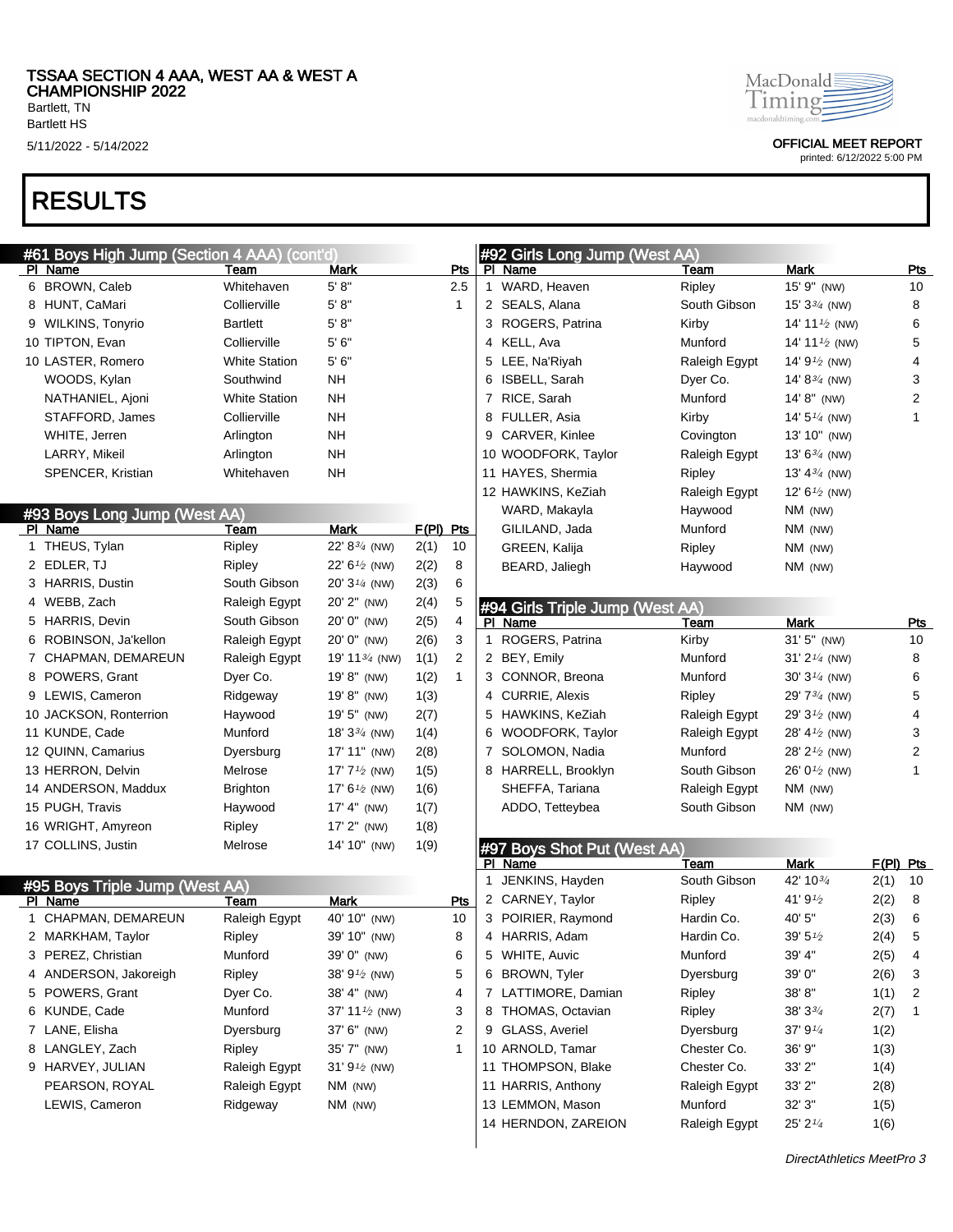Bartlett, TN Bartlett HS

# RESULTS

| #97 Boys Shot Put (West AA)       | (cont'd)                 |                    |                |             | #89 Boys High Jump (West AA) (cont'd) |                                      |                          |       |            |
|-----------------------------------|--------------------------|--------------------|----------------|-------------|---------------------------------------|--------------------------------------|--------------------------|-------|------------|
| PI Name                           | Team                     | Mark               | $F(PI)$ Pts    |             | PI Name                               | Team                                 | <b>Mark</b><br><b>NH</b> |       | Pts        |
| ST.JULES, Kenneth<br>BROWN, Kylan | Raleigh Egypt<br>Haywood | <b>NM</b><br>NM    | 1<br>1         |             | PEARSON, ROYAL<br>DOWDY, Kelvin       | Raleigh Egypt<br><b>Fayette Ware</b> | NH                       |       |            |
| VASSAR, Darnell                   | Munford                  | <b>NM</b>          | 1              |             |                                       |                                      |                          |       |            |
|                                   |                          |                    |                |             | #98 Girls Discus (West AA)            |                                      |                          |       |            |
| #96 Girls Shot Put (West AA)      |                          |                    |                |             | PI Name                               | Team                                 | <b>Mark</b>              |       | <b>Pts</b> |
| PI Name                           | Team                     | <b>Mark</b>        | Pts            | $\mathbf 1$ | DOUGLASS, Victoria                    | Raleigh Egypt                        | 98'8"                    |       | 10         |
| 1 VAUGHN, Pearson                 | Ripley                   | 37' 1"             | 10             |             | 2 MACLIN, Jernyla                     | Ripley                               | $97'$ 2"                 |       | 8          |
| 2 HONORE, Anitra                  | Dyer Co.                 | 32' 6''            | 8              |             | 3 PERKINS, Alanna                     | Haywood                              | $90'$ $9"$               |       | 6          |
| 3 GRAY, Iyana                     | South Gibson             | $32' 41'_{2}$      | 6              |             | 4 RICH, Hannah                        | Chester Co.                          | 86' 4"                   |       | 5          |
| 4 PERKINS, Alanna                 | Haywood                  | $30'31'_{2}$       | 5              |             | 5 PATTERSON, Riley                    | Munford                              | 81'7''                   |       | 4          |
| 5 RICH, Hannah                    | Chester Co.              | 29' 8"             | 4              |             | 6 GRAY, Iyana                         | South Gibson                         | 72' 0"                   |       | 3          |
| 6 DOUGLASS, Victoria              | Raleigh Egypt            | 28' 5"             | 3              |             | 7 MILLER, Mikalah                     | Munford                              | 63' 0"                   |       | 2          |
| 7 MACLIN, Jernyla                 | Ripley                   | 27'5''             | 2              |             | 8 LATTIMORE, Keasia                   | Ripley                               | 61' 11"                  |       | 1          |
| 8 MASON, Zayla                    | Munford                  | $26' 4\frac{1}{2}$ | 1              |             | REED, Miranda                         | Munford                              | <b>NM</b>                |       |            |
| 9 MATHEWS, Shalia                 | <b>Brighton</b>          | 25' 63/4           |                |             | SHEFFA, Tariana                       | Raleigh Egypt                        | <b>NM</b>                |       |            |
| 10 CARR, Arianna                  | Munford                  | 25' 01/4           |                |             | ARNOLD, Taelyeah                      | Chester Co.                          | <b>NM</b>                |       |            |
| 11 WHITEHEAD, Peyton              | Munford                  | 19' 9"             |                |             | VAUGHN, Pearson                       | Ripley                               | <b>NM</b>                |       |            |
| SHEFFA, Tariana                   | Raleigh Egypt            | <b>NM</b>          |                |             | JOHNSON, Mia                          | Raleigh Egypt                        | <b>NM</b>                |       |            |
| JOHNSON, Mia                      | Raleigh Egypt            | <b>NM</b>          |                |             |                                       |                                      |                          |       |            |
|                                   |                          |                    |                |             | #99 Boys Discus (West AA)             |                                      |                          |       |            |
| #88 Girls High Jump (West AA)     |                          |                    |                |             | PI Name                               | Team                                 | Mark                     |       | Pts        |
| PI Name                           | Team                     | Mark               | Pts            |             | 1 CARNEY, Taylor                      | Ripley                               | 141'5"                   |       | 10         |
| 1 WELCH, Jadarica                 | Haywood                  | 5'2"               | 10             |             | 2 GLASS, Averiel                      | Dyersburg                            | 114'0"                   |       | 8          |
| 2 CONNOR, Breona                  | Munford                  | 4' 8''             | $\overline{7}$ |             | 3 BROWN, Raymond                      | Ripley                               | 109' 6"                  |       | 6          |
| 2 LAKE, Nivea                     | Ripley                   | 4' 8''             | $\overline{7}$ |             | 4 ESTES, Aaron                        | Munford                              | 99' 2"                   |       | 5          |
| 4 ACOFF, Guya                     | Kirby                    | 4' 8''             | 5              |             | 5 JENKINS, Hayden                     | South Gibson                         | 92'7"                    |       | 4          |
| WOODALL, Dishika                  | Kirby                    | <b>NH</b>          |                |             | 6 LEMMON, Mason                       | Munford                              | 89' 2"                   |       | 3          |
| WOODFORK, Taylor                  | Raleigh Egypt            | <b>NH</b>          |                |             | 7 WHITE, Auvic                        | Munford                              | 79' 0"                   |       | 2          |
| JONES, Krissie                    | Chester Co.              | <b>NH</b>          |                |             | 8 BROWN, Tyler                        | Dyersburg                            | 75' 2"                   |       | 1          |
|                                   |                          |                    |                |             | 9 HARRIS, Anthony                     | Raleigh Egypt                        | 63' 0"                   |       |            |
| #89 Boys High Jump (West AA)      |                          |                    |                |             | 10 HERNDON, ZAREION                   | Raleigh Egypt                        | 58' 4"                   |       |            |
| PI Name                           | Team                     | Mark               | <u>Pts</u>     |             | ST.JULES, Kenneth                     | Raleigh Egypt                        | <b>NM</b>                |       |            |
| 1 JARRETT, Jakeevin               | Ripley                   | 5' 8''             | 10             |             | MARKHAM, Taylor                       | Ripley                               | <b>NM</b>                |       |            |
| 1 WILSON, Carmillo                | Melrose                  | 5' 8''             | 8              |             |                                       |                                      |                          |       |            |
| 1 COLLINS, Justin                 | Melrose                  | 5' 8''             | 6              |             | #84 Girls 100m Hurdles (West AA)      |                                      |                          |       |            |
| 4 LEWIS, Cameron                  | Ridgeway                 | 5' 8''             | 5              |             | <b>Prelims</b>                        |                                      |                          |       |            |
| 5 KUNDE, Cade                     | Munford                  | 5'6''              | 1.67           |             | PI Name                               | Team                                 | <b>Time</b>              | H(PI) |            |
| 5 CATO, Braylon                   | Fayette Ware             | 5'6''              | 1.67           |             | 1 REED, Faith                         | South Gibson                         | $17.04(-0.2)q$           | 2(1)  |            |
| 5 CLARK, Monterio                 | <b>Brighton</b>          | 5'6''              | 1.67           |             | 2 ROGERS, Patrina                     | Kirby                                | $18.36(-0.7)q$           | 1(1)  |            |
| 5 BENTON, Tavon                   | Haywood                  | 5'6''              | 1.67           |             | 3 PATTERSON, Sherryana                | <b>McNairy Central</b>               | $18.43(-0.2)q$           | 2(2)  |            |
| 5 JACKSON, Ronterrion             | Haywood                  | 5'6''              | 1.67           |             | 4 SOLOMON, Nadia                      | Munford                              | $18.72(-0.7)q$           | 1(2)  |            |
| 5 CHAFFIN, Chardarius             | Raleigh Egypt            | 5'6''              | 1.67           |             | 5 RICE, Sarah                         | Munford                              | $19.24 (-0.2)q$          | 2(3)  |            |
| 11 HAYNES, D'Camron               | Munford                  | 5'6''              |                |             | 6 NELSON, Asia                        | Ridgeway                             | $19.29(-0.7)q$           | 1(3)  |            |
| HARRIS, KEONTAYE                  | Raleigh Egypt            | <b>NH</b>          |                |             | 7 LEMONS, Aniyah                      | Munford                              | $19.37(-0.2)q$           | 2(4)  |            |
| ANDERSON, Jakoreigh               | Ripley                   | <b>NH</b>          |                |             | 8 PERRY, Allie                        | <b>Brighton</b>                      | $20.22(-0.2)q$           | 2(5)  |            |
| PUGH, Travis                      | Haywood                  | <b>NH</b>          |                |             | 9 WOODALL, Dishika                    | Kirby                                | $21.06(-0.7)$            | 1(4)  |            |
| EALY, Jamarius                    | Munford                  | <b>NH</b>          |                |             |                                       |                                      |                          |       |            |



5/11/2022 - 5/14/2022 OFFICIAL MEET REPORT

printed: 6/12/2022 5:00 PM

DirectAthletics MeetPro 4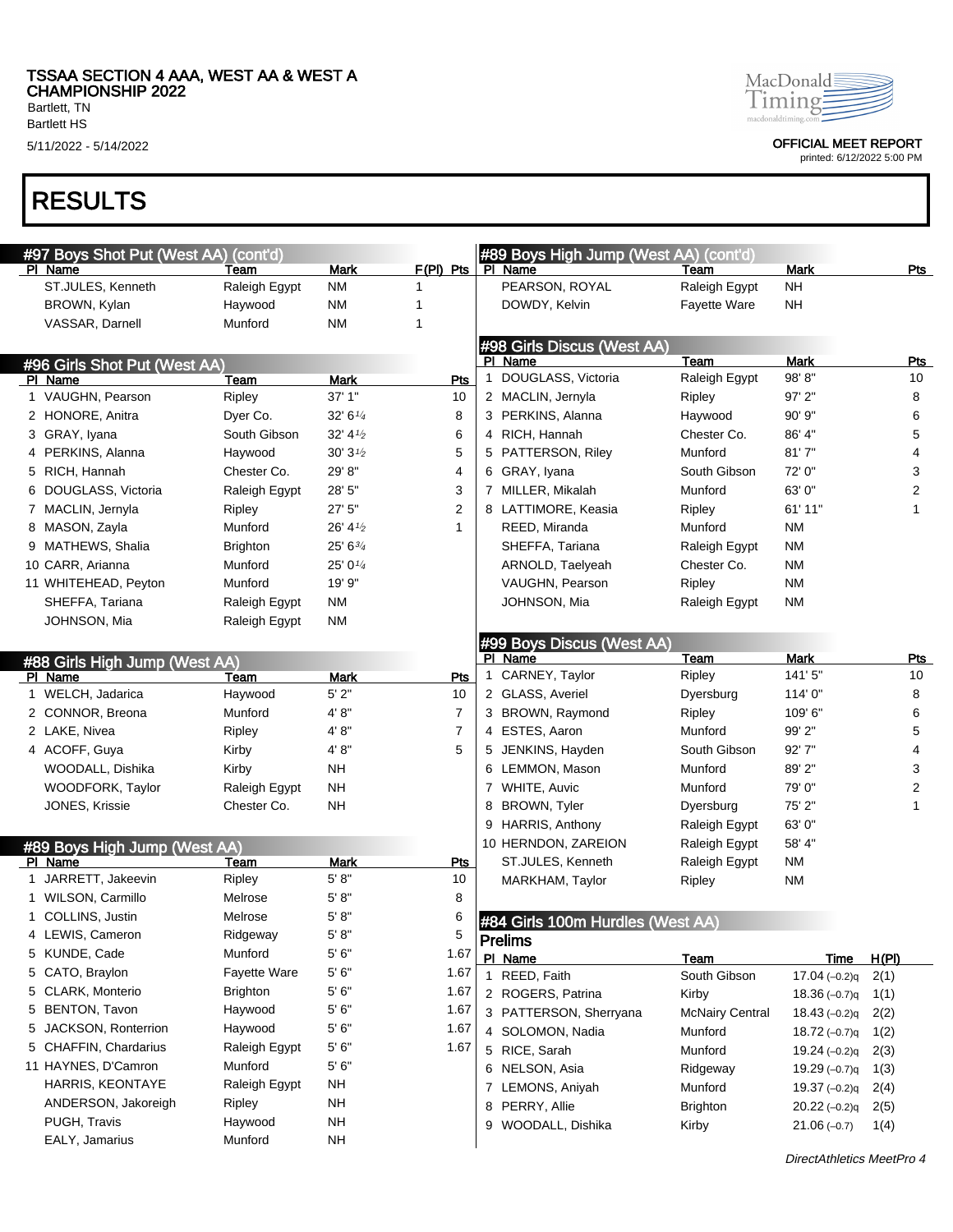Bartlett HS

# RESULTS

| #84 Girls 100m Hurdles (West AA) (cont'd) |                                        |                           |                |       |                | #50 Boys 110m Hurdles (Section 4 AAA) (cont'd) |                           |                 |              |
|-------------------------------------------|----------------------------------------|---------------------------|----------------|-------|----------------|------------------------------------------------|---------------------------|-----------------|--------------|
|                                           | <b>Prelims</b>                         |                           |                |       |                | <b>Prelims</b>                                 |                           |                 |              |
|                                           | PI Name                                | Team                      | Time           | H(PI) |                | PI Name                                        | Team                      | Time            | H(PI)        |
|                                           | 10 ISOM, Chunterria                    | Raleigh Egypt             | $21.95(-0.2)$  | 2(6)  |                | 11 REICH, Hunter                               | Arlington                 | $18.94(-0.1)$   | 2(6)         |
|                                           | 11 PEETE, Jaida                        | <b>Millington Central</b> | $30.76(-0.7)$  | 1(5)  |                | 12 BLAKEMORE, Mark                             | Collierville              | $19.73(-0.6)$   | 1(6)         |
|                                           | #49 Girls 100m Hurdles (Section 4 AAA) |                           |                |       |                | #74 Girls 100 Meters (West AA)                 |                           |                 |              |
|                                           | <b>Prelims</b>                         |                           |                |       |                | <b>Prelims</b>                                 |                           |                 |              |
|                                           | PI Name                                | Team                      | Time           | H(PI) |                | PI Name                                        | Team                      | Time            | H(PI)        |
|                                           | 1 KING, Ramya                          | <b>White Station</b>      | $15.15(-0.6)q$ | 1(1)  |                | 1 ANDREWS, Aliyah                              | Ripley                    | $12.68(-0.4)q$  | 1(1)         |
|                                           | 2 WINTERS, Denver                      | <b>Memphis Central</b>    | $15.33(-0.8)q$ | 2(1)  |                | 2 LEE, Na'Riyah                                | Raleigh Egypt             | $13.03(-0.5)q$  | 3(1)         |
|                                           | 3 JOHNSON, Laci                        | <b>Memphis Central</b>    | $15.80(-0.8)q$ | 2(2)  |                | 3 WARD, Heaven                                 | Ripley                    | $13.03(-1.1)q$  | 2(1)         |
|                                           | 4 MILLER, Journey                      | Whitehaven                | $16.37(-0.6)q$ | 1(2)  |                | 4 WENTHROP, Jasmine                            | Melrose                   | $13.17(-1.1)q$  | 2(2)         |
|                                           | 5 GILKEY, Briya                        | Southwind                 | $17.02(-0.8)q$ | 2(3)  |                | 5 FRANKLIN, Aneisa                             | Ridgeway                  | $13.55(-1.1)q$  | 2(3)         |
|                                           | 6 DEARBORN, Rena                       | Collierville              | $17.13(-0.6)q$ | 1(3)  |                | 6 DEAN, Katya                                  | Covington                 | $13.56(-1.1)q$  | 2(4)         |
|                                           | 7 WINSTON, Alyssa                      | <b>White Station</b>      | $17.13(-0.6)q$ | 1(4)  |                | 7 HAWKINS, Tamira                              | Munford                   | 13.57 $(-0.5)q$ | 3(2)         |
|                                           | 8 FLETCHER, Bailee                     | Germantown                | $17.36(-0.6)q$ | 1(5)  |                | 8 ROBINSON, Kierra                             | <b>Millington Central</b> | $13.93(-0.4)q$  | 1(2)         |
|                                           | 9 AMMONS, Mary Claire                  | Collierville              | $18.27(-0.8)$  | 2(4)  |                | 9 VIRES, Alex                                  | Chester Co.               | $14.24(-0.5)$   | 3(3)         |
|                                           | 10 DAVIS, Kassidy                      | <b>White Station</b>      | $19.30(-0.8)$  | 2(5)  |                | 10 GREEN, Kalija                               | Ripley                    | $14.26(-0.4)$   | 1(3)         |
|                                           | 11 SAWYER, Kelsey                      | Southwind                 | $19.69(-0.8)$  | 2(6)  |                | 11 LEMONS, Lachira                             | Munford                   | $14.31(-1.1)$   | 2(5)         |
|                                           | 12 MAIER, Caitlin                      | Collierville              | $20.26(-0.6)$  | 1(6)  |                | 12 BAPTIST, Jayla                              | Melrose                   | $15.27(-1.1)$   | 2(6)         |
|                                           | 13 MILTON, Kiana                       | Overton                   | $22.49(-0.8)$  | 2(7)  |                | 13 WALKER, Nyla                                | Melrose                   | $15.70(-0.4)$   | 1(4)         |
|                                           | #85 Boys 110m Hurdles (West AA)        |                           |                |       |                | #38 Girls 100 Meters (Section 4 AAA)           |                           |                 |              |
|                                           | <b>Prelims</b>                         |                           |                |       | <b>Prelims</b> |                                                |                           |                 |              |
|                                           | PI Name                                | Team                      | Time           | H(PI) |                | PI Name                                        | Team                      | Time            | H(PI)        |
|                                           | 1 COOPER, Montavious                   | Melrose                   | $15.13(-1.2)q$ | 1(1)  | 1              | <b>BLACKMON, Nyla</b>                          | Southwind                 | $12.21(-0.2)q$  | 1(1)         |
|                                           | 2 PEREZ, Christian                     | Munford                   | $16.53(-0.4)q$ | 2(1)  |                | 2 WARE, Jaitlyn                                | <b>Memphis Central</b>    | $12.22(-0.8)q$  | 3(1)         |
|                                           | 3 MARKHAM, Taylor                      | Ripley                    | $17.57(-1.2)q$ | 1(2)  |                | 3 FREEMAN, Olivia                              | Houston                   | $12.27(-0.5)q$  | 2(1)         |
|                                           | 4 BROOKS, JADEN                        | Raleigh Egypt             | $18.77(-0.4)q$ | 2(2)  |                | 4 CARNEY, Dior                                 | <b>Memphis Central</b>    | 12.62 $(-0.8)q$ | 3(2)         |
|                                           | 5 WARD, GERGORY                        | Raleigh Egypt             | $19.15(-0.4)q$ | 2(3)  |                | 5 DUNN, Kia                                    | <b>Memphis Central</b>    | 12.66 $(-0.5)q$ | 2(2)         |
|                                           | 6 CLEMONS, LAWRENCE                    | Raleigh Egypt             | $20.33(-1.2)q$ | 1(3)  |                | 6 MUNGEN, Karlisa                              | Houston                   | 12.66 $(-0.8)q$ | 3(3)         |
|                                           | 7 WATTERS, Cameron                     | Ridgeway                  | $20.91(-0.4)q$ | 2(4)  |                | 7 MUNGEN, Takyah                               | Houston                   | $12.73(-0.2)q$  | 1(2)         |
|                                           | LEWIS, Cameron                         | Ridgeway                  | DQ (NW)        | 1     | 8              | KEE, VeJarrica                                 | <b>Bartlett</b>           | $12.92(-0.5)q$  | 2(3)         |
|                                           |                                        |                           |                |       | 9              | FLOYD, Kaniya                                  | Whitehaven                | $13.10(-0.8)$   | 3(4)         |
|                                           | #50 Boys 110m Hurdles (Section 4 AAA)  |                           |                |       |                | 10 MOORE, LaCaria                              | Whitehaven                | $13.15(-0.2)$   | 1(3)         |
|                                           | <b>Prelims</b>                         |                           |                |       |                | 11 DUNCAN, Aliyah                              | Southwind                 | $13.20(-0.2)$   | 1(4)         |
|                                           | PI Name                                | Team                      | <u>Time</u>    | H(PI) |                | 12 KANUTEH, Maimuna                            | <b>White Station</b>      | $13.30(-0.8)$   | 3(5)         |
|                                           | 1 BERNARD, Kylan                       | <b>Bartlett</b>           | $13.98(-0.1)q$ | 2(1)  |                | 13 FAULKNER, Nylah                             | Bartlett                  | $13.37(-0.5)$   | 2(4)         |
|                                           | 2 COVINGTON, Shamari                   | <b>White Station</b>      | $14.18(-0.6)q$ | 1(1)  |                | 14 MILLER, Ma'Kayla                            | Arlington                 | $13.53(-0.8)$   | 3(6)         |
|                                           | 3 BELL, Tyler                          | <b>Memphis Central</b>    | $14.75(-0.1)q$ | 2(2)  |                | 15 JONES, Sheileah                             | Whitehaven                | $13.69(-0.5)$   | 2(5)         |
|                                           | 4 RINKIN, Rahmaan                      | <b>Bartlett</b>           | $15.14(-0.6)q$ | 1(2)  |                | 16 WARE, Alahna                                | <b>White Station</b>      | $13.77(-0.5)$   | 2(6)         |
|                                           | 5 ANDERSON, David                      | <b>White Station</b>      | $16.86(-0.1)q$ | 2(3)  |                | 17 ARNOLD, Shamya                              | Overton                   | $13.85(-0.2)$   | 1(5)         |
|                                           | 6 HOUSE, Kelsey                        | Southwind                 | 17.09 (-0.6)q  | 1(3)  |                | 18 TYLER, Miya                                 | Overton                   | 14.81 $(-0.8)$  | 3(7)         |
|                                           | 7 STUCKEY, Rogeris                     | Southwind                 | $17.10(-0.1)q$ | 2(4)  |                | 19 WHITE, Taveyounna                           | Overton                   | $14.90(-0.8)$   | 3(8)         |
|                                           | 8 ALSTON, Landon                       | Cordova                   | $17.39(-0.6)q$ | 1(4)  |                | REED, Jayla                                    | <b>Bartlett</b>           | DQ (NW)         | $\mathbf{1}$ |
|                                           | 9 KELLY, Brandon                       | Arlington                 | $17.75(-0.1)$  | 2(5)  |                |                                                |                           |                 |              |
|                                           | 10 WILLIAMS, Tylan                     | <b>White Station</b>      | $18.23(-0.6)$  | 1(5)  |                |                                                |                           |                 |              |



5/11/2022 - 5/14/2022 OFFICIAL MEET REPORT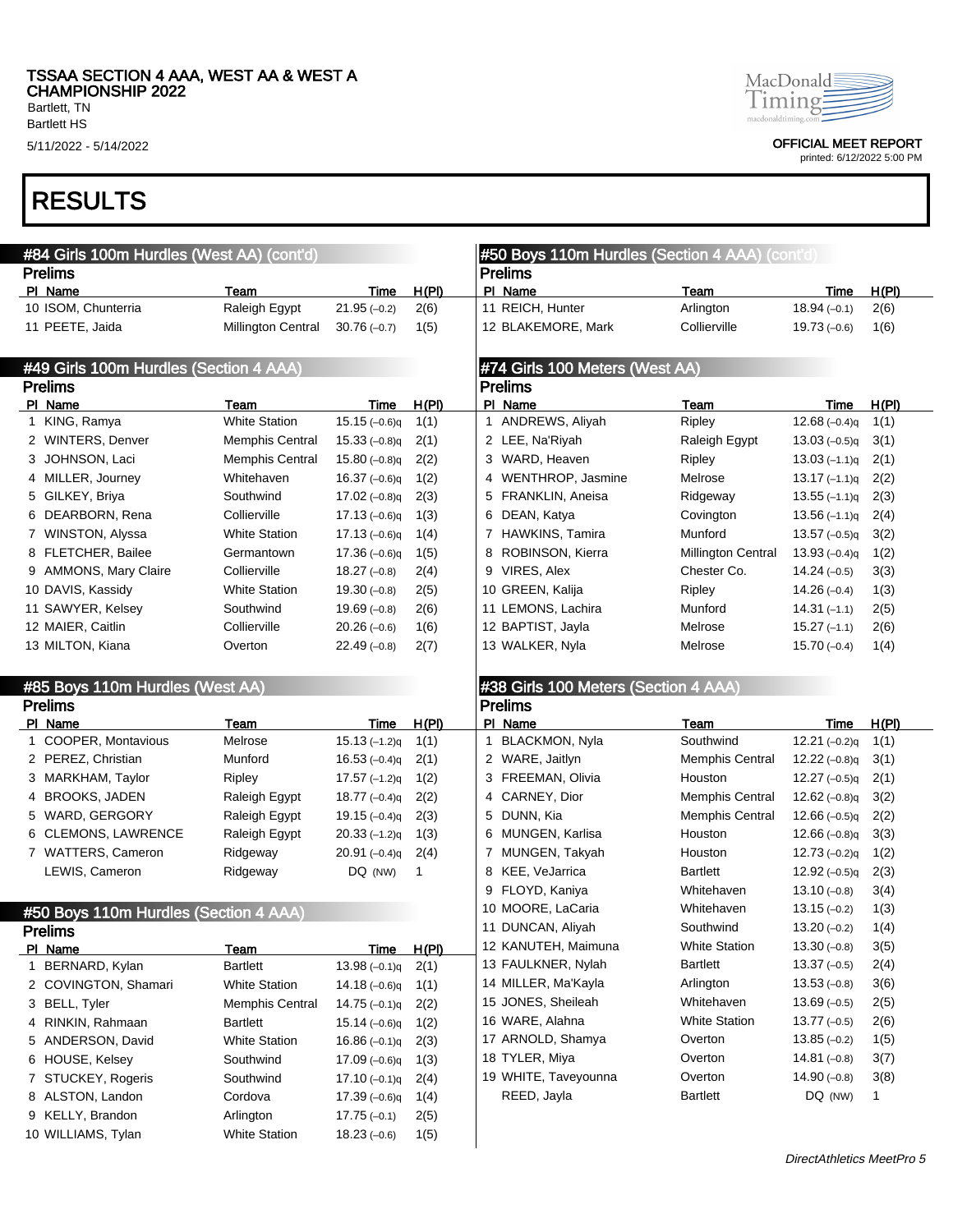Bartlett HS

# RESULTS

### #73 Boys 100 Meters (West AA)

|    | Prelims                   |                           |                 |       |  |  |  |  |  |  |  |
|----|---------------------------|---------------------------|-----------------|-------|--|--|--|--|--|--|--|
| PI | Name                      | Team                      | Time            | H(PI) |  |  |  |  |  |  |  |
| 1  | DODSON, Jermaine          | Melrose                   | 11.04 $(-0.7)q$ | 1(1)  |  |  |  |  |  |  |  |
| 2  | SHARP, Braxton            | Munford                   | 11.18 $(-0.2)q$ | 3(1)  |  |  |  |  |  |  |  |
| 3  | HAMMOND, Givonni          | Dyersburg                 | 11.31 $(-0.4)q$ | 2(1)  |  |  |  |  |  |  |  |
| 4  | HILL, DEMARCUS            | Raleigh Egypt             | 11.42 $(-0.4)q$ | 2(2)  |  |  |  |  |  |  |  |
| 5  | <b>AYERS, Quintarious</b> | Ridgeway                  | 11.44 $(-0.7)q$ | 1(2)  |  |  |  |  |  |  |  |
| 6  | BEVILL, Deqwan            | Melrose                   | 11.47 $(-0.2)q$ | 3(2)  |  |  |  |  |  |  |  |
| 7  | HUNTER, Terrance          | Ripley                    | 11.60 $(-0.4)q$ | 2(3)  |  |  |  |  |  |  |  |
| 8  | <b>HARRIS, Devin</b>      | South Gibson              | 11.64 $(-0.2)q$ | 3(3)  |  |  |  |  |  |  |  |
| 9  | HODGIN, Jace              | Munford                   | $11.64(-0.7)$   | 1(3)  |  |  |  |  |  |  |  |
| 9  | ROGERS, Princeton         | Ripley                    | 11.64 $(-0.2)$  | 3(4)  |  |  |  |  |  |  |  |
|    | 11 HERRON, Delvin         | Melrose                   | $11.77(-0.4)$   | 2(4)  |  |  |  |  |  |  |  |
|    | 12 ROBINSON, Ja'kellon    | Raleigh Egypt             | $11.78(-0.4)$   | 2(5)  |  |  |  |  |  |  |  |
|    | 13 WALKER, Jay'Kwon       | <b>Millington Central</b> | $11.84(-0.4)$   | 2(6)  |  |  |  |  |  |  |  |
|    | 14 CATO, Cameron          | <b>Fayette Ware</b>       | $12.06(-0.4)$   | 2(7)  |  |  |  |  |  |  |  |
|    | 15 JARRETT, Nicholas      | Haywood                   | $12.10(-0.7)$   | 1(4)  |  |  |  |  |  |  |  |
|    | 16 CATO, Braylon          | <b>Fayette Ware</b>       | $12.14(-0.7)$   | 1(5)  |  |  |  |  |  |  |  |
|    | 17 BANKS, Jayline         | Raleigh Egypt             | $13.36(-0.2)$   | 3(5)  |  |  |  |  |  |  |  |

#### #37 Boys 100 Meters (Section 4 AAA) Prelims

|    | гіешіз                |                        |                 |              |  |  |  |  |  |  |  |
|----|-----------------------|------------------------|-----------------|--------------|--|--|--|--|--|--|--|
| ΡI | Name                  | Team                   | <u>Time</u>     | <u>H(PI)</u> |  |  |  |  |  |  |  |
| 1  | WARE, Jordan          | Memphis Central        | $10.51(-0.2)q$  | 1(1)         |  |  |  |  |  |  |  |
| 2  | HUNT, Dohnavon        | <b>Memphis Central</b> | $10.93(-0.3)q$  | 3(1)         |  |  |  |  |  |  |  |
| 3  | JONES, Kedarius       | Whitehaven             | $10.99(-0.5)q$  | 2(1)         |  |  |  |  |  |  |  |
| 4  | <b>BELL, Tyler</b>    | <b>Memphis Central</b> | 11.07 $(-0.3)q$ | 3(2)         |  |  |  |  |  |  |  |
| 5  | SMITH, Demario        | Whitehaven             | 11.12 $(-0.5)q$ | 2(2)         |  |  |  |  |  |  |  |
| 6  | WILLIAMS, Joe         | Whitehaven             | $11.15(-0.2)q$  | 1(2)         |  |  |  |  |  |  |  |
| 7  | BERRY, Kenneth        | <b>White Station</b>   | $11.18(-0.2)q$  | 1(3)         |  |  |  |  |  |  |  |
| 8  | AWOLOWO, Tunmise      | Collierville           | 11.26 $(-0.3)q$ | 3(3)         |  |  |  |  |  |  |  |
| 9  | DAVIS III, John       | Arlington              | $11.30(-0.2)$   | 1(4)         |  |  |  |  |  |  |  |
|    | 10 DEBERRY, David     | Collierville           | $11.32(-0.3)$   | 3(4)         |  |  |  |  |  |  |  |
|    | 11 KNEELAND, Jaden    | <b>Bartlett</b>        | $11.46(-0.3)$   | 3(5)         |  |  |  |  |  |  |  |
|    | 12 GRAY, Jeremiah     | Southwind              | $11.59(-0.2)$   | 1(5)         |  |  |  |  |  |  |  |
|    | 13 DODSON, Martavious | Southwind              | $11.64(-0.5)$   | 2(3)         |  |  |  |  |  |  |  |
|    | 14 BOOKER, Orlando    | <b>White Station</b>   | $11.82(-0.5)$   | 2(4)         |  |  |  |  |  |  |  |
|    | 15 LEE III, Clinton   | Collierville           | $11.83(-0.3)$   | 3(6)         |  |  |  |  |  |  |  |
|    | 16 LACEY, Aaron       | Overton                | $11.84(-0.3)$   | 3(7)         |  |  |  |  |  |  |  |
|    | 17 JACKSON, Jordan    | Overton                | $11.92(-0.5)$   | 2(5)         |  |  |  |  |  |  |  |
|    | 18 FREEMAN, Tamarcus  | <b>White Station</b>   | $11.94(-0.2)$   | 1(6)         |  |  |  |  |  |  |  |
|    | 19 LOGWOOD, DeAnthony | Overton                | $12.07(-0.3)$   | 3(8)         |  |  |  |  |  |  |  |
|    | RANDOLPH, Christopher | Southwind              | DQ (NW)         | 2            |  |  |  |  |  |  |  |

MacDonald Timing macdonaldrimino

5/11/2022 - 5/14/2022 OFFICIAL MEET REPORT

printed: 6/12/2022 5:00 PM

### #109 Girls 400 Meters (West AA)

|    | Prelims                     |                           |          |       |  |  |  |  |  |  |  |
|----|-----------------------------|---------------------------|----------|-------|--|--|--|--|--|--|--|
| Ы  | Name                        | Team                      | Time     | H(PI) |  |  |  |  |  |  |  |
| 1. | SEALS, Alana                | South Gibson              | 1:04.12q | 2(1)  |  |  |  |  |  |  |  |
| 2  | ISBELL, Sarah               | Dyer Co.                  | 1:04.57q | 1(1)  |  |  |  |  |  |  |  |
| 3  | GILLIAM, Ma'liyah           | Covington                 | 1:04.80q | 1(2)  |  |  |  |  |  |  |  |
| 4  | CONNOR, Breona              | Munford                   | 1:06.12q | 2(2)  |  |  |  |  |  |  |  |
| 5  | EVANS, Joy                  | Crockett Co.              | 1:07.01g | 2(3)  |  |  |  |  |  |  |  |
| 6  | FRANKLIN, Aneisa            | Ridgeway                  | 1:07.06g | 3(1)  |  |  |  |  |  |  |  |
| 7  | <b>HALLIBURTON, Micaiah</b> | <b>Millington Central</b> | 1:07.10q | 3(2)  |  |  |  |  |  |  |  |
| 8  | WYCHE, PAIGE                | Raleigh Egypt             | 1:07.48q | 1(3)  |  |  |  |  |  |  |  |
| 9  | SIMMONS, AMERIE             | Raleigh Egypt             | 1:09.04  | 2(4)  |  |  |  |  |  |  |  |
|    | 10 BAPTIST, Jayla           | Melrose                   | 1:15.28  | 1(4)  |  |  |  |  |  |  |  |
|    | 11 BANKS, londyn            | Kirby                     | 1:15.59  | 1(5)  |  |  |  |  |  |  |  |
|    | 12 HOLMES, Kaniyah          | Ridgeway                  | 1:17.15  | 3(3)  |  |  |  |  |  |  |  |
|    | 13 WALKER, Nyla             | Melrose                   | 1:23.25  | 2(5)  |  |  |  |  |  |  |  |
|    |                             |                           |          |       |  |  |  |  |  |  |  |

### #42 Girls 400 Meters (Section 4 AAA)

|    | Prelims                |                        |                      |              |  |  |  |
|----|------------------------|------------------------|----------------------|--------------|--|--|--|
| ΡI | Name                   | Team                   | Time                 | <u>H(PI)</u> |  |  |  |
| 1  | WILLIAMS, Andria       | Southwind              | 57.96 <sub>q</sub>   | 2(1)         |  |  |  |
| 2  | GAUTREAUX, Eva         | Houston                | 58.10 <sub>g</sub>   | 1(1)         |  |  |  |
| 3  | MITCHELL, Morgan       | <b>Bartlett</b>        | 59.83q               | 3(1)         |  |  |  |
| 4  | HALL, Kennedi          | <b>Bartlett</b>        | 1:00.17 <sub>q</sub> | 3(2)         |  |  |  |
| 5  | ANDERSON, Christyna    | Collierville           | 1:00.91q             | 3(3)         |  |  |  |
| 6  | BEARD, Zoe             | Houston                | 1:01.44q             | 2(2)         |  |  |  |
| 7  | <b>JUSTICE, Amaris</b> | <b>Bartlett</b>        | 1:02.02 <sub>q</sub> | 2(3)         |  |  |  |
| 8  | ROBERTS, Tailah        | Germantown             | 1:02.70q             | 1(2)         |  |  |  |
| 9  | MORRIS, Shmyhia        | Whitehaven             | 1:02.80              | 3(4)         |  |  |  |
|    | 10 RHODES, Madison     | Cordova                | 1:02.82              | 3(5)         |  |  |  |
|    | 11 MOORE, Layla        | Overton                | 1:03.52              | 2(4)         |  |  |  |
|    | 12 ROBERTS, Nailah     | Germantown             | 1:03.53              | 2(5)         |  |  |  |
|    | 13 WILLINGHAM, Madisyn | Whitehaven             | 1:03.99              | 1(3)         |  |  |  |
|    | 14 TORRANCE, Aalvinee  | <b>White Station</b>   | 1:04.03              | 3(6)         |  |  |  |
|    | 15 OGDEN, Katelyn      | Houston                | 1:04.83              | 1(4)         |  |  |  |
|    | 16 TYLER, Aliyah       | <b>Memphis Central</b> | 1:05.43              | 2(6)         |  |  |  |
|    | 17 WALLACE, Olvia      | Collierville           | 1:05.54              | 1(5)         |  |  |  |
|    | 18 HAMER, Tayla        | <b>Memphis Central</b> | 1:08.14              | 1(6)         |  |  |  |
|    | 19 PARKER, Khristina   | <b>Memphis Central</b> | 1:08.76              | 3(7)         |  |  |  |
|    | 20 BROWN, Mercedes     | Overton                | 1:15.50              | 3(8)         |  |  |  |
|    | HARRIS, Ahniya         | Whitehaven             | DQ                   | 1            |  |  |  |
|    |                        |                        |                      |              |  |  |  |

#### #77 Boys 400 Meters (West AA) **Prelime**

| г гоннэ                   |                 |                 |       |  |
|---------------------------|-----------------|-----------------|-------|--|
| PI Name                   | Team            | Time            | H(PI) |  |
| 1 COLEMAN, San'Darius     | Covington       | $50.21q$ 1(1)   |       |  |
| 2 LEGGETT, TJ             | <b>Brighton</b> | $51.74q$ $3(1)$ |       |  |
| 3 GRANDBERRY, Christopher | Melrose         | $53.71q$ 2(1)   |       |  |
|                           |                 |                 |       |  |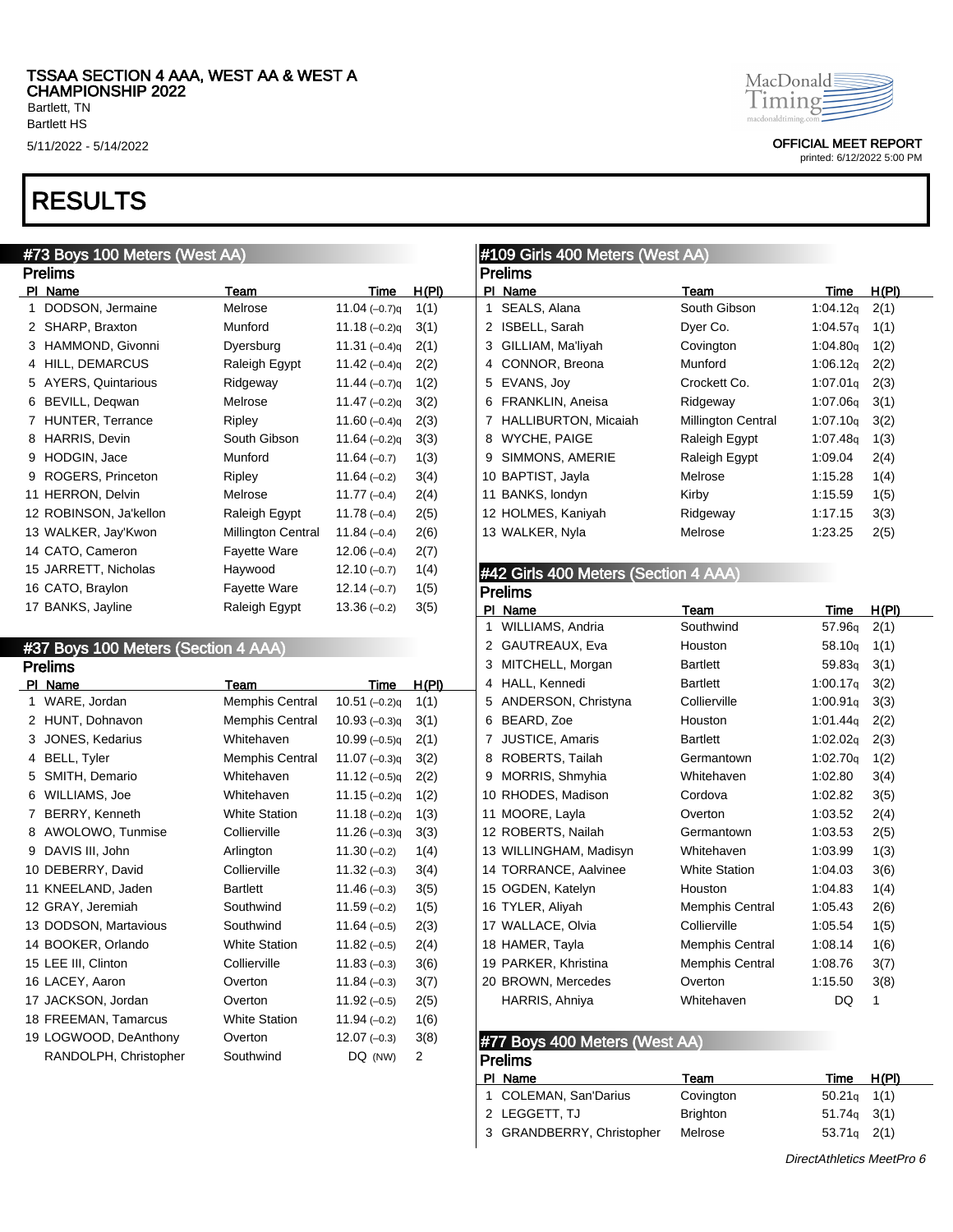## RESULTS

### #77 Boys 400 Meters (West AA) (cont'd)

|     | <b>Prelims</b>          |                     |                    |       |  |  |
|-----|-------------------------|---------------------|--------------------|-------|--|--|
| PI. | Name                    | Team                | Time               | H(PI) |  |  |
| 4   | JOHNSON, Zavion         | Melrose             | 54.07g             | 1(2)  |  |  |
| 5   | WARD, GERGORY           | Raleigh Egypt       | 54.18 <sub>g</sub> | 1(3)  |  |  |
| 6   | WILSON, Carmillo        | Melrose             | 54.44g             | 2(2)  |  |  |
| 7   | DOWDY, Kelvin           | <b>Fayette Ware</b> | 55.64g             | 3(2)  |  |  |
| 8   | <b>EDGENTON, Javier</b> | Raleigh Egypt       | 56.20q             | 3(3)  |  |  |
| 9   | THEUS, Tylan            | Ripley              | 57.41              | 3(4)  |  |  |
|     | 10 GALLAGHER, Patrick   | Munford             | 57.65              | 2(3)  |  |  |
|     | 11 FIELDS, Kavious      | Haywood             | 59.01              | 1(4)  |  |  |
|     | 12 BRYANT JR., William  | Ridgeway            | 59.50              | 2(4)  |  |  |
|     | 13 SMITH, SAVION        | Raleigh Egypt       | 1:01.64            | 1(5)  |  |  |
|     | 14 WRIGHT, Amyreon      | Ripley              | 1:02.78            | 1(6)  |  |  |
|     | THEODULE, Andre         | Ridgeway            | DNF                | 1     |  |  |

### #41 Boys 400 Meters (Section 4 AAA)

|    | <b>Prelims</b>           |                        |                    |              |  |  |  |
|----|--------------------------|------------------------|--------------------|--------------|--|--|--|
| PI | <b>Name</b>              | Team                   | Time               | <u>H(PI)</u> |  |  |  |
| 1  | NOBLE, Courtland         | <b>White Station</b>   | 47.86g             | 2(1)         |  |  |  |
| 2  | REED, Alec               | Germantown             | 49.43 <sub>q</sub> | 2(2)         |  |  |  |
| 3  | HALEY, Xavier            | <b>Bartlett</b>        | 49.62q             | 3(1)         |  |  |  |
| 4  | <b>BRIGGS, Quincy</b>    | <b>Memphis Central</b> | 49.90 <sub>q</sub> | 3(2)         |  |  |  |
| 5  | JOHNSON, Terrick         | Whitehaven             | 50.25q             | 1(1)         |  |  |  |
| 6  | MCGHEE, Zachary          | Whitehaven             | 50.65q             | 1(2)         |  |  |  |
| 7  | <b>HUMPHREYS, Karlos</b> | Houston                | 51.13q             | 2(3)         |  |  |  |
| 8  | <b>BROWN, Kelvin</b>     | Collierville           | 51.87 <sub>g</sub> | 2(4)         |  |  |  |
| 9  | ROBINSON, Ronald         | Houston                | 52.44              | 1(3)         |  |  |  |
|    | 10 CATRON, Deshaun       | <b>Bartlett</b>        | 52.55              | 3(3)         |  |  |  |
|    | 11 HIGGINS, Michael      | <b>Memphis Central</b> | 52.81              | 2(5)         |  |  |  |
|    | 12 SUGGS, Jaiden         | Southwind              | 53.51              | 2(6)         |  |  |  |
|    | 13 EVANS, Gary           | <b>Memphis Central</b> | 53.77              | 3(4)         |  |  |  |
|    | 14 NATHANIEL, Ajoni      | <b>White Station</b>   | 54.04              | 1(4)         |  |  |  |
|    | 15 PETERSON, Chase       | Collierville           | 54.18              | 2(7)         |  |  |  |
|    | 16 SWIFT, Vincent        | <b>Bartlett</b>        | 54.74              | 3(5)         |  |  |  |
|    | 17 KADIR, Sabir          | <b>White Station</b>   | 58.20              | 3(6)         |  |  |  |
|    | 18 SHORT, Zyress         | Whitehaven             | 58.29              | 1(5)         |  |  |  |
|    | 19 UDO, Cameron          | Overton                | 58.90              | 3(7)         |  |  |  |
|    | 20 COTTON, Isaiah        | Overton                | 1:01.18            | 2(8)         |  |  |  |

#### #86 Girls 300m Hurdles (West AA) Prelims

| .                 |              |                 |       |                                                            |                        |               |       |
|-------------------|--------------|-----------------|-------|------------------------------------------------------------|------------------------|---------------|-------|
| PI Name           | Team         | Time            | H(PI) | $\blacktriangleleft$ #51 Boys 300m Hurdles (Section 4 AAA) |                        |               |       |
| REED, Faith       | South Gibson | $50.64q$ 1(1)   |       | <b>Prelims</b>                                             |                        |               |       |
| 2 RICE, Sarah     | Munford      | $51.06q$ $1(2)$ |       | PI Name                                                    | Team                   | Time          | H(PI) |
| 3 RANDAUL, Aniyah | Dyersburg    | $53.80q$ 2(1)   |       | HUNT, Dohnavon                                             | <b>Memphis Central</b> | $39.90q$ 2(1) |       |
| 4 SOLOMON, Nadia  | Munford      | $54.55q$ 2(2)   |       | 2 HARRIS, Morcellous                                       | <b>Memphis Central</b> | $40.36q$ 2(2) |       |
| 5 IVY. Storie     | Munford      | $55.20q$ 1(3)   |       | 3 BERNARD, Kylan                                           | <b>Bartlett</b>        | $40.50q$ 1(1) |       |
|                   |              |                 |       |                                                            |                        |               |       |



5/11/2022 - 5/14/2022 OFFICIAL MEET REPORT

printed: 6/12/2022 5:00 PM

#### #86 Girls 300m Hurdles (West AA) (cont'd) Prelims PI Name Team Team Team Time H(PI) HUDGENS, Hailey Lexington 55.23q 1(4) 7 NELSON, Asia **Ridgeway** 56.32q 1(5) 8 CRISLER, Melanie Chester Co. 58.95q 1(6) WAITES, Emma Obion Co. Central 59.73 2(3) BEASLEY, MaKenzie Raleigh Egypt 1:01.90 2(4)

### #52 Girls 300m Hurdles (Section 4 AAA)

|    | Prelims                |                        |                    |       |  |  |  |
|----|------------------------|------------------------|--------------------|-------|--|--|--|
| ΡΙ | Name                   | Team                   | Time               | H(PI) |  |  |  |
| 1  | PLEZ, Voniyah          | Southwind              | 45.87g             | 2(1)  |  |  |  |
| 2  | <b>WINTERS, Denver</b> | <b>Memphis Central</b> | 46.30q             | 1(1)  |  |  |  |
| 3  | JOHNSON, Laci          | <b>Memphis Central</b> | 46.77 <sub>g</sub> | 2(2)  |  |  |  |
| 4  | POWELL, Kaitlyn        | <b>Memphis Central</b> | 48.02q             | 2(3)  |  |  |  |
| 5  | MCCLELLAND, Carmyn     | Germantown             | 48.29 <sub>g</sub> | 1(2)  |  |  |  |
| 6  | DAVIS, Kassidy         | <b>White Station</b>   | 48.53q             | 2(4)  |  |  |  |
| 7  | WINSTON, Alyssa        | <b>White Station</b>   | 48.70 <sub>g</sub> | 1(3)  |  |  |  |
| 8  | HOLLOWELL, Anna        | <b>White Station</b>   | 48.92 <sub>g</sub> | 2(5)  |  |  |  |
| 9  | MILLER, Journey        | Whitehaven             | 49.14              | 1(4)  |  |  |  |
|    | 10 STOKES, Kennedy     | Arlington              | 49.74              | 2(6)  |  |  |  |
|    | 11 GARRETT, Chandon    | Arlington              | 51.84              | 2(7)  |  |  |  |
|    | 12 DEARBORN, Rena      | Collierville           | 52.11              | 1(5)  |  |  |  |
|    | 13 SAWYER, Kelsey      | Southwind              | 52.40              | 1(6)  |  |  |  |
|    | 14 GILKEY, Briya       | Southwind              | 55.00              | 2(8)  |  |  |  |
|    | 15 DEVRIES, Bethany    | Collierville           | 58.63              | 1(7)  |  |  |  |

#### #87 Boys 300m Hurdles (West AA)

|    | <b>Prelims</b>          |                           |                    |       |  |  |  |
|----|-------------------------|---------------------------|--------------------|-------|--|--|--|
|    | PI Name                 | Team                      | Time               | H(PI) |  |  |  |
| 1. | COOPER, Montavious      | Melrose                   | 39.94q             | 1(1)  |  |  |  |
|    | 2 PEREZ, Christian      | Munford                   | 41.70a             | 2(1)  |  |  |  |
|    | 3 MARKHAM, Taylor       | Ripley                    | 42.30 <sub>g</sub> | 1(2)  |  |  |  |
|    | 4 HARRIS, Dustin        | South Gibson              | 42.93q             | 1(3)  |  |  |  |
|    | 5 DAVIS, Carlos         | <b>Millington Central</b> | 42.94a             | 2(2)  |  |  |  |
|    | 6 JOYNER, Carter        | Munford                   | 46.10q             | 2(3)  |  |  |  |
| 7  | BROOKS, JADEN           | Raleigh Egypt             | 47.19q             | 2(4)  |  |  |  |
| 8  | <b>BURNS, Dandridge</b> | Ridgeway                  | 48.13 <sub>g</sub> | 1(4)  |  |  |  |
| 9  | <b>BANKS, ZARIMON</b>   | Raleigh Egypt             | 49.40              | 1(5)  |  |  |  |
|    | 10 WILLIAMS, Dillon     | Chester Co.               | 50.60              | 2(5)  |  |  |  |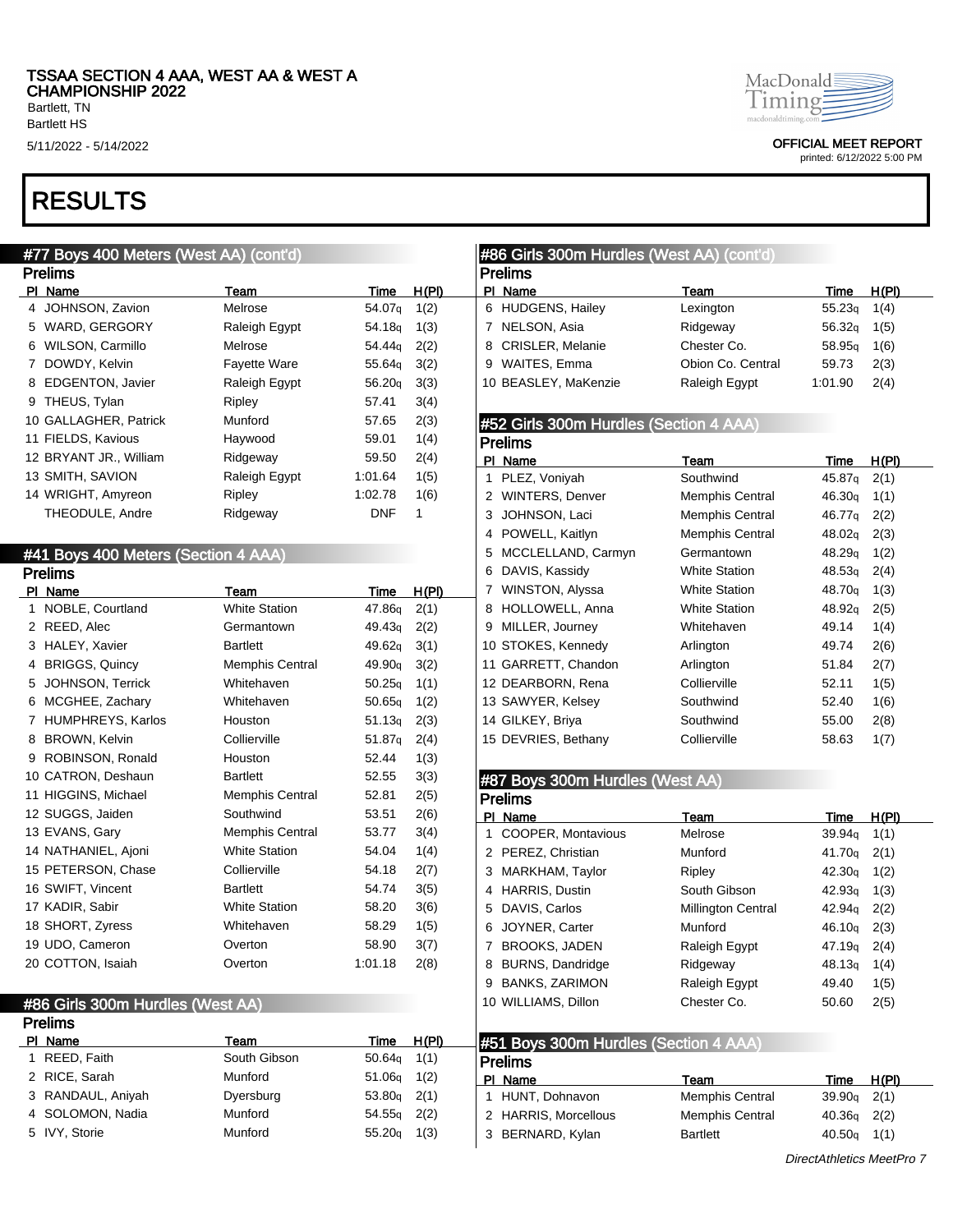Bartlett HS

## RESULTS

## #51 Boys 300m Hurdles (Section 4 AAA) (cont'd)

|    | <b>Prelims</b>       |                        |                    |       |  |  |
|----|----------------------|------------------------|--------------------|-------|--|--|
| ΡI | Name                 | Team                   | Time               | H(PI) |  |  |
| 4  | RINKIN, Rahmaan      | <b>Bartlett</b>        | 42.26q             | 1(2)  |  |  |
| 5  | WILLIAMS, Tylan      | <b>White Station</b>   | 43.77a             | 2(3)  |  |  |
| 6  | HOUSE, Kelsey        | Southwind              | 43.85 <sub>a</sub> | 2(4)  |  |  |
| 7  | <b>REICH, Hunter</b> | Arlington              | 44.06a             | 2(5)  |  |  |
| 8  | ANDERSON, David      | <b>White Station</b>   | 44.62g             | 2(6)  |  |  |
| 9  | ROBINSON, Joshua     | <b>White Station</b>   | 44.63              | 2(7)  |  |  |
|    | 10 STUCKEY, Rogeris  | Southwind              | 44.78              | 1(3)  |  |  |
|    | 11 WRIGHT, Kameron   | Southwind              | 45.03              | 2(8)  |  |  |
|    | 12 JOHNSON, Laron    | <b>Memphis Central</b> | 45.48              | 1(4)  |  |  |
|    | 13 JONES, Travion    | Whitehaven             | 47.86              | 1(5)  |  |  |
|    | JOHNSON, Nolyn       | Collierville           | <b>DNF</b>         | 1     |  |  |

### #76 Girls 200 Meters (West AA)

|   | <b>Prelims</b>         |                           |                |       |  |  |  |
|---|------------------------|---------------------------|----------------|-------|--|--|--|
|   | PI Name                | Team                      | Time           | H(PI) |  |  |  |
|   | 1 ANDREWS, Aliyah      | Ripley                    | $26.09(-0.5)q$ | 1(1)  |  |  |  |
|   | 2 LEE, Na'Riyah        | Raleigh Egypt             | $26.79(-0.8)q$ | 3(1)  |  |  |  |
|   | 3 HALLIBURTON, Micaiah | <b>Millington Central</b> | $27.95(-0.8)q$ | 3(2)  |  |  |  |
|   | 4 WENTHROP, Jasmine    | Melrose                   | $28.11(-0.8)q$ | 3(3)  |  |  |  |
|   | 5 CRAWFORD, Angelynn   | <b>Brighton</b>           | $28.28(-1.1)q$ | 2(1)  |  |  |  |
|   | 6 FRANKLIN, Aneisa     | Ridgeway                  | $28.30(-0.5)q$ | 1(2)  |  |  |  |
|   | 7 HAWKINS, Tamira      | Munford                   | $28.42(-1.1)q$ | 2(2)  |  |  |  |
| 8 | RANSOM, Ayanna         | <b>Millington Central</b> | $29.15(-0.8)q$ | 3(4)  |  |  |  |
|   | 9 ROBINSON, Kierra     | <b>Millington Central</b> | $29.62(-0.5)$  | 1(3)  |  |  |  |
|   | 10 ACOFF, Guya         | Kirby                     | $30.04(-1.1)$  | 2(3)  |  |  |  |
|   | 11 HAYES, Shermia      | Ripley                    | $30.45(-1.1)$  | 2(4)  |  |  |  |

#### #40 Girls 200 Meters (Section 4 AAA) Prelims

|    | Prelims               |                        |                |       |  |  |
|----|-----------------------|------------------------|----------------|-------|--|--|
| PI | Name                  | Team                   | Time           | H(PI) |  |  |
| 1  | <b>BLACKMON, Nyla</b> | Southwind              | $24.75(-0.2)q$ | 1(1)  |  |  |
| 2  | WARE, Jaitlyn         | <b>Memphis Central</b> | $25.26(-0.1)q$ | 2(1)  |  |  |
| 3  | DUNN, Kia             | Memphis Central        | $25.67(-0.2)q$ | 1(2)  |  |  |
| 4  | MUNGEN, Karlisa       | Houston                | $25.91(-0.2)q$ | 1(3)  |  |  |
| 5  | REED, Jayla           | <b>Bartlett</b>        | $26.30(-0.4)q$ | 3(1)  |  |  |
| 6  | CARNEY, Dior          | <b>Memphis Central</b> | $26.37(-0.4)q$ | 3(2)  |  |  |
| 7  | RHODES, Madison       | Cordova                | $26.48(-0.1)q$ | 2(2)  |  |  |
| 8  | MOORE, LaCaria        | Whitehaven             | $26.85(-0.2)q$ | 1(4)  |  |  |
| 9  | KING, Ramya           | <b>White Station</b>   | $27.17(-0.1)$  | 2(3)  |  |  |
|    | 10 HALL, Kennedi      | <b>Bartlett</b>        | $27.21(-0.1)$  | 2(4)  |  |  |
|    | 11 MOORE, Layla       | Overton                | $27.85(-0.4)$  | 3(3)  |  |  |
|    | 12 COOPER, Christin   | Whitehaven             | $28.19(-0.1)$  | 2(5)  |  |  |
|    | 13 BRATCHER, Desirae  | Whitehaven             | $28.36(-0.2)$  | 1(5)  |  |  |
|    | 14 WARE, Alahna       | <b>White Station</b>   | $28.37(-0.2)$  | 1(6)  |  |  |
|    | 15 MALONE, A'miyah    | <b>White Station</b>   | $28.86(-0.1)$  | 2(6)  |  |  |
|    |                       |                        |                |       |  |  |



5/11/2022 - 5/14/2022 OFFICIAL MEET REPORT

printed: 6/12/2022 5:00 PM

| #40 Girls 200 Meters (Section 4 AAA) (cont'd) |                           |                |       |
|-----------------------------------------------|---------------------------|----------------|-------|
| <b>Prelims</b>                                |                           |                |       |
| PI Name                                       | Team                      | <b>Time</b>    | H(PI) |
| 16 HOUSTON, Aniya                             | Overton                   | $30.36(-0.4)$  | 3(4)  |
| 17 THOMAS, Denyia                             | Overton                   | $30.37(-0.4)$  | 3(5)  |
|                                               |                           |                |       |
| #75 Boys 200 Meters (West AA)                 |                           |                |       |
| <b>Prelims</b>                                |                           |                |       |
| PI Name                                       | Team                      | <b>Time</b>    | H(PI) |
| DODSON, Jermaine<br>1                         | Melrose                   | $22.28(-0.9)q$ | 1(1)  |
| HAMMOND, Givonni<br>2                         | Dyersburg                 | $22.65(-0.2)q$ | 3(1)  |
| 3 EDLER, TJ                                   | Ripley                    | $22.72(-0.9)q$ | 2(1)  |
| 4 DAVIS, Carlos                               | Millington Central        | $23.03(-0.9)q$ | 1(2)  |
| 5 AYERS, Quintarious                          | Ridgeway                  | $23.38(-0.2)q$ | 3(2)  |
| JARRETT, Nicholas<br>6                        | Haywood                   | $23.40(-0.9)q$ | 1(3)  |
| <b>SCRUGGS, Chase</b><br>7                    | Millington Central        | $23.55(-0.9)q$ | 2(2)  |
| BELL, Jordan<br>8                             | Munford                   | $23.67(-0.2)q$ | 3(3)  |
| 9 BEVILL, Deqwan                              | Melrose                   | $23.69(-0.9)$  | 2(3)  |
| 10 HARRIS, Devin                              | South Gibson              | $23.77(-0.2)$  | 3(4)  |
| 11 CLARK, Monterio                            | <b>Brighton</b>           | $24.03(-0.9)$  | 2(4)  |
| 12 BROWN, Rhyan                               | Melrose                   | $24.17(-0.9)$  | 1(4)  |
| 13 WALKER, Jay'Kwon                           | <b>Millington Central</b> | $24.29(-0.9)$  | 1(5)  |
| 14 CATO, Cameron                              | <b>Fayette Ware</b>       | $24.43(-0.9)$  | 1(6)  |
| 15 WILLIAMS, Tyler                            | Munford                   | $24.68(-0.2)$  | 3(5)  |
| 16 ROBINSON, Ja'kellon                        | Raleigh Egypt             | $24.79(-0.9)$  | 2(5)  |
| 17 JACKSON, Jalen                             | Ridgeway                  | $24.82(-0.9)$  | 2(6)  |
| 18 HAYNES, D'Camron                           | Munford                   | $25.47(-0.2)$  | 3(6)  |
| 19 CLEAR, SHERMAN                             | Raleigh Egypt             | $26.27(-0.2)$  | 3(7)  |
|                                               |                           |                |       |
| #39 Boys 200 Meters (Section 4 AAA)           |                           |                |       |
| <b>Prelims</b>                                |                           |                |       |
| PI Name                                       | Team                      | Time           | H(PI) |
| WARE, Jordan<br>1                             | <b>Memphis Central</b>    | 21.25 (-2.0)q  | 1(1)  |

 NOBLE, Courtland White Station 22.28 (–1.4)q 2(1) HALEY, Xavier Bartlett 22.44 (–1.1)q 3(1) DEBERRY, David Collierville 22.46 (–1.1)q 3(2) BELL, Tyler Memphis Central 22.51 (–1.7)q 4(1) JONES, Kedarius Whitehaven 22.54 (–1.4)q 2(2) WILLIAMS, Joe Whitehaven 22.77 (–2.0)q 1(2) 8 CRAWFORD, Marcus White Station 23.01 (-1.4)q 2(3) GRAY, Justin Southwind 23.28 (–2.0) 1(3) PATTON, Jeremiah Memphis Central 23.31 (–1.1) 3(3) HALL, Jackson Houston 23.37 (–1.4) 2(4) JOHNSON, Noah Bartlett 23.46 (–1.4) 2(5) DODSON, Martavious Southwind 23.49 (–1.7) 4(2) LEE III, Clinton Collierville 24.01 (–1.1) 3(4) MANNING, Chase Houston 24.22 (–1.7) 4(3)

| 16 HAMILTON, Kimerious | <b>White Station</b> | $24.28(-2.0)$ | 1(4) |
|------------------------|----------------------|---------------|------|
|                        |                      |               |      |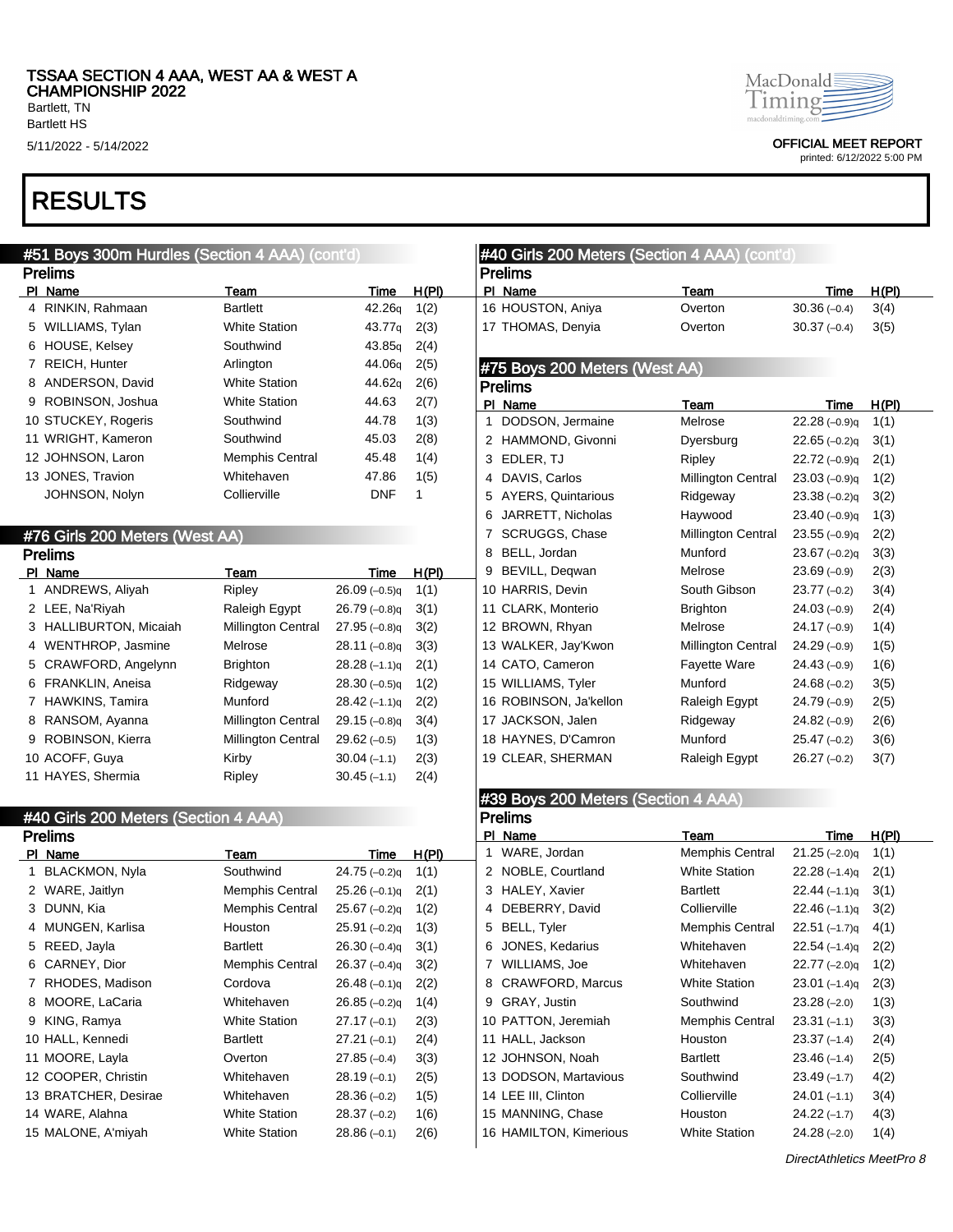Bartlett, TN Bartlett HS

# RESULTS

| #39 Boys 200 Meters (Section 4 AAA) (cont'd) |                        |               |                |   | #64 Girls Pole Vault (Section 4 AAA) (cont'd) |                        |             |                |
|----------------------------------------------|------------------------|---------------|----------------|---|-----------------------------------------------|------------------------|-------------|----------------|
| <b>Prelims</b>                               |                        |               |                |   | PI Name                                       | Team                   | <b>Mark</b> | <b>Pts</b>     |
| PI Name                                      | Team                   | Time          | H(PI)          |   | 3 GLASER, Kendall                             | Collierville           | 9'6''       | 6              |
| 17 ROBINSON, P'shon                          | Overton                | $24.52(-1.1)$ | 3(5)           |   | 4 HARMAN, Peyton                              | <b>Bartlett</b>        | 8' 0"       | 5              |
| 18 DAVIS III, John                           | Arlington              | $24.56(-2.0)$ | 1(5)           |   | 5 KORNESKI, Katie                             | Houston                | 7' 6''      | 4              |
| 19 LOGWOOD, DeAnthony                        | Overton                | $24.64(-1.4)$ | 2(6)           |   | 6 BAKER, Paige                                | Arlington              | 5'6''       | 3              |
| 20 UDO, Cameron                              | Overton                | $26.36(-2.0)$ | 1(6)           |   |                                               |                        |             |                |
| 21 BOUCHOC, Elias                            | Collierville           | $31.91(-1.7)$ | 4(4)           |   | #27 Boys Pole Vault (West A)                  |                        |             |                |
|                                              |                        |               |                |   | PI Name                                       | Team                   | <b>Mark</b> | <b>Pts</b>     |
| #83 Girls 3200 Meters (West AA)              |                        |               |                |   | 1 MIRELES, Adolfo                             | Madison Academi 9'6"   |             | 10             |
| PI Name                                      | <b>Team</b>            | Time          | Pts            |   | 2 STOOKEY, Luke                               | Madison Academi 8' 6"  |             | 8              |
| 1 BRUCE, Cara                                | Munford                | 12:38.80      | 10             |   | 3 SMITH, Keenan                               | Memphis Rise Aca7' 6"  |             | 6              |
| 2 ROBERSON, Addie                            | Dyer Co.               | 13:13.26      | 8              |   | 4 SMITH, Tylan                                | <b>MAOH</b>            | 7' 0"       | 5              |
| 3 UNDERWOOD, Olyvia                          | Obion Co. Central      | 13:29.07      | 6              |   | 5 HALL, Sintonio                              | <b>MAOH</b>            | 7' 0"       | 3.5            |
| 4 PORTER, Kylie                              | Munford                | 13:38.48      | 5              |   | 5 LEWIS, Larry                                | <b>MAOH</b>            | 7' 0"       | 3.5            |
| 5 ROY, Alyssa                                | Crockett Co.           | 13:47.97      | 4              |   | 7 KAYAL, Harrison                             | Madison Academi 7' 0"  |             | 2              |
| 6 BRIGGS, Julia                              | Chester Co.            | 13:52.51      | 3              |   | 8 BATEMAN, Colin                              | Memphis Rise Aca6' 6"  |             | 1              |
| 7 CAMPBELL, Kelvia                           | Obion Co. Central      | 14:14.21      | $\overline{2}$ |   | 9 KYLAN, Bowers                               | Mem Middle Colle 6' 6" |             |                |
| 8 BOLTON, Anna                               | Chester Co.            | 14:46.43      | $\mathbf{1}$   |   | WILSON, Kelby                                 | Memphis Rise AcaNH     |             |                |
| 9 WEBB, Chyenne                              | Chester Co.            | 17:35.17      |                |   |                                               |                        |             |                |
|                                              |                        |               |                |   | #91 Boys Pole Vault (West AA)                 |                        |             |                |
| #82 Boys 3200 Meters (West AA)               |                        |               |                |   | PI Name                                       | Team                   | Mark        | Pts            |
| PI Name                                      | Team                   | Time          | Pts            | 1 | ANDERSON, Maddux                              | <b>Brighton</b>        | 10'6''      | 10             |
| 1 ALLEN, Tucker                              | Chester Co.            | 9:44.85       | 10             |   | 2 PEREZ, Christian                            | Munford                | 9'6''       | 8              |
| 2 COLEY, Ryan                                | Munford                | 9:46.43       | 8              |   | 3 HARRIS, KEONTAYE                            | Raleigh Egypt          | 9'0''       | 5.5            |
| 3 SCALLION, Stephen                          | Crockett Co.           | 10:41.00      | 6              |   | 3 HODGIN, Jace                                | Munford                | 9'0''       | 5.5            |
| 4 WALTERS, Wade                              | Munford                | 11:37.34      | 5              |   | 5 CHAPMAN, DEMAREUN                           | Raleigh Egypt          | 7' 0"       | 4              |
| 5 HARRISON III, Randall                      | Munford                | 12:15.74      | 4              |   | 6 WHITE, Deandre                              | Raleigh Egypt          | 6'6''       | 3              |
| 6 GLOSTON, Jeffrey                           | Melrose                | 12:41.33      | 3              |   |                                               |                        |             |                |
|                                              |                        |               |                |   | #63 Boys Pole Vault (Section 4 AAA)           |                        |             |                |
| #28 Girls Pole Vault (West A)                |                        |               |                |   | PI Name                                       | Team                   | <b>Mark</b> | <b>Pts</b>     |
| PI Name                                      | Team                   | <b>Mark</b>   | Pts            | 1 | CHESEK, Gavin                                 | Collierville           | 13'3''      | 10             |
| 1 JOYNER, Amelia                             | Madison Academi 5' 6"  |               | 10             |   | 2 THOMAS, Tayshun                             | Whitehaven             | 11'0''      | 8              |
| 2 DENTON, Laniya                             | Mem Middle Colle 5' 6" |               | 8              |   | 3 MILLER, Ezekiel                             | <b>Bartlett</b>        | 11'0"       | 6              |
| 3 ARELLANO, Jazmine                          | Memphis Rise Aca5' 0"  |               | 6              |   | 4 ROEDER, Max                                 | Collierville           | 11'0''      | 5              |
| 4 KEEL, Mary                                 | Madison Academi 5' 0"  |               | 5              |   | 5 BOWMAN, Brady                               | Collierville           | 10'6"       | 4              |
| HAMILTON, Amaya                              | Memphis Rise AcaNH     |               |                |   | 6 SPANGENBERG, Hudson                         | <b>Bartlett</b>        | 10'6"       | 3              |
|                                              |                        |               |                |   | 7 KELLY, Brandon                              | Arlington              | 10'6''      | $\overline{2}$ |
| #90 Girls Pole Vault (West AA)               |                        |               |                |   | 8 NORMAN, Stevan                              | Memphis Central 8'6"   |             | $\mathbf{1}$   |
| PI Name                                      | Team                   | Mark          | Pts            |   | 9 MOONEYHAN, Jared                            | Arlington              | 8'6''       |                |
| 1 COKER, Kaelyn                              | Munford                | 6' 6"         | 10             |   | 10 BROOKS, SirCrease                          | Memphis Central        | 8'6''       |                |
| 2 HAWKINS, KeZiah                            | Raleigh Egypt          | 6'6''         | 8              |   | 11 MOONEYHAN, Joseph                          | Arlington              | 8' 0"       |                |
| 3 IVY, Storie                                | Munford                | 6'0''         | 6              |   | 12 JONES, Travion                             | Whitehaven             | 7' 0"       |                |
| BRANCH, Morgan                               | Munford                | <b>NH</b>     |                |   |                                               |                        |             |                |
|                                              |                        |               |                |   | #25 Boys High Jump (West A)                   |                        |             |                |
| #64 Girls Pole Vault (Section 4 AAA)         |                        |               |                |   | PI Name                                       | <b>Team</b>            | <b>Mark</b> | <b>Pts</b>     |
| PI Name                                      | Team                   | Mark          | Pts            |   | 1 WESTBROOK, Andy                             | Milan                  | 6' 4''      | 10             |
| 1 CAUSEY, Clair                              | Collierville           | 10'6"         | 10             |   | 2 SIMMONS, Tyler                              | Memphis Busines 6'2"   |             | 8              |
| 2 BEELER, Ava                                | Collierville           | 10'0"         | 8              |   | 3 KEE, Derek                                  | Peabody                | 6'0''       | 6              |
|                                              |                        |               |                |   |                                               |                        |             |                |



5/11/2022 - 5/14/2022 OFFICIAL MEET REPORT

printed: 6/12/2022 5:00 PM

DirectAthletics MeetPro 9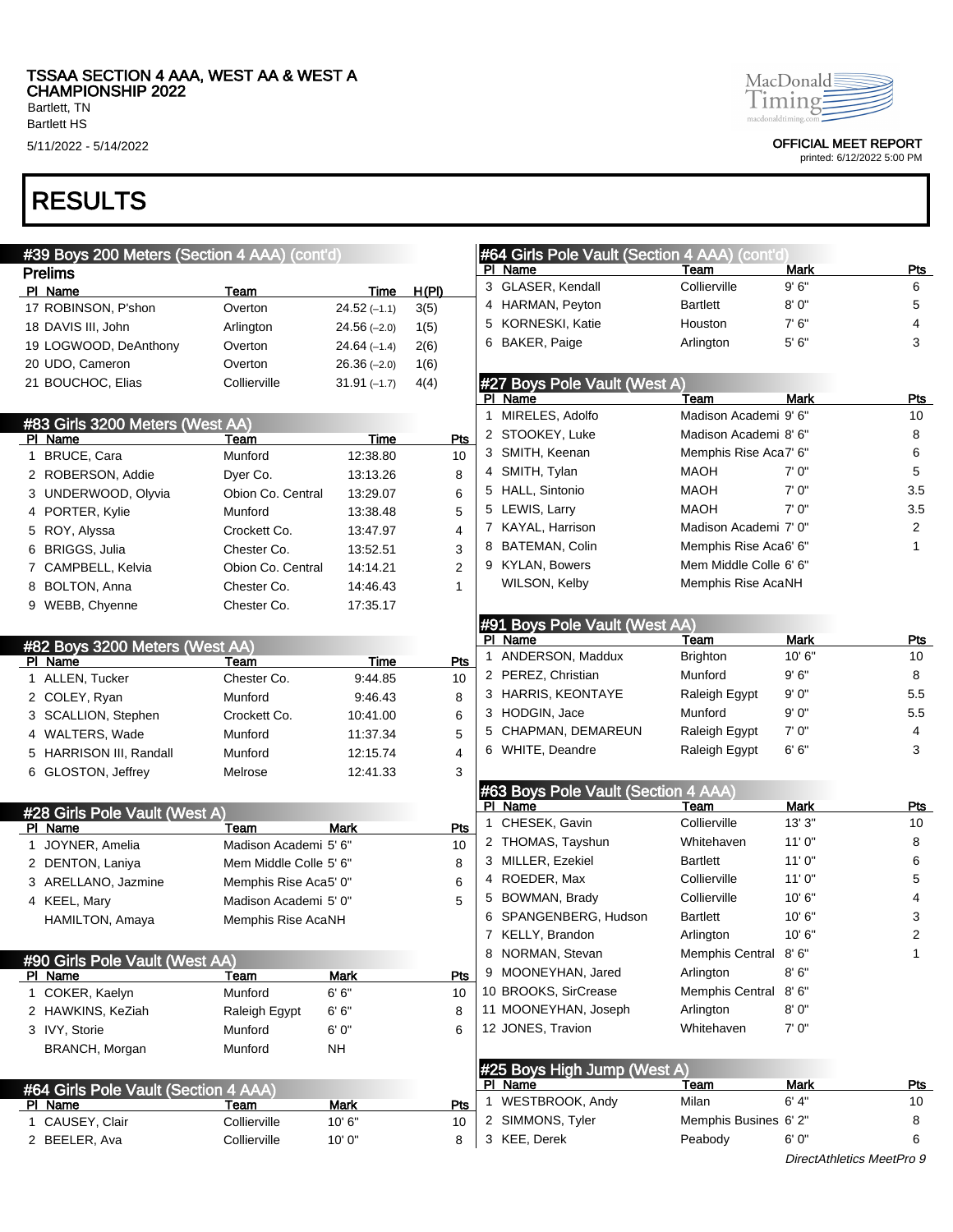Bartlett HS

## RESULTS



5/11/2022 - 5/14/2022 OFFICIAL MEET REPORT

| #25 Boys High Jump (West A) (cont'd) |                                                    |             |                | #35 Boys Discus (West A) (cont'd) |                                                          |                            |                |
|--------------------------------------|----------------------------------------------------|-------------|----------------|-----------------------------------|----------------------------------------------------------|----------------------------|----------------|
| PI Name                              | Team                                               | Mark        | Pts            | PI Name                           | Team                                                     | Mark                       | Pts            |
| 4 HAYSLETT, Zach                     | <b>Memphis East</b>                                | 6'0''       | 5              | 12 POSTLETHWAIT, Jay              | Huntingdon                                               | 90' 9"                     |                |
| 5 MITCHELL, Brandon                  | Mem Middle Colle 5' 8"                             |             | 4              | 13 MOORE, Cliff                   | Mem Middle Colle 88' 8"                                  |                            |                |
| 6 DURR, Joshua                       | Madison Academi 5' 6"                              |             | 3              | 14 ARMSTRONG, La'Brysen           | <b>CUS of Libera</b>                                     | 86' 9"                     |                |
| 7 ROSS, Camari                       | Freedom Prep                                       | 5'6''       | 2              | 15 SANDERS, JaCoby                | <b>MAOH</b>                                              | 76' 9"                     |                |
| 8 INGRAM, Tamarius                   | Union City                                         | 5' 4"       | 0.5            | MCCREARY, Ryan                    | McKenzie High Sc NM                                      |                            |                |
| 8 WILLINGHAM, Jaylyn                 | Memphis Busines 5' 4"                              |             | 0.5            |                                   |                                                          |                            |                |
| 10 CORDER, Kyler                     | Hollow Rock-Bruc 5' 2"                             |             |                | #30 Girls Long Jump (West A)      |                                                          |                            |                |
| 11 FOLDEN, SKYLAR                    | Adamsville                                         | 5'2"        |                | PI Name                           | Team                                                     | <b>Mark</b>                | Pts            |
| 12 MCLENDON, Cameron                 | Union City                                         | 5'0''       |                | 1 RAYMOND, Alyssa                 | Memphis East                                             | 18' 0" (NW)                | 10             |
| GUTHRIE, Malaki                      | Hollow Rock-Bruc NH                                |             |                | 2 WHITELOW, Teonia                | Memphis Busines 16' 0 <sup>1</sup> / <sub>2</sub> (NW)   |                            | 8              |
| JOSEPH, Mark                         | Sheffield                                          | <b>NH</b>   |                | 3 DAVIS, Carmen                   | Soulsville Charter 16' 0" (NW)                           |                            | 6              |
| ROBINSON, Lamarian                   | Sheffield                                          | <b>NH</b>   |                | 4 MAYS, Cassidy                   | Booker T. Washin 15' 11" (NW)                            |                            | 5              |
| SANDERS, Kobe                        | Sheffield                                          | <b>NH</b>   |                | 5 BREWER, Gabrielle               | KIPP Memphis Co 15' 7" (NW)                              |                            | 4              |
|                                      |                                                    |             |                | 6 BONDS, Katana                   | Union City                                               | 15' 6" (NW)                | 3              |
| #34 Girls Shot Put (West A)          |                                                    |             |                | 7 HELMS, Harmonee                 | Memphis Busines 14' 1 <sup>1</sup> / <sub>2</sub> (NW)   |                            | 2              |
| PI Name                              | Team                                               | <b>Mark</b> | Pts            | 8 DRIVER, Kimtricea               | Mitchell                                                 | 14' 1" (NW)                | 1              |
| 1 KENTON, Destiny                    | <b>Union City</b>                                  | 35' 3"      | 10             | 9 HUNT, Jayden                    | Madison Academi 13' 91/2 (NW)                            |                            |                |
| 2 WILLIAMS, Charlize                 | Trezevant                                          | 32' 9"      | 8              | 10 HURT, Sandrea                  | Madison Academi 12' 11" (NW)                             |                            |                |
| 3 HILL, Kyndal                       | Mem Middle Colle 32' 6 <sup>1</sup> / <sub>2</sub> |             | 6              | FLOREZ, Rachel                    | Huntingdon                                               | $NM$ (NW)                  |                |
| 4 HOUSTON, Whitney                   | CUS of Libera                                      | 31'1''      | 5              | RABER, Tori                       | Hollow Rock-Bruc NM (NW)                                 |                            |                |
| 5 JORDAN, Kylah                      | Mem Middle Colle 30' 9"                            |             | 4              | MOODY, Hannah                     | Huntingdon                                               | NM (NW)                    |                |
| 6 WEAVER, Kaniyah                    | Memphis Busines 30' 3"                             |             | 3              | DEARMAN-SHANKEL, Alyssa           | Huntingdon                                               | NM (NW)                    |                |
| 7 TEAUGE, Casey                      | <b>Memphis East</b>                                | 30'01/2     | $\overline{2}$ | RICHMOND, Kristian                | Memphis East                                             | $NM$ (NW)                  |                |
| 8 JONES, Debrionna                   | Union City                                         | 29' 2"      | 1              |                                   |                                                          |                            |                |
| 9 HAYNES, Asiah                      | Madison Academi 28' 7 <sup>1</sup> /2              |             |                | #29 Boys Long Jump (West A)       |                                                          |                            |                |
| 10 KORTH, Elena                      | Madison Academi 26' 0"                             |             |                | PI Name                           | Team                                                     | <b>Mark</b>                | Pts            |
| 11 BONDS, Jermyia                    | Union City                                         | 25' 6"      |                | 1 KEE, Derek                      | Peabody                                                  | $21'0''$ (NW)              | 10             |
| 12 DIGGS, Taniyah                    | McKenzie High Sc 24' 8 <sup>1</sup> /2             |             |                | 2 WESTBROOK, Andy                 | Milan                                                    | 20' 5" (NW)                | 8              |
| WILSON, Addysen                      | South Fulton                                       | <b>NM</b>   |                | 3 SANDERS, Alton                  | Fairley                                                  | 20' 5" (NW)                | 6              |
| RABER, Tori                          | Hollow Rock-Bruc NM                                |             |                | 4 STIGER, Jamal                   | Adamsville                                               | 20' 4 $\frac{1}{2}$ (NW)   | 5              |
| <b>BOLTON, Kai</b>                   | Memphis East                                       | <b>NM</b>   |                | 5 HAMPTON, Larry                  | Trezevant                                                | 20' 1" (NW)                | 4              |
| BOYCE, Darnesha                      | Sheffield                                          | <b>NM</b>   |                | 6 MOORE, Antonyus                 | Mem Middle Colle 19' 1134 (NW)                           |                            | 3              |
|                                      |                                                    |             |                | 7 CRAIG, Kolby                    | Union City                                               | 19' $5\frac{1}{2}$ (NW)    | $\overline{2}$ |
| #35 Boys Discus (West A)             |                                                    |             |                | 8 BASKERVILLE, Jason              | Peabody                                                  | 19' 3" (NW)                | $\mathbf{1}$   |
| PI Name                              | Team                                               | Mark        | Pts            | 9 PERRY2, Jaylen                  | Trezevant                                                | 19' $1\frac{1}{2}$ (NW)    |                |
| 1 FISHER, Hank                       | Milan                                              | 142' 2"     | 10             | 10 SPINKS, Trey                   | Milan                                                    | 18' 10" (NW)               |                |
| 2 BAKER, ASA                         | Adamsville                                         | 110'6"      | 8              | 11 RICE, Damon                    | Union City                                               | 18' 9" (NW)                |                |
| 3 BROWN, Keaton                      | Union City                                         | 109'6"      | 6              | 12 BOYD, Michael                  | Mem Middle Colle 18' 6 <sup>1</sup> / <sub>2</sub> (NW)  |                            |                |
| 4 TURNAGE, Benjamin                  | Crosstown                                          | 106' 3"     | 5              | 13 CANADA, Tadarius               | Mitchell                                                 | 17' 9" (NW)                |                |
| 5 SISK, Misan                        | <b>MAOH</b>                                        | 105' 3"     | 4              | 14 BANKS, Isaac                   | CUS of Libera                                            | 17' 5" (NW)                |                |
| 6 CHENEY, David                      | McKenzie High Sc 101' 9"                           |             | 3              | 15 CORDER, Kyler                  | Hollow Rock-Bruc 16' 10 <sup>1</sup> / <sub>2</sub> (NW) |                            |                |
| 7 CANADA, Tadarius                   | Mitchell                                           | 100'0"      | 2              | ROBINSON, Lamarian                | Sheffield                                                | NM (NW)                    |                |
| 8 CAGLE, Harris                      | Union City                                         | 99' 9"      | $\mathbf{1}$   |                                   |                                                          |                            |                |
| 9 FOWLER, Eli                        | Adamsville                                         | 97' 11"     |                | #26 Girls High Jump (West A)      |                                                          |                            |                |
| 10 DOUGLASS, Christian               | Memphis Rise Aca97' 8"                             |             |                | PI Name                           | Team                                                     | Mark                       | <u>Pts</u>     |
| 11 ROGERS, Ronald                    | Mem Middle Colle 96' 6"                            |             |                | 1 PEARSON, Genesis                | Madison Academi 4' 10"                                   |                            | 10             |
|                                      |                                                    |             |                | 2 CHAUNCEONA, Walker              | Mem Middle Colle 4' 6"                                   |                            | 8              |
|                                      |                                                    |             |                |                                   |                                                          | DirectAthletics MeetPro 10 |                |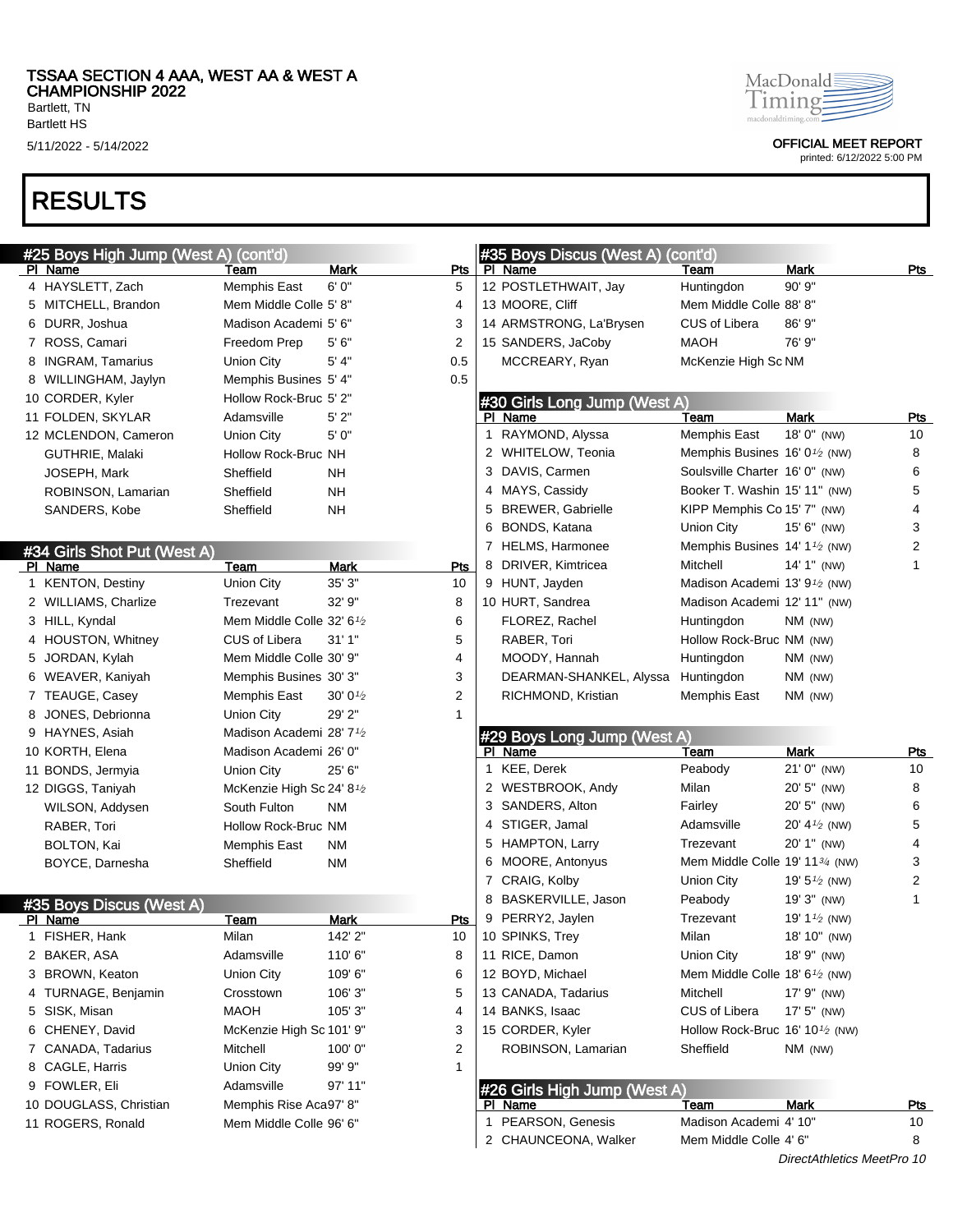Bartlett, TN Bartlett HS

# RESULTS

| MacDonald           |
|---------------------|
| חומודו              |
| macdonaldriming con |

5/11/2022 - 5/14/2022 OFFICIAL MEET REPORT

| #26 Girls High Jump (West A) (cont'd) |                           |                       |              | #36 Girls Discus (West A) (cont'd) |                                                         |                            |            |
|---------------------------------------|---------------------------|-----------------------|--------------|------------------------------------|---------------------------------------------------------|----------------------------|------------|
| <u>PI Name</u>                        | Team                      | Mark                  | Pts          | PI Name                            | Team                                                    | Mark                       | Pts        |
| 3 MINES, Denise                       | Memphis Rise Aca4' 6"     |                       | 6            | WILSON, Addysen                    | South Fulton                                            | <b>NM</b>                  |            |
| 4 DAVIS, Alyssia                      | Union City                | 4'6''                 | 5            |                                    |                                                         |                            |            |
| 5 KILPATRICK, Sydnei                  | Mem Middle Colle 4' 6"    | 4                     |              | #31 Boys Triple Jump (West A)      |                                                         |                            |            |
| 6 TUCKER, Kyla                        | MLK College Prep 4' 2"    |                       | 3            | PI Name                            | Team                                                    | <b>Mark</b>                | Pts        |
| 7 YOUNG, Tia                          | Freedom Prep              | 4'0''                 | 1.5          | 1 JONES, Jacob                     | <b>MAOH</b>                                             | 42' 1" (NW)                | 10         |
| 7 ECKERT, Amber                       | Memphis Rise Aca4' 0"     |                       | 1.5          | 2 VOWELL, Chase                    | Madison Academi 41' 7" (NW)                             |                            | 8          |
| 9 HAYNES, Asiah                       | Madison Academi 3' 10"    |                       |              | 3 CRAIG, Kolby                     | Union City                                              | 39' 11 $\frac{1}{2}$ (NW)  | 6          |
| SHARP, tyshay                         | Hamilton                  | <b>NH</b>             |              | 4 CANADA, Tadarius                 | Mitchell                                                | 39' 11" (NW)               | 5          |
| MADREY, Jolie                         | Union City                | <b>NH</b>             |              | 5 MACKLIN, Kaleb                   | Mem Middle Colle 39' 11" (NW)                           |                            | 4          |
| GATES-HULBERT, Bheanna                | Memphis Rise AcaNH        |                       |              | 6 RICE, Damon                      | Union City                                              | 39' 7" (NW)                | 3          |
|                                       |                           |                       |              | 7 TUGGLES, Caleb                   | Mem Middle Colle 36' 11 $\frac{1}{2}$ (NW)              |                            | 2          |
| #33 Boys Shot Put (West A)            |                           |                       | 8            | JAMES, Cam'Ron                     | Memphis East                                            | 36' 0" (NW)                | 1          |
| PI Name                               | <b>Team</b>               | <b>Mark</b>           | <b>Pts</b>   | 9 MCCORMICK, AVERY                 | Adamsville                                              | 35' 5" (NW)                |            |
| 1 JACKSON, KARSTEN                    | <b>MASE</b>               | 44' 81/2              | 10           | 10 MCKINNEY, Khailan D             | Memphis Rise Aca34' 7" (NW)                             |                            |            |
| 2 MILLER, Kristian                    | <b>MAOH</b>               | 42' 6"                | 8            | 11 BEACH, DILLON                   | Adamsville                                              | $31'3''$ (NW)              |            |
| 3 BONDURANT, Carter                   | Union City                | 42' 0"                | 6            | <b>BANKS, Isaac</b>                | CUS of Libera                                           | NM (NW)                    |            |
| 4 SISK, Misan                         | <b>MAOH</b>               | 39' 101/2             | 5            | MEEKS, Kylan                       | Mitchell                                                | NM (NW)                    |            |
| 5 SUGGS, Javeries                     | Fairley                   | $39'6\%$              | 4            |                                    |                                                         |                            |            |
| 6 SPENCER, Logan                      | Adamsville                | 38' 9"                | 3            | #32 Girls Triple Jump (West A)     |                                                         |                            |            |
| 7 CHENEY, David                       | McKenzie High Sc 36' 834  |                       | 2            | PI Name                            | Team                                                    | <b>Mark</b>                | Pts        |
| 8 BENTON, Kavion                      | Wooddale                  | 36'73/4               | $\mathbf{1}$ | 1 BONDS, Katana                    | Union City                                              | 32' 6" (NW)                | 10         |
| 9 HEMPHILL, Desi                      | Freedom Prep              | $35'$ 2 $\frac{1}{2}$ |              | 2 TOWNES, Zoey                     | Booker T. Washin 32' 4" (NW)                            |                            | 8          |
| 10 CAGLE, Harris                      | Union City                | 35'1"                 |              | 3 HUNT, Jayden                     | Madison Academi 31'8 <sup>1</sup> / <sub>2</sub> (NW)   |                            | 6          |
| 11 POSTLETHWAIT, Jay                  | Huntingdon                | 34' 91/2              |              | 4 RICHMOND, Kristian               | Memphis East                                            | 31' $0\frac{1}{2}$ (NW)    | 5          |
| 12 FRYE, Javion                       | Freedom Prep              | 34' 4"                |              | 5 BRADLEY, Demesha                 | Booker T. Washin 30' 9 <sup>1</sup> / <sub>2</sub> (NW) |                            | 4          |
| 13 MCKINNIE, Jumarion                 | Oakhaven                  | 33'9'' <sub>2</sub>   |              | 6 WISON, Nishira                   | Mem Middle Colle 30' 0 <sup>1</sup> / <sub>2</sub> (NW) |                            | 3          |
| 14 WILLIAMS, Nakari                   | Humboldt                  | $33'5^{3/4}$          |              | 7 WILLIAMS, KENNEDY                | <b>MASE</b>                                             | 28' 10" (NW)               | 2          |
| MCCREARY, Ryan                        | McKenzie High Sc NM       |                       |              | 8 ECKERT, Amber                    | Memphis Rise Aca28' 7 <sup>1</sup> / <sub>2</sub> (NW)  |                            | 1          |
| MOON, Hayden                          | Union City                | ΝM                    |              | 9 PRATCHER, Cashawndra             | Memphis Busines 28' 2 <sup>1</sup> / <sub>2</sub> (NW)  |                            |            |
|                                       |                           |                       |              | 10 KEEL, Mary                      | Madison Academi 28' 1" (NW)                             |                            |            |
| #36 Girls Discus (West A)             |                           |                       |              | 11 RATLIFF, Brooklyn               | Mitchell                                                | 27' 1" (NW)                |            |
| PI Name                               | Team                      | <b>Mark</b>           | Pts          |                                    |                                                         |                            |            |
| 1 HOUSTON, Whitney                    | CUS of Libera             | 109' 9"               | 10           | #12 Girls 3200 Meters (West A)     |                                                         |                            |            |
| 2 GERMAN, Khia                        | Union City                | 92' 5"<br>8           |              | PI Name                            | Team                                                    | <b>Time</b>                | <u>Pts</u> |
| 3 BANKS, Tatianna                     | Soulsville Charter 88' 8" |                       | 6            | 1 WAGONER, Bailey                  | Union City                                              | 13:43.76                   | 10         |
| 4 JONES, Debrionna                    | Union City                | 83' 2"                | 5            | 2 PARISH, Alexandria               | Crosstown                                               | 14:06.05                   | 8          |
| 5 WILLIAMS, Charlize                  | Trezevant                 | 82' 10"               | 4            | 3 FERRELL, Parker                  | Dresden                                                 | 15:37.68                   | 6          |
| 6 WEAVER, Kaniyah                     | Memphis Busines 77' 7"    |                       | 3            | 4 LOPEZ, Diana                     | Memphis Rise Aca                                        | 19:34.21                   | 5          |
| 7 MURPHY, Brooklyn                    | Union City                | 77' 5"                | 2            | 5 DURANTE, SHEILA                  | Memphis Rise Aca                                        | 21:20.27                   | 4          |
| 8 KORTH, Elena                        | Madison Academi 73' 3"    |                       | 1            |                                    |                                                         |                            |            |
| 9 FORD, Amani                         | CUS of Libera             | 72' 11"               |              | #11 Boys 3200 Meters (West A)      |                                                         |                            |            |
| 10 THOMAS, Alana                      | Mitchell                  | 67' 6"                |              | <b>PI</b> Name                     | Team                                                    | <b>Time</b>                | <u>Pts</u> |
| 11 MORGAN, Akiria                     | Madison Academi 65' 7"    |                       |              | 1 DOUGLAS, Will                    | Camden Central                                          | 9:46.90                    | 10         |
| 12 HOLT, Alyssa                       | Freedom Prep              | 65' 3"                |              | 2 KING, Colton                     | Huntingdon                                              | 10:07.03                   | 8          |
| 13 TEAUGE, Casey                      | Memphis East              | 50' 7"                |              | 3 COOK, Cedrion                    | Union City                                              | 10:28.15                   | 6          |
| 14 ROTHER, Abigail                    | Dresden                   | 46' 6"                | 4            | DOUGLAS, Pete                      | Camden Central                                          | 10:28.97                   | 5          |
|                                       |                           |                       |              | 5 PALMER, Charlie                  | Memphis East                                            | 10:52.98                   | 4          |
|                                       |                           |                       |              |                                    |                                                         | DirectAthletics MeetPro 11 |            |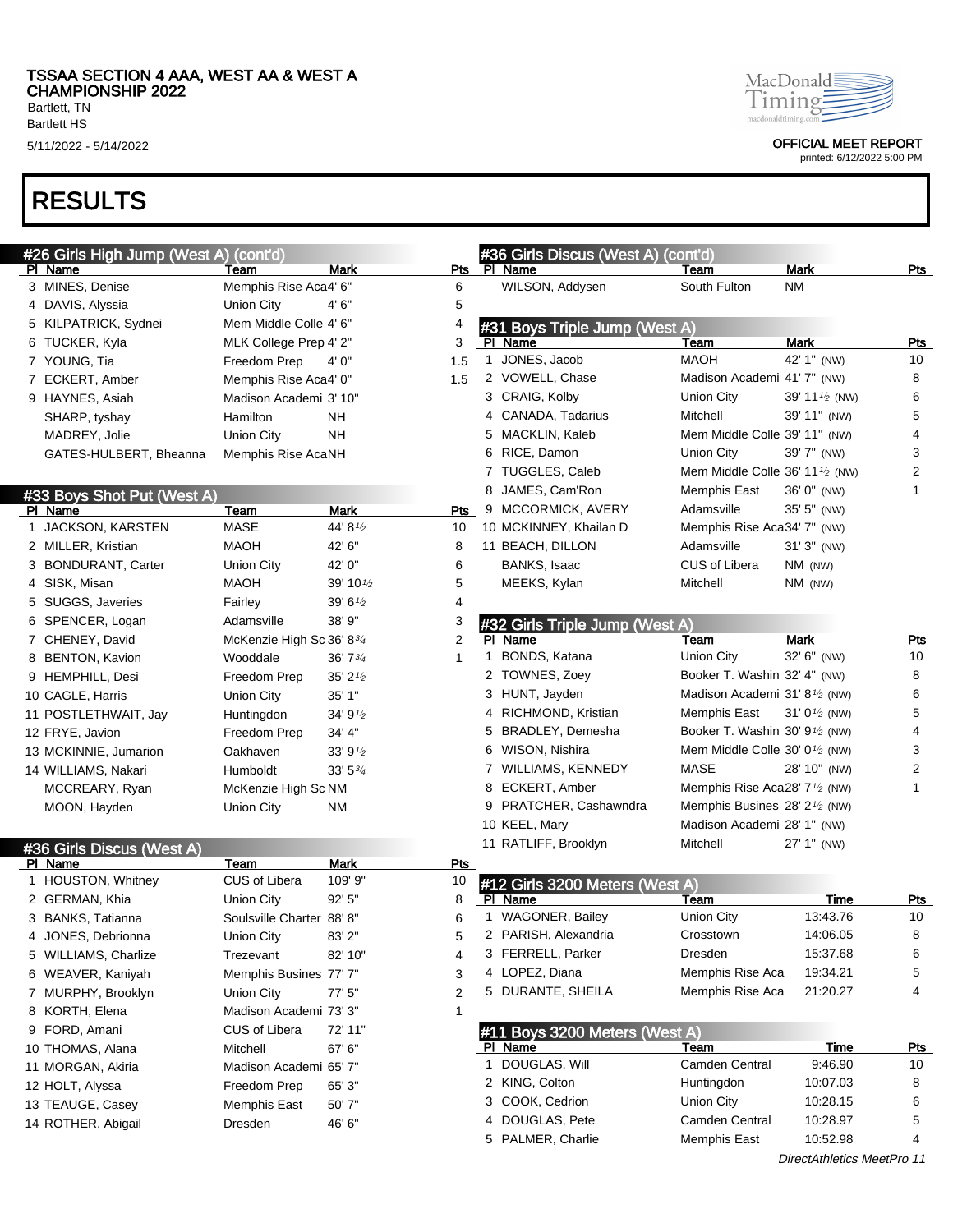Bartlett HS

## RESULTS

| MacDonald           |
|---------------------|
| חווחו               |
| maedonaldrimine com |

5/11/2022 - 5/14/2022 OFFICIAL MEET REPORT

|   | #11 Boys 3200 Meters (West A) (cont'd)              |                         |             |                | #23 Boys 4 x 800m Relay (West A) (cont'd) |                        |           |              |
|---|-----------------------------------------------------|-------------------------|-------------|----------------|-------------------------------------------|------------------------|-----------|--------------|
|   | PI Name                                             | Team                    | Time        | Pts            | PL<br>Team                                |                        | Time      | Pts          |
|   | 6 ANDREWS, Elijah                                   | Memphis East            | 11:00.27    | 3              | Sheffield (A)                             |                        | <b>NT</b> |              |
|   | 7 TWOMBLY, Sawyer                                   | Memphis East            | 11:05.09    | 2              | MAOH (A)                                  |                        | <b>NT</b> |              |
|   | 8 TUBBS, Anderson                                   | Adamsville              | 12:22.35    | 1              |                                           |                        |           |              |
|   | 9 CREWS, Tate                                       | <b>Hollow Rock-Bruc</b> | 13:16.35    |                | #107 Boys 4 x 800m Relay (West AA)        |                        |           |              |
|   | 10 STOKES, Austin                                   | <b>Memphis Busines</b>  | 13:44.99    |                | PI Team                                   |                        | Time      | <b>Pts</b>   |
|   | 11 MCKINNEY, Jacob                                  | Memphis Rise Aca        | 14:02.01    |                | 1 Millington Central (A)                  |                        | 8:47.07   | 10           |
|   | 12 ROSS, Camari                                     | Freedom Prep            | 14:35.65    |                | 2 Crockett Co. (A)                        |                        | 8:48.82   | 8            |
|   | 13 BREASHEARS, Marlon                               | Freedom Prep            | 14:41.11    |                | 3 Munford (A)                             |                        | 9:02.53   | 6            |
|   |                                                     |                         |             |                | 4 Melrose (A)                             |                        | 9:33.86   | 5            |
|   | #24 Girls 4 x 800m Relay (West A)                   |                         |             |                | 5 Raleigh Egypt (A)                       |                        | 9:38.61   | 4            |
|   | PI Team                                             |                         | Time        | Pts            |                                           |                        |           |              |
|   | 1 Memphis East (A)                                  |                         | 11:20.09    | 10             | #59 Boys 4 x 800m Relay (Section 4 AAA)   |                        |           |              |
|   | 2 Union City (A)                                    |                         | 11:38.17    | 8              | Team<br>PI.                               |                        | Time      | Pts          |
|   | 3 Madison Academic Mag (A)                          |                         | 11:43.25    | 6              | 1 Whitehaven (A)                          |                        | 8:10.72   | 10           |
|   | Memphis Rise Acad (A)                               |                         | 13:06.67    | 5              | 2 Bartlett (A)                            |                        | 8:11.86   | 8            |
|   | 5 Mitchell (A)                                      |                         | 13:46.23    | 4              | 3 White Station (A)                       |                        | 8:26.58   | 6            |
|   |                                                     |                         |             |                | 4 Arlington (A)                           |                        | 8:27.60   | 5            |
|   | #106 Girls 4 x 800m Relay (West AA)                 |                         |             |                | 5 Germantown (A)                          |                        | 8:40.20   | 4            |
|   | PI Team                                             |                         | <b>Time</b> | Pts            | Memphis Central (A)                       |                        | 9:10.83   | 3            |
|   | 1 Munford (A)                                       |                         | 10:28.02    | 10             | 7 Collierville (A)                        |                        | 9:23.24   | 2            |
|   | 2 Crockett Co. (A)                                  |                         | 11:19.33    | 8              | 8 Southwind (A)                           |                        | 9:40.65   | 1            |
|   | 3 Obion Co. Central (A)                             |                         | 12:01.68    | 6              |                                           |                        |           |              |
|   | 4 Raleigh Egypt (A)                                 |                         |             |                |                                           |                        |           |              |
|   |                                                     |                         | 12:52.75    | 5              |                                           |                        |           |              |
|   |                                                     |                         |             |                | #13 Girls 100m Hurdles (West A)           |                        |           | Wind: (+1.4) |
|   |                                                     |                         |             |                | PI Name                                   | Team                   | Time      | Pts          |
|   | #60 Girls 4 x 800m Relay (Section 4 AAA)<br>PI Team |                         | Time        | Pts            | 1 MAYS, Cassidy                           | Booker T. Washin       | 16.29     | 10           |
|   | 1 Collierville (A)                                  |                         | 10:12.41    | 10             | 2 MINES, Denise                           | Memphis Rise Aca       | 16.40     | 8            |
|   | 2 Bartlett (A)                                      |                         | 10:17.02    | 8              | 3 ROGERS, Ada                             | Union City             | 18.12     | 6            |
|   | 3 Arlington (A)                                     |                         | 10:30.71    | 6              | 4 DAVIS, Carmen                           | Soulsville Charter     | 18.19     | 5            |
|   | 4 Houston (A)                                       |                         | 10:31.58    | 5              | 5 HARRIS, Saniyah                         | Oakhaven               | 19.13     | 4            |
|   | Memphis Central (A)                                 |                         | 10:53.17    | 4              | 6 COLEMAN, Amiyah                         | Oakhaven               | 19.33     | 3            |
|   | 6 Southwind (A)                                     |                         | 11:31.66    | 3              | 7 PRATCHER, Cashawndra                    | <b>Memphis Busines</b> | 19.74     | 2            |
|   |                                                     |                         |             |                | 8 HAYNES, Asiah                           | Madison Academi        | 20.29     | 1            |
|   |                                                     |                         |             |                |                                           |                        |           |              |
|   | #23 Boys 4 x 800m Relay (West A)<br>PI Team         |                         | <b>Time</b> | <u>Pts</u>     | #84 Girls 100m Hurdles (West AA)          |                        |           |              |
|   | 1 Camden Central (A)                                |                         | 8:40.73     | 10             | <b>Finals</b>                             |                        |           | Wind: (-2.3) |
|   | 2 Madison Academic Mag (A)                          |                         | 8:54.94     | 8              | PI Name                                   | Team                   | Time      | Pts          |
|   | 3 Adamsville (A)                                    |                         | 8:55.83     | 6              | 1 ROGERS, Patrina                         | Kirby                  | 17.08     | 10           |
|   | 4 Mem Middle College (A)                            |                         | 9:17.82     | 5              | 2 PATTERSON, Sherryana                    | <b>McNairy Central</b> | 18.32     | 8            |
| 5 | Memphis Business Academy (MBA) (A)                  |                         | 9:37.31     | 4              | 3 RICE, Sarah                             | Munford                | 18.87     | 6            |
|   | 6 CUS of Libera (A)                                 |                         | 9:40.34     | 3              | 4 NELSON, Asia                            | Ridgeway               | 19.03     | 5            |
|   | 7 Huntingdon (A)                                    |                         | 9:42.12     | $\overline{2}$ | 5 SOLOMON, Nadia                          | Munford                | 19.36     | 4            |
|   | 8 Power Center Academy (A)                          |                         | 9:52.63     | $\mathbf{1}$   | 6 PERRY, Allie                            | <b>Brighton</b>        | 19.94     | 3            |
|   | Memphis Rise Acad (A)                               |                         | NT          |                | REED, Faith                               | South Gibson           | DQ        |              |
|   | KIPP Memphis Coll (A)                               |                         | <b>NT</b>   |                | LEMONS, Aniyah                            | Munford                | DQ        |              |
|   | Milan (A)                                           |                         | <b>NT</b>   |                |                                           |                        |           |              |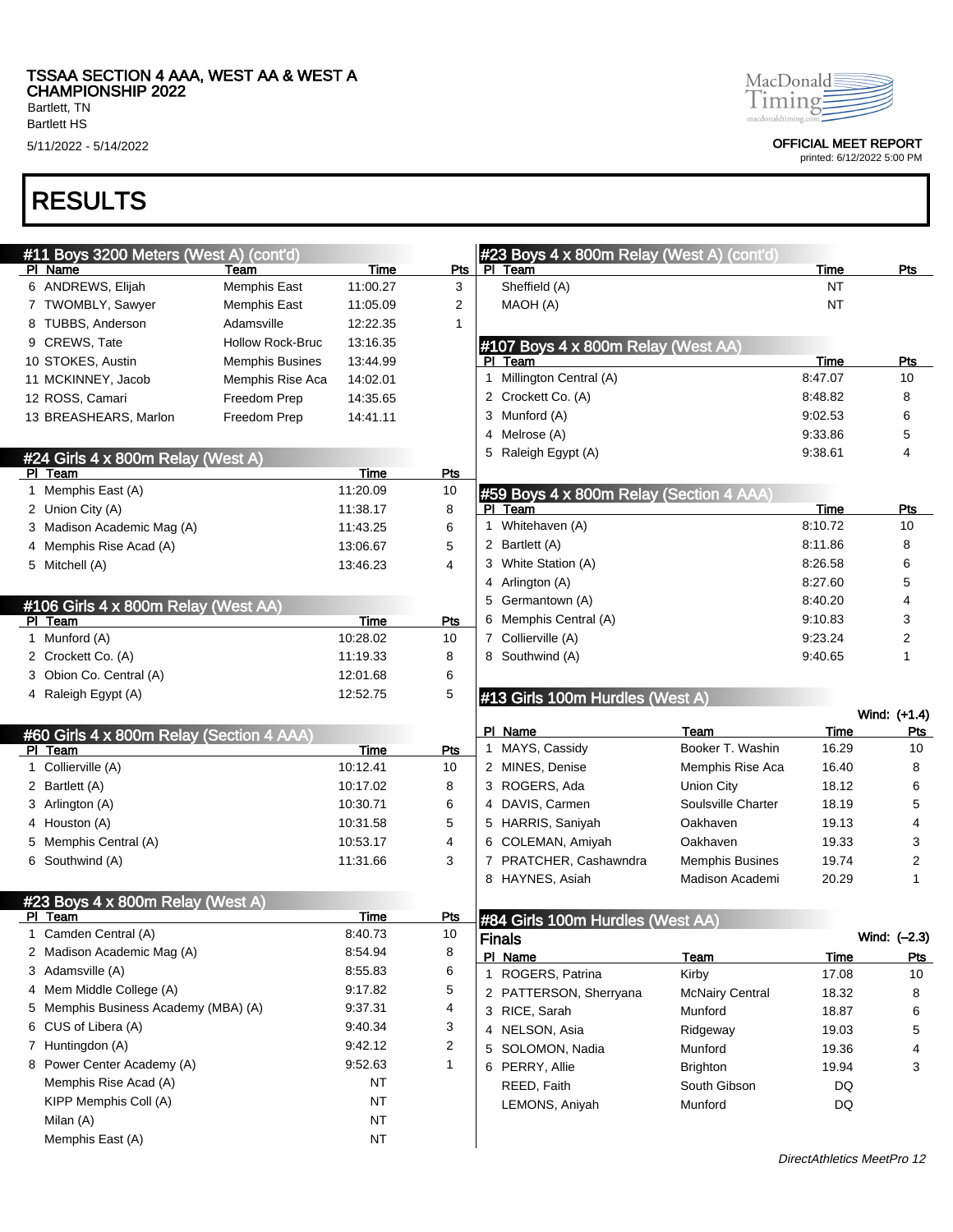Bartlett, TN Bartlett HS

## RESULTS

### #49 Girls 100m Hurdles (Section 4 AAA)

|   | <b>Finals</b>      |                        | Wind: |     |  |
|---|--------------------|------------------------|-------|-----|--|
|   | PI Name            | Team                   | Time  | Pts |  |
|   | 1 KING, Ramya      | <b>White Station</b>   | 14.99 | 10  |  |
|   | 2 JOHNSON, Laci    | <b>Memphis Central</b> | 15.72 | 8   |  |
|   | 3 MILLER, Journey  | Whitehaven             | 15.80 | 6   |  |
|   | 4 WINTERS, Denver  | <b>Memphis Central</b> | 16.18 | 5   |  |
|   | 5 WINSTON, Alyssa  | <b>White Station</b>   | 16.68 | 4   |  |
| 6 | GILKEY, Briya      | Southwind              | 17.10 | 3   |  |
|   | 7 FLETCHER, Bailee | Germantown             | 17.52 | 2   |  |
| 8 | DEARBORN, Rena     | Collierville           | 17.52 |     |  |

### #14 Boys 110m Hurdles (West A)

| PI | Name                        | Team              | Time           | H(PI) | Pts |
|----|-----------------------------|-------------------|----------------|-------|-----|
| 1  | BOYCE, D'Andre              | Freedom Prep      | $15.62(-0.2)$  | 1(1)  | 10  |
| 2  | JOHNSON, Darien             | Mitchell          | $16.46(-0.2)$  | 1(2)  | 8   |
|    | 3 PERRY2, Jaylen            | Trezevant         | $16.54(-0.2)$  | 1(3)  | 6   |
| 4  | KIMBREL, Marvin             | Freedom Prep      | $17.37(-0.2)$  | 1(4)  | 5   |
|    | 5 KNOP, Parker              | McKenzie High Sc  | $17.38(-0.2)$  | 1(5)  | 4   |
| 6  | <b>BASKERVILLE, William</b> | Peabody           | $17.65(-0.2)$  | 1(6)  | 3   |
| 7  | <b>FRANKUM, Charley</b>     | <b>Union City</b> | $19.25 (+0.2)$ | 2(1)  | 2   |
| 8  | BASKERVILLE, Jason          | Peabody           | $19.30 (+0.2)$ | 2(2)  | 1   |
|    | 9 SANDERS, Markevion        | Oakhaven          | $19.80 (+0.2)$ | 2(3)  |     |
|    | 10 ALLEN, Jordan            | <b>Hillcrest</b>  | $20.00 (+0.2)$ | 2(4)  |     |
|    | 11 JONES, Keiston           | <b>Bluff City</b> | $20.92 (+0.2)$ | 2(5)  |     |
|    | 12 KEE, Derek               | Peabody           | $23.28(-0.2)$  | 1(7)  |     |
|    | 13 FOLDEN, SKYLAR           | Adamsville        | $25.65 (+0.2)$ | 2(6)  |     |
|    | NIUKKANEN, CARSON           | Adamsville        | DQ (NW)        | 2     |     |

|    | #85 Boys 110m Hurdles (West AA) |                      |       |     |  |  |  |  |
|----|---------------------------------|----------------------|-------|-----|--|--|--|--|
|    | Wind: $(-1.5)$<br><b>Finals</b> |                      |       |     |  |  |  |  |
|    | PI Name                         | Team                 | Time  | Pts |  |  |  |  |
| 1  | COOPER, Montavious              | Melrose              | 16.08 | 10  |  |  |  |  |
|    | 2 MARKHAM, Taylor               | Ripley               | 17.78 | 8   |  |  |  |  |
|    | 3 PEREZ, Christian              | Munford              | 18.15 | 6   |  |  |  |  |
|    | 4 BROOKS, JADEN                 | Raleigh Egypt        | 18.46 | 5   |  |  |  |  |
| 5. | <b>WATTERS, Cameron</b>         | Ridgeway             | 18.66 | 4   |  |  |  |  |
| 6  | <b>CLEMONS, LAWRENCE</b>        | <b>Raleigh Egypt</b> | 20.03 | 3   |  |  |  |  |

### #50 Boys 110m Hurdles (Section 4 AAA)

| <b>Finals</b>        |                        | Wind: $(-1.1)$ |     |
|----------------------|------------------------|----------------|-----|
| PI Name              | Team                   | Time           | Pts |
| 1 BERNARD, Kylan     | <b>Bartlett</b>        | 13.92          | 10  |
| 2 COVINGTON, Shamari | <b>White Station</b>   | 14.44          | 8   |
| 3 BELL, Tyler        | <b>Memphis Central</b> | 14.49          | 6   |
| 4 HOUSE, Kelsey      | Southwind              | 16.37          | 5   |
| 5 ANDERSON, David    | <b>White Station</b>   | 17.09          | 4   |
| 6 STUCKEY, Rogeris   | Southwind              | 17.11          | 3   |
|                      |                        |                |     |

#### MacDonald Timing macdonaldtimi

5/11/2022 - 5/14/2022 OFFICIAL MEET REPORT

printed: 6/12/2022 5:00 PM

|    | #50 Boys 110m Hurdles (Section 4 AAA) (cont'd) |                         |                |              |                |  |  |  |
|----|------------------------------------------------|-------------------------|----------------|--------------|----------------|--|--|--|
|    | Finals                                         |                         |                | Wind: (-1.1) |                |  |  |  |
| ΡI | Name                                           | Team                    | Time           |              | Pts            |  |  |  |
| 7  | ALSTON, Landon                                 | Cordova                 | 17.84          |              | 2              |  |  |  |
| 8  | RINKIN, Rahmaan                                | <b>Bartlett</b>         | 19.07          |              | 1              |  |  |  |
|    |                                                |                         |                |              |                |  |  |  |
| PI | #2 Girls 100 Meters (West A)<br>Name           | Team                    | Time           | H(PI)        | Pts            |  |  |  |
| 1  | MEBANE, Madissen                               | Madison Academi         | $12.65 (+0.0)$ | 1(1)         | 10             |  |  |  |
| 2  | HAMPTON, Lameria                               | <b>MLK College Prep</b> | $12.86(+0.0)$  | 1(2)         | 8              |  |  |  |
| 3  | WARREN, Tiyana                                 | Mem Middle Colle        | $12.98(+0.0)$  | 1(3)         | 6              |  |  |  |
| 4  | WHITELOW, Teonia                               | <b>Memphis Busines</b>  | $13.02 (+0.0)$ | 1(4)         | 5              |  |  |  |
| 5  | <b>AVANT, Tiere</b>                            | Freedom Prep            | $13.10 (+0.0)$ | 1(5)         | 4              |  |  |  |
| 6  | LIPHFORD, Chanyah                              | Union City              | $13.14 (+0.0)$ | 1(6)         | 3              |  |  |  |
| 7  | ROGERS, Jahzya                                 | Oakhaven                | $13.25 (+0.0)$ | 1(7)         | $\overline{2}$ |  |  |  |
| 8  | JOHNSON, Morgan                                | Soulsville Charter      | $13.35(-1.8)$  | 2(1)         | 1              |  |  |  |
| 9  | CHAPMAN, Tadandria                             | <b>Hillcrest</b>        | $13.36(-1.8)$  | 2(2)         |                |  |  |  |
|    | 10 NYE, Mary Kinsley                           | Madison Academi         | $13.37 (+0.0)$ | 1(8)         |                |  |  |  |
|    | 11 WINSTON, Makenzie                           | Mem Middle Colle        | $13.57(-1.8)$  | 2(3)         |                |  |  |  |
|    | 12 YARBROUGH, Nakyah                           | Union City              | $13.59(-1.8)$  | 2(4)         |                |  |  |  |
|    | 13 THARPE, Kennady                             | Huntingdon              | $13.78(-1.8)$  | 2(5)         |                |  |  |  |
|    | 14 HOGSETT, Indeya                             | Union City              | $13.79(-1.8)$  | 2(6)         |                |  |  |  |
|    | 15 NESHAGARAN, Atoosa                          | Madison Academi         | $13.80(-1.8)$  | 2(7)         |                |  |  |  |
|    |                                                |                         |                |              |                |  |  |  |

### #74 Girls 100 Meters (West AA)

|   | <b>Finals</b>       |                           |       | Wind: (+0.4) |
|---|---------------------|---------------------------|-------|--------------|
|   | PI Name             | Team                      | Time  | Pts          |
|   | 1 ANDREWS, Aliyah   | Ripley                    | 12.29 | 10           |
|   | 2 WARD, Heaven      | Ripley                    | 12.65 | 8            |
|   | 3 LEE, Na'Riyah     | Raleigh Egypt             | 13.02 | 6            |
|   | 4 DEAN, Katya       | Covington                 | 13.30 | 5            |
|   | 5 HAWKINS, Tamira   | Munford                   | 13.42 | 4            |
|   | 6 FRANKLIN, Aneisa  | Ridgeway                  | 13.46 | 3            |
|   | 7 WENTHROP, Jasmine | Melrose                   | 13.54 | 2            |
| 8 | ROBINSON, Kierra    | <b>Millington Central</b> | 13.77 | 1            |

### #38 Girls 100 Meters (Section 4 AAA)

|    | Finals            |                        | Wind: (-0.9) |     |
|----|-------------------|------------------------|--------------|-----|
| ΡI | Name              | Team                   | Time         | Pts |
|    | 1 WARE, Jaitlyn   | <b>Memphis Central</b> | 12.24        | 10  |
|    | 2 FREEMAN, Olivia | Houston                | 12.25        | 8   |
|    | 3 BLACKMON, Nyla  | Southwind              | 12.34        | 6   |
|    | 4 CARNEY, Dior    | <b>Memphis Central</b> | 12.49        | 5   |
|    | 5 DUNN, Kia       | <b>Memphis Central</b> | 12.71        | 4   |
|    | 6 KEE, VeJarrica  | <b>Bartlett</b>        | 12.80        | 3   |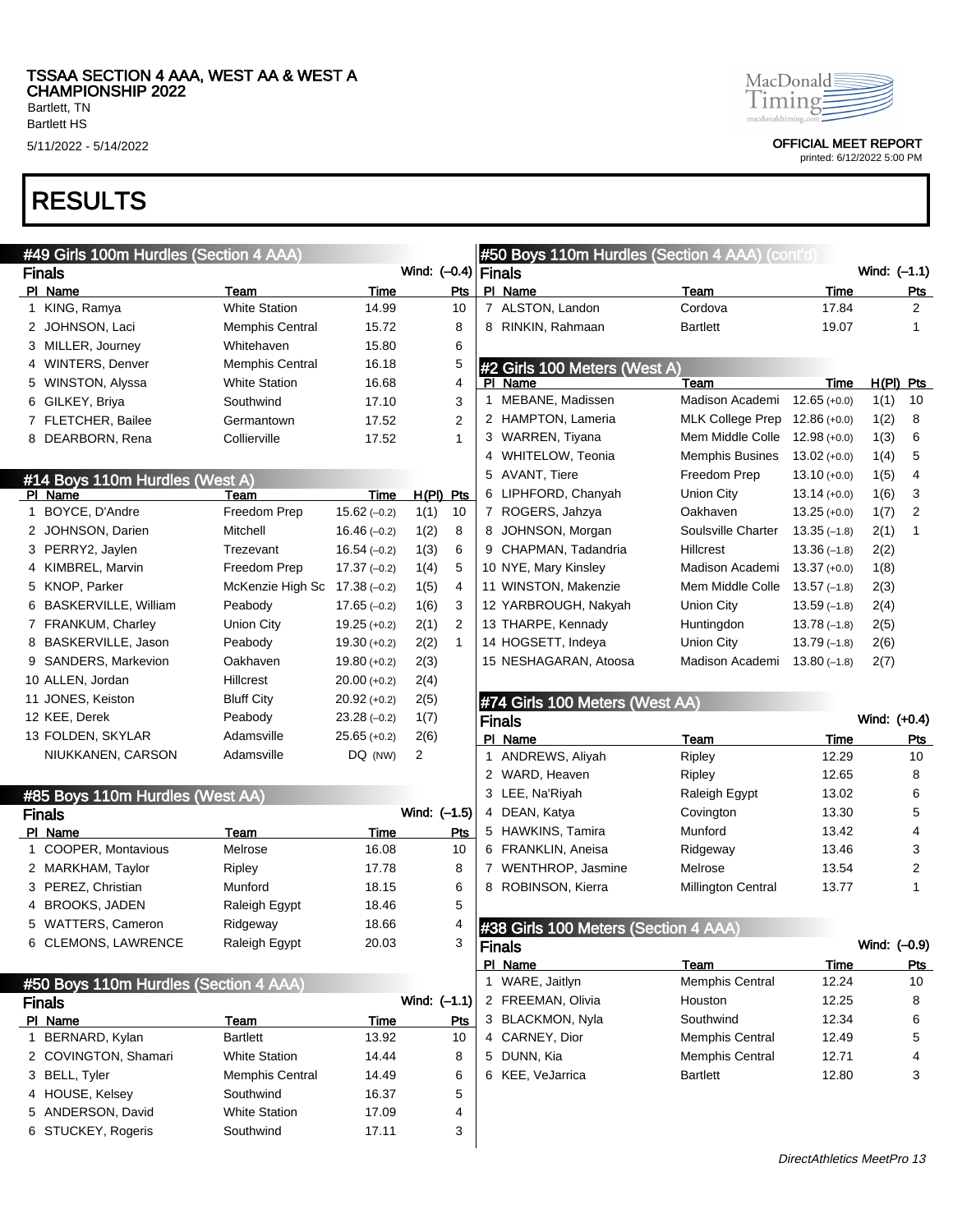Bartlett HS

# RESULTS

| #1 Boys 100 Meters (West A)         |                                                  |                      |              |                  |              | <b>#20 Girls 4 x 200m Relay (West A) (cont'd)</b> |             |             |                |
|-------------------------------------|--------------------------------------------------|----------------------|--------------|------------------|--------------|---------------------------------------------------|-------------|-------------|----------------|
| PI Name                             | Team                                             | Time                 |              | $H(PI)$ Pts      |              | PI Team                                           | <b>Time</b> | $H(PI)$ Pts |                |
| 1 JACKSON, Jahim                    | <b>MAOH</b>                                      | $11.14(-1.4)$        | 1(1)         | 10               |              | 5 Mitchell (A)                                    | 1:51.35     | 1(5)        | 4              |
| 2 POWELL, Markeith                  | <b>MASE</b>                                      | $11.22(-1.4)$        | 1(2)         | 8                |              | 6 KIPP Memphis Coll (A)                           | 1:52.35     | 1(6)        | 3              |
| 3 HAYES, Evan                       | Mem Middle Colle                                 | $11.23(-1.4)$        | 1(3)         | 6                |              | 7 Trezevant (A)                                   | 1:55.71     | 2(1)        | $\overline{2}$ |
| 4 SPEARMAN, Kenyon                  | Sheffield                                        | $11.27(-1.4)$        | 1(4)         | 5                |              | 8 Wooddale (A)                                    | 1:57.34     | 1(7)        | 1              |
| 5 BASKERVILLE, Jason                | Peabody                                          | $11.32(-2.7)$        | 2(1)         | 4                |              | 9 Crosstown (A)                                   | 2:03.03     | 1(8)        |                |
| 6 SPINKS, Trey                      | Milan                                            | $11.41(-2.7)$        | 2(2)         | 3                |              | 10 Peabody (A)                                    | 2:06.12     | 2(2)        |                |
| 7 MOORE, Antonyus                   | Mem Middle Colle                                 | $11.44(-2.7)$        | 2(3)         | $\overline{2}$   |              | 11 Memphis Rise Acad (A)                          | 2:07.21     | 2(3)        |                |
| 8 SHADE, Kameron                    | <b>Union City</b>                                | $11.46(-1.4)$        | 1(5)         | $\mathbf{1}$     |              | 12 Huntingdon (A)                                 | 2:07.60     | 2(4)        |                |
| 9 STIGER, Jamal                     | Adamsville                                       | $11.49(-1.4)$        | 1(6)         |                  |              | 13 Humboldt (A)                                   | 2:10.88     | 2(5)        |                |
| 10 BASKERVILLE, William             | Peabody                                          | $11.54(-2.7)$        | 2(4)         |                  |              |                                                   |             |             |                |
| 11 HELTON, Luke                     | Adamsville                                       | $11.56(-2.7)$        | 2(5)         |                  |              | #102 Girls 4 x 200m Relay (West AA)               |             |             |                |
| 12 NASH, Tylin                      | Mitchell                                         | $11.71(-1.4)$        | 1(7)         |                  |              | PI Team                                           | Time        |             | <u>Pts</u>     |
| 13 MEEKS, Jermichael                | Memphis School o $11.72$ (-2.7)                  |                      | 2(6)         |                  |              | 1 Ripley (A)                                      | 1:46.67     |             | 10             |
| 14 JONES, Tayhari                   | <b>Union City</b>                                | $12.25(-2.7)$        | 2(7)         |                  |              | 2 Haywood (A)                                     | 1:50.88     |             | 8              |
| TAYLOR, Marquez                     | McKenzie High Sc                                 | FS (NW)              | 2            |                  |              | 3 Covington (A)                                   | 1:54.14     |             | 6              |
|                                     |                                                  |                      |              |                  |              | 4 Munford (A)                                     | 1:55.09     |             | 5              |
| #73 Boys 100 Meters (West AA)       |                                                  |                      |              |                  |              | 5 Raleigh Egypt (A)                               | 1:58.42     |             | 4              |
| <b>Finals</b>                       |                                                  |                      | Wind: (-0.3) |                  |              | 6 Millington Central (A)                          | 1:58.79     |             | 3              |
| PI Name                             | Team                                             | Time                 |              | Pts              |              |                                                   |             |             |                |
| 1 SHARP, Braxton                    | Munford                                          | 11.05                |              | 10               |              | #56 Girls 4 x 200m Relay (Section 4 AAA)          |             |             |                |
| 2 DODSON, Jermaine                  | Melrose                                          | 11.08                |              | 8                |              | PI Team                                           | Time        | $H(PI)$ Pts |                |
| 3 HAMMOND, Givonni                  | Dyersburg                                        | 11.29                |              | 6                |              | 1 Houston (A)                                     | 1:40.73     | 1(1)        | 10             |
| 4 HUNTER, Terrance                  | Ripley                                           | 11.45                |              | 5                |              | 2 Memphis Central (A)                             | 1:40.93     | 1(2)        | 8              |
| 5 HILL, DEMARCUS                    | Raleigh Egypt                                    | 11.48                |              | 4                |              | 3 Southwind (A)                                   | 1:42.32     | 1(3)        | 6              |
| 6 BEVILL, Deqwan                    | Melrose                                          | 11.57                |              | 3                |              | 4 Bartlett (A)                                    | 1:42.53     | 1(4)        | 5              |
| 7 AYERS, Quintarious                | Ridgeway                                         | 11.62                |              | $\overline{2}$   |              | 5 White Station (A)                               | 1:45.58     | 2(1)        | 4              |
| 8 HARRIS, Devin                     | South Gibson                                     | 11.77                |              | 1                |              | 6 Whitehaven (A)                                  | 1:46.83     | 1(5)        | 3              |
|                                     |                                                  |                      |              |                  |              | 7 Arlington (A)                                   | 1:46.91     | 2(2)        | $\overline{2}$ |
|                                     |                                                  |                      |              |                  |              | 8 Germantown (A)                                  | 1:47.03     | 1(6)        | 1              |
| #37 Boys 100 Meters (Section 4 AAA) |                                                  |                      | Wind: (-0.8) |                  |              | 9 Overton (A)                                     | 1:53.25     | 2(3)        |                |
| <b>Finals</b>                       |                                                  |                      |              |                  |              |                                                   |             |             |                |
| PI Name<br>1 WARE, Jordan           | Team<br><b>Memphis Central</b>                   | <b>Time</b><br>10.57 |              | <b>Pts</b><br>10 |              | #19 Boys 4 x 200m Relay (West A)                  |             |             |                |
| 2 JONES, Kedarius                   | Whitehaven                                       | 10.95                |              | 8                |              | PI Team                                           | Time        | $H(PI)$ Pts |                |
| 3 HUNT, Dohnavon                    |                                                  | 11.03                |              |                  | $\mathbf{1}$ | Mem Middle College (B)                            | 1:30.62     | 1(1)        | 10             |
|                                     | <b>Memphis Central</b><br><b>Memphis Central</b> | 11.07                |              | 6<br>5           |              | 2 Mitchell (A)                                    | 1:33.95     | 1(2)        | 8              |
| 4 BELL, Tyler                       |                                                  |                      |              | 4                |              | 3 Freedom Prep (A)                                | 1:35.02     | 1(3)        | 6              |
| 5 BERRY, Kenneth                    | <b>White Station</b>                             | 11.14                |              |                  |              | 4 Milan (A)                                       | 1:35.13     | 1(4)        | 5              |
| 6 SMITH, Demario                    | Whitehaven                                       | 11.14                |              | 3                |              | 5 Union City (A)                                  | 1:35.28     | 1(5)        | 4              |
| 7 AWOLOWO, Tunmise                  | Collierville                                     | 11.25                |              | 2                |              | 6 Memphis Business Academy (MBA) (A)              | 1:36.17     | 1(6)        | 3              |
| 8 WILLIAMS, Joe                     | Whitehaven                                       | 11.52                |              | 1                |              | 7 Madison Academic Mag (A)                        | 1:37.55     | 2(1)        | 2              |
|                                     |                                                  |                      |              |                  |              | 8 MASE (A)                                        | 1:40.00     | 1(7)        | 1              |
| #20 Girls 4 x 200m Relay (West A)   |                                                  |                      |              |                  |              | 9 Humboldt (A)                                    | 1:43.01     | 2(2)        |                |
| <u>PI Team</u>                      |                                                  | Time                 | $H(PI)$ Pts  |                  |              | 10 Adamsville (A)                                 | 1:46.89     | 2(3)        |                |
| 1 Madison Academic Mag (A)          |                                                  | 1:46.58              | 1(1)         | 10               |              | Trezevant (A)                                     | DQ          | 2           |                |
| 2 Union City (A)                    |                                                  | 1:49.86              | 1(2)         | 8                |              |                                                   |             |             |                |
| 3 Memphis East (A)                  |                                                  | 1:50.80              | 1(3)         | 6                |              |                                                   |             |             |                |
| 4 Mem Middle College (A)            |                                                  | 1:51.32              | 1(4)         | 5                |              |                                                   |             |             |                |
|                                     |                                                  |                      |              |                  |              |                                                   |             |             |                |



5/11/2022 - 5/14/2022 OFFICIAL MEET REPORT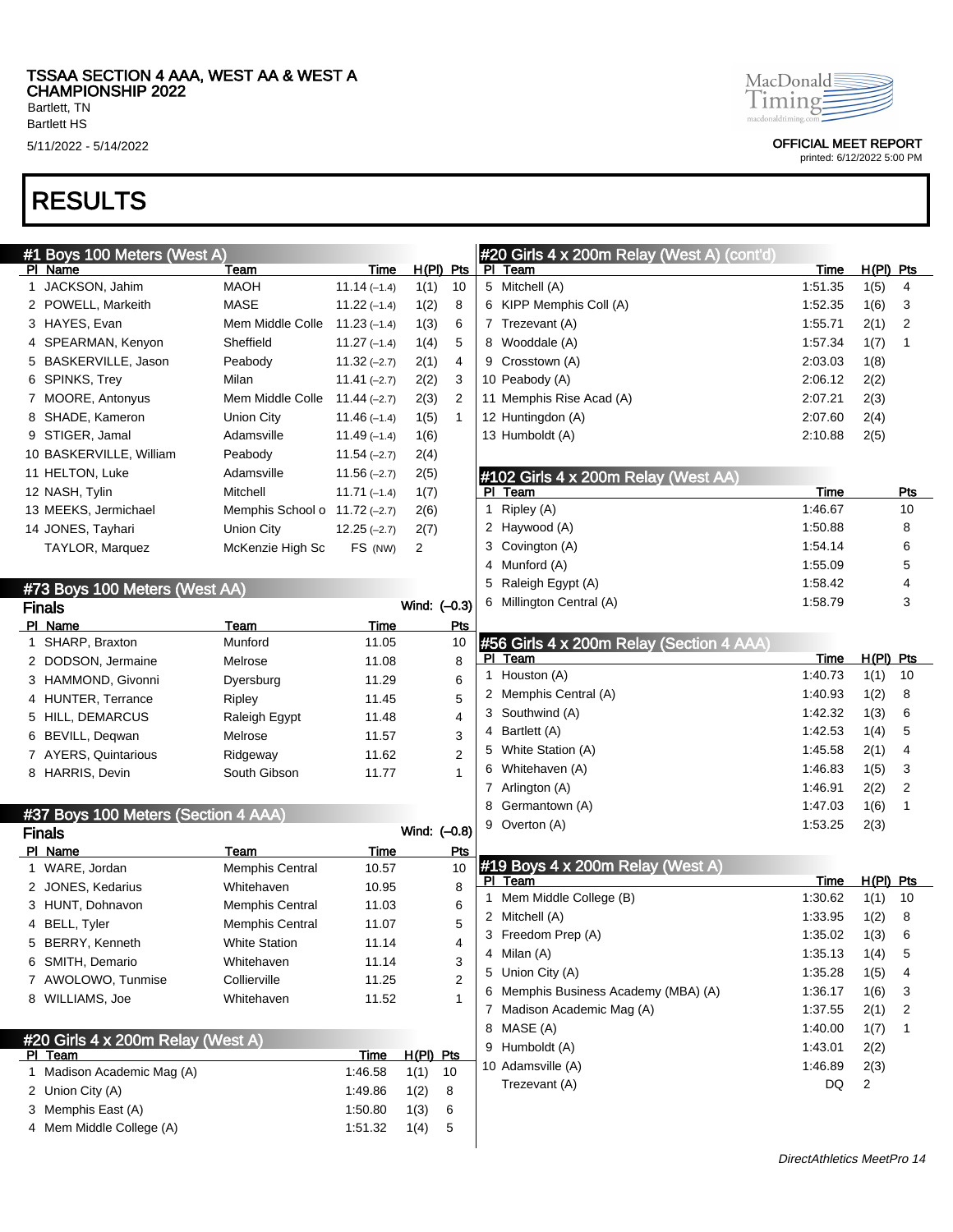Bartlett, TN Bartlett HS

# RESULTS

|   | #103 Boys 4 x 200m Relay (West AA)      |                         |             |           |                | #46 Girls 1600 Meters (Section 4 AAA) |                           |                    |                |
|---|-----------------------------------------|-------------------------|-------------|-----------|----------------|---------------------------------------|---------------------------|--------------------|----------------|
|   | PI Team                                 |                         | Time        |           | Pts            | PI Name                               | Team                      | <b>Time</b>        | <b>Pts</b>     |
|   | 1 Melrose (A)                           |                         | 1:30.72     |           | 10             | 1 MARSH, Zoe                          | Houston                   | 5:06.04            | 10             |
|   | 2 Millington Central (A)                |                         | 1.31.34     |           | 8              | 2 OWENS, Gracey                       | Houston                   | 5:29.69            | 8              |
|   | 3 Munford (A)                           |                         | 1:32.61     |           | 6              | 3 MORGAN, Sophia                      | Bartlett                  | 5:37.94            | 6              |
|   | 4 Ripley (A)                            |                         | 1:33.10     |           | 5              | 4 MCCLOSKEY, Maya                     | Collierville              | 5:52.35            | 5              |
|   | 5 Haywood (A)                           |                         | 1.33.13     |           | 4              | 5 DOBSON, Kirsten                     | Collierville              | 6:00.39            | 4              |
|   | 6 Fayette Ware (A)                      |                         | 1:39.18     |           | 3              | 6 DISMUKE, Lindsey                    | Houston                   | 6:00.65            | 3              |
|   |                                         |                         |             |           |                | 7 LEBARON, Kate                       | Arlington                 | 6:08.30            | $\overline{2}$ |
|   | #55 Boys 4 x 200m Relay (Section 4 AAA) |                         |             |           |                |                                       |                           |                    |                |
|   | PI Team                                 |                         | <b>Time</b> | H(PI) Pts |                | #9 Boys 1600 Meters (West A)          |                           |                    |                |
|   | 1 Memphis Central (A)                   |                         | 1:25.52     | 1(1)      | 10             | PI Name                               | Team                      | Time               | <b>Pts</b>     |
|   | 2 Whitehaven (A)                        |                         | 1:28.25     | 1(2)      | 8              | 1 DOUGLAS, Will                       | Camden Central            | 4:32.89            | 10             |
|   | 3 Houston (A)                           |                         | 1:29.19     | 1(3)      | 6              | 2 SKARSTEN, Nicholas                  | Dresden                   | 4:35.54            | 8              |
|   | 4 Bartlett (A)                          |                         | 1:29.75     | 1(4)      | 5              | 3 KING, Colton                        | Huntingdon                | 4:36.23            | 6              |
|   | 5 Southwind (A)                         |                         | 1:30.56     | 1(5)      | 4              | 4 WARREN, Dayshawn                    | CUS of Libera             | 4:54.95            | 5              |
|   | 6 White Station (A)                     |                         | 1:30.92     | 1(6)      | 3              | 5 WALLACE, Braden                     | McKenzie High Sc          | 4:55.92            | 4              |
|   | 7 Cordova (A)                           |                         | 1:34.59     | 2(1)      | $\overline{2}$ | 6 CROCKER, Owen                       | <b>Hollow Rock-Bruc</b>   | 4:58.80            | 3              |
|   | 8 Overton (A)                           |                         | 1:34.77     | 2(2)      | $\mathbf{1}$   | 7 CARTER, Cameron                     | Soulsville Charter        | 5:21.34            | $\overline{c}$ |
| 9 | Germantown (A)                          |                         | 1:36.52     | 2(3)      |                | SANTANA, Atticus<br>8                 | Freedom Prep              | 6:02.73            | 1              |
|   | Collierville (A)                        |                         | DQ          | 2         |                | 9 GENTRY, Jaisean                     | <b>KIPP Memphis Co</b>    | 6:21.80            |                |
|   |                                         |                         |             |           |                | 10 STOKES, Austin                     | <b>Memphis Busines</b>    | 6:23.81            |                |
|   | #10 Girls 1600 Meters (West A)          |                         |             |           |                | 11 MCKINNEY, Jacob                    | Memphis Rise Aca          | 6:27.00            |                |
|   | PI Name                                 | Team                    | Time        |           | Pts            |                                       |                           |                    |                |
|   | 1 POOLE, Ellie                          | Dresden                 | 6:02.69     |           | 10             | #80 Boys 1600 Meters (West AA)        |                           |                    |                |
|   | 2 PARISH, Alexandria                    | Crosstown               | 6:15.17     |           | 8              | PI Name                               | Team                      | Time               | Pts            |
|   |                                         |                         |             |           |                |                                       |                           |                    |                |
|   |                                         |                         |             |           |                |                                       |                           |                    |                |
|   | 3 WAGONER, Bailey                       | Union City              | 6:34.06     |           | 6              | 1 ALLEN, Tucker                       | Chester Co.               | 4:29.75            | 10             |
|   | 4 HENNING, Kristin                      | Madison Academi         | 6:40.46     |           | 5              | 2 BROWN, Stewart                      | Chester Co.               | 4:34.48            | 8              |
|   | 5 NIXON, Annika                         | <b>MLK College Prep</b> | 6:49.14     |           | 4              | 3 COLEY, Ryan                         | Munford                   | 4:37.75            | 6              |
|   | 6 ARELLANO, Rosa                        | Memphis Rise Aca        | 6:54.12     |           | 3              | 4 TRAVIS, Dalton                      | Covington                 | 4:39.58            | 5              |
|   | 7 GEARIN, Alexis                        | <b>Bradford</b>         | 6:54.39     |           | 2              | 5 WASSON, Payton                      | <b>Millington Central</b> | 5:05.42            | 4              |
|   | 8 TUCKER, Kyla                          | <b>MLK College Prep</b> | 7:15.01     |           | $\mathbf{1}$   | <b>THOMPSON, Andrew</b><br>6          | <b>Brighton</b>           | 5:09.06            | 3              |
|   | 9 HAVERCAMP, Elise                      | Madison Academi         | 7:32.80     |           |                | 7 FRYAR, Zach                         | Munford                   | 5:19.26            | $\overline{c}$ |
|   |                                         |                         |             |           |                | MONEY, Quenton<br>8                   | <b>Brighton</b>           | 5:21.81            | 1              |
|   | #81 Girls 1600 Meters (West AA)         |                         |             |           |                | 9 WALTERS, Wade                       | Munford                   | 5:23.84            |                |
|   | PI Name                                 | Team                    | Time        |           | Pts            | 10 ROBERTS, Joshua                    | Chester Co.               | 5:24.40            |                |
|   | 1 ROBERSON, Addie                       | Dyer Co.                | 6:06.38     |           | 10             | 11 FRENCH, Aaron                      | Dyer Co.                  | 5:28.66            |                |
|   | 2 BRUCE, Cara                           | Munford                 | 6:07.50     |           | 8              | 12 MCNEAL, Kermond                    | Fayette Ware              | 5:30.21            |                |
|   | 3 LANDERS, Haley                        | <b>Brighton</b>         | 6:19.79     |           | 6              | 13 HARVEY, JULIAN                     | Raleigh Egypt             | 5:41.64            |                |
|   | 4 MOFFITT, Rane                         | <b>McNairy Central</b>  | 6:24.70     |           | 5              | 14 HAMILTON, Jordan                   | Melrose                   | 5:47.90            |                |
|   | 5 BRIGGS, Julia                         | Chester Co.             | 6:33.78     |           | 4              | 15 GLOSTON, Jeffrey                   | Melrose                   | 5:52.03            |                |
|   | 6 LUTTRELL-DAVIS, Jade                  | <b>Brighton</b>         | 6:35.26     |           | 3              | 16 JACKSON, TERAN                     | Raleigh Egypt             | 6:26.14            |                |
|   | 7 MCMANUS, Daisy                        | Chester Co.             | 6:36.32     |           | 2              |                                       |                           |                    |                |
|   | 8 BURTON, Hannah                        | Munford                 | 6:36.65     |           |                | #45 Boys 1600 Meters (Section 4 AAA)  |                           |                    |                |
|   | 9 BOLTON, Anna                          | Chester Co.             | 6:48.88     |           |                | PI Name                               | Team                      | <u>Time</u>        | <u>Pts</u>     |
|   | 10 PORTER, Kylie                        | Munford                 | 6:52.10     |           |                | 1 RANDALL, Robert                     | Houston                   | 4:28.29            | 10             |
|   | 11 MOORE, Mya                           | Kirby                   | 7:28.98     |           |                | 2 TANKERSLEY, Samuel                  | Houston                   | 4:28.51            | 8              |
|   | 12 PAYTON, JAKAYLA                      | Raleigh Egypt           | 8:48.68     |           |                | 3 LYONS, Brent<br>4 WEBBER, Reese     | Arlington<br>Collierville | 4:31.28<br>4:38.01 | 6<br>5         |



5/11/2022 - 5/14/2022 OFFICIAL MEET REPORT

printed: 6/12/2022 5:00 PM

DirectAthletics MeetPro 15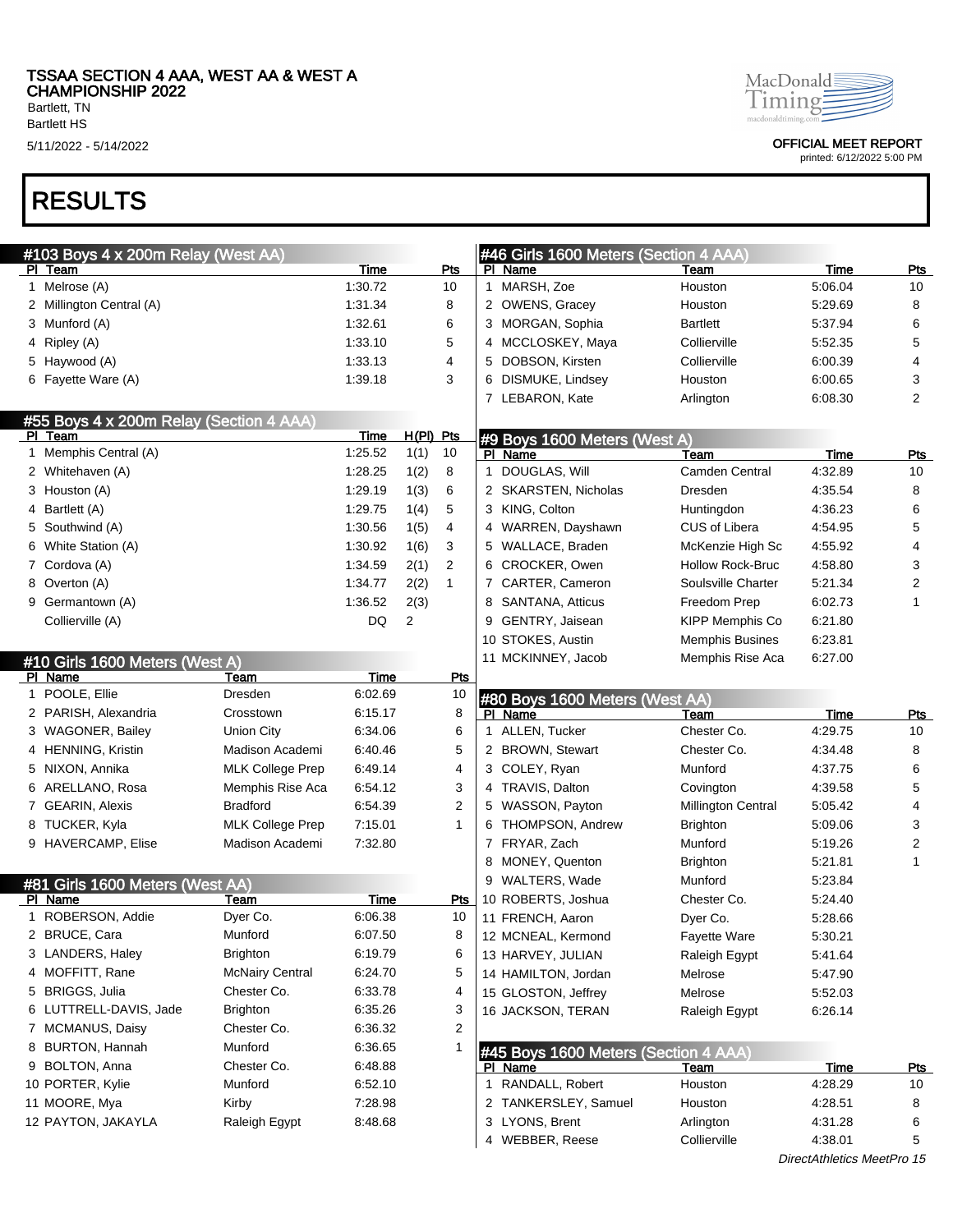Bartlett, TN Bartlett HS

# RESULTS

| MacDonald           |  |
|---------------------|--|
| amin                |  |
| macdonaldriming cor |  |

5/11/2022 - 5/14/2022 OFFICIAL MEET REPORT

|              | #45 Boys 1600 Meters (Section 4 AAA) (cont'd) |                      |             |                  |                |     | #17 Boys 4 x 100m Relay (West A)            |             |              |             |
|--------------|-----------------------------------------------|----------------------|-------------|------------------|----------------|-----|---------------------------------------------|-------------|--------------|-------------|
|              | PI Name                                       | Team                 | Time        |                  | Pts            |     | PI Team                                     | Time        | $H(PI)$ Pts  |             |
|              | 5 BARBER, Kingston                            | <b>White Station</b> | 4:43.96     |                  | 4              |     | 1 MAOH (A)                                  | 44.06       | 1(1)         | 10          |
|              | 6 ALHAIDARI, Hamza                            | <b>White Station</b> | 4.47.94     |                  | 3              |     | 2 Adamsville (A)                            | 44.47       | 1(2)         | 8           |
|              | 7 GULSTROM, Reid                              | Collierville         | 4:51.08     |                  | 2              |     | 3 Freedom Prep (A)                          | 45.08       | 2(1)         | 6           |
|              | 8 GARST, Elliot                               | <b>Bartlett</b>      | 4:55.11     |                  | 1              |     | 4 Milan (A)                                 | 45.33       | 1(3)         | 5           |
|              | 9 CLARK, Justice                              | <b>White Station</b> | 5:01.62     |                  |                |     | 5 Mitchell (A)                              | 45.40       | 1(4)         | 4           |
|              | 10 TANUI, Tobias                              | Germantown           | 5:06.64     |                  |                | 6   | Bluff City (A)                              | 45.41       | 1(5)         | 3           |
|              | 11 BARNES, Landon                             | Houston              | 5:07.71     |                  |                |     | 7 Union City (A)                            | 45.65       | 1(6)         | 2           |
|              | 12 WRIGHT, Dayton                             | Whitehaven           | 5:10.42     |                  |                | 8   | Peabody (A)                                 | 45.87       | 2(2)         | 1           |
|              |                                               |                      |             |                  |                | 9   | Humboldt (A)                                | 46.98       | 2(3)         |             |
|              | #18 Girls 4 x 100m Relay (West A)             |                      |             |                  |                |     | 10 Crosstown (A)                            | 47.18       | 2(4)         |             |
|              | PI Team                                       |                      | Time        | $H(PI)$ Pts      |                |     | 11 Sheffield (A)                            | 47.91       | 1(7)         |             |
|              | 1 Mem Middle College (A)                      |                      | 51.95       | 1(1)             | 10             |     | 12 Madison Academic Mag (A)                 | 49.48       | 2(5)         |             |
|              | 2 Union City (A)                              |                      | 52.06       | 1(2)             | 8              |     | 13 Hillcrest (A)                            | 49.56       | 2(6)         |             |
|              | 3 Mitchell (A)                                |                      | 52.56       | 1(3)             | 6              |     | Trezevant (A)                               | DQ          | 1            |             |
|              | 4 Oakhaven (A)                                |                      | 53.63       | 1(4)             | 5              |     |                                             |             |              |             |
|              | 5 Madison Academic Mag (A)                    |                      | 54.27       | 1(5)             | 4              |     | #101 Boys 4 x 100m Relay (West AA)          |             |              |             |
|              | 6 Hillcrest (A)                               |                      | 54.90       | 1(6)             | 3              | PI. | Team                                        | Time        |              | Pts         |
|              | 7 Wooddale (A)                                |                      | 55.39       | 1(7)             | $\overline{2}$ |     | 1 Melrose (A)                               | 43.00       |              | 10          |
|              | 8 Huntingdon (A)                              |                      | 57.30       | 2(1)             | $\mathbf{1}$   |     | 2 Ripley (A)                                | 43.02       |              | 8           |
|              | 9 Peabody (A)                                 |                      | 58.26       | 2(2)             |                |     | 3 Munford (A)                               | 43.80       |              | 6           |
|              | 10 MLK College Prep (A)                       |                      | 58.29       | 1(8)             |                |     | 4 Raleigh Egypt (A)                         | 44.57       |              | 5           |
|              | 11 Memphis Rise Acad (A)                      |                      | 58.72       | 2(3)             |                |     | 5 Haywood (A)                               | 45.57       |              | 4           |
|              | 12 Humboldt (A)                               |                      | 1:03.20     | 2(4)             |                |     | 6 Fayette Ware (A)                          | 48.17       |              | 3           |
|              |                                               |                      |             |                  |                |     |                                             |             |              |             |
|              | #100 Girls 4 x 100m Relay (West AA)           |                      |             |                  |                |     | #53 Boys 4 x 100m Relay (Section 4 AAA)     |             |              |             |
|              | PI Team                                       |                      | Time        |                  | Pts            | PI. | Team                                        | Time        | H(PI) Pts    |             |
| $\mathbf{1}$ | Ripley (A)                                    |                      | 49.61       |                  | 10             |     | 1 Memphis Central (A)                       | 41.44       | 1(1)         | 10          |
|              | 2 Brighton (A)                                |                      | 52.88       |                  | 8              |     | 2 Whitehaven (A)                            | 42.52       | 1(2)         | 8           |
|              | 3 Covington (A)                               |                      | 53.48       |                  | 6              |     | 3 Southwind (A)                             | 42.93       | 1(3)         | 6           |
|              | 4 Raleigh Egypt (A)                           |                      | 53.71       |                  | 5              |     | 4 White Station (A)                         | 43.76       | 1(4)         | 5           |
|              | 5 Munford (A)                                 |                      | 54.05       |                  | 4              |     |                                             |             |              | 4           |
|              |                                               |                      |             |                  |                |     | 5 Houston (A)                               | 44.17       | 2(1)         |             |
|              | 6 Millington Central (A)                      |                      | 56.07       |                  | 3              |     | 6 Cordova (A)                               | 44.61       | 2(2)         | 3           |
|              | Kirby (A)                                     |                      | <b>DNF</b>  |                  |                |     | 7 Overton (A)                               | 44.74       | 2(3)         | 2           |
|              |                                               |                      |             |                  |                |     | 8 Arlington (A)                             | 51.65       | 1(5)         | 1           |
|              | #54 Girls 4 x 100m Relay (Section 4 AAA)      |                      |             |                  |                |     | Bartlett (A)                                | DQ          | $\mathbf{1}$ |             |
|              | PI Team                                       |                      | <u>Time</u> | <u>H(PI) Pts</u> |                |     | Collierville (A)                            | DQ          | $\mathbf{1}$ |             |
|              | Memphis Central (A)                           |                      | 47.79       | 1(1)             | 10             |     |                                             |             |              |             |
|              | 2 Southwind (A)                               |                      | 47.86       | 1(2)             | 8              |     | #6 Girls 400 Meters (West A)                |             |              |             |
|              | 3 Houston (A)                                 |                      | 48.09       | 1(3)             | 6              |     | PI Name<br>Team                             | <b>Time</b> |              | $H(PI)$ Pts |
|              | 4 Bartlett (A)                                |                      | 49.18       | 1(4)             | 5              |     | 1 RAYMOND, Alyssa<br>Memphis East           | 59.98       | 1(1)         | 10          |
|              | 5 Arlington (A)                               |                      | 49.89       | 2(1)             | 4              |     | 2 SMITH, Alexis<br>Union City               | 1:01.48     | 1(2)         | 8           |
| 6            | White Station (A)                             |                      | 50.44       | 1(5)             | 3              |     | 3 WILLIS, Lauren<br><b>Memphis East</b>     | 1:02.53     | 1(3)         | 6           |
|              | 7 Collierville (A)                            |                      | 50.54       | 1(6)             | 2              |     | 4 WEBB, Kolbee<br><b>Memphis East</b>       | 1:04.03     | 1(4)         | 5           |
| 8            | Whitehaven (A)                                |                      | 51.29       | 1(7)             | 1              |     | 5 JACK, Samya<br>CUS of Libera              | 1:06.38     | 1(5)         | 4           |
| 9            | Germantown (A)                                |                      | 51.44       | 2(2)             |                |     | 6 BRADLEY, Demesha<br>Booker T. Washin      | 1:08.36     | 1(6)         | 3           |
|              | 10 Overton (A)                                |                      | 56.80       | 2(3)             |                |     | 7 HELMS, Harmonee<br><b>Memphis Busines</b> | 1:09.23     | 2(1)         | 2           |
|              |                                               |                      |             |                  |                | 8   | CARTER, Kyleigh<br>Huntingdon               | 1:09.62     | 2(2)         | 1           |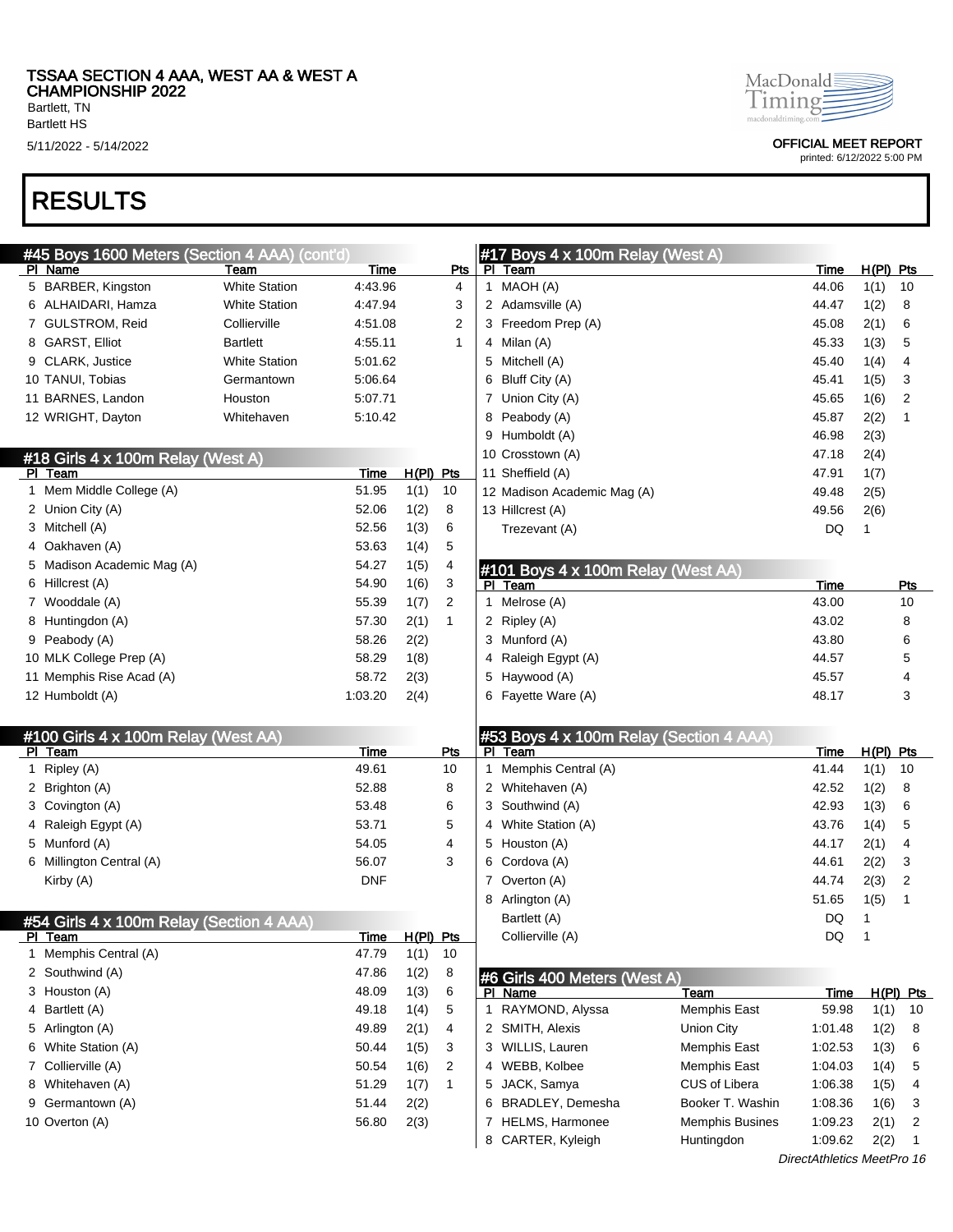Bartlett HS

# RESULTS

| #6 Girls 400 Meters (West A)         | (cont'd)                  |                 |              |              |   | #77 Boys 400 Meters (West AA)       |                        |                      |             |                  |
|--------------------------------------|---------------------------|-----------------|--------------|--------------|---|-------------------------------------|------------------------|----------------------|-------------|------------------|
| PI Name<br>9 RICHMOND, Sierra        | Team<br>KIPP Memphis Co   | Time<br>1:10.20 | $H(PI)$ Pts  |              |   | <b>Finals</b>                       |                        |                      |             |                  |
| 10 WILSON, Aneesa                    | Mem Middle Colle          | 1:10.81         | 1(7)<br>1(8) |              |   | PI Name                             | Team                   | Time                 |             | <u>Pts</u>       |
| 11 PINSON, Jacey                     | McKenzie High Sc          | 1:15.26         |              |              |   | 1 COLEMAN, San'Darius               | Covington              | 49.10                |             | 10               |
|                                      |                           |                 | 2(3)         |              |   | 2 LEGGETT, TJ                       | <b>Brighton</b>        | 50.41                |             | 8                |
| 12 PHAN, Tien                        | Madison Academi           | 1:15.59         | 2(4)         |              |   | 3 GRANDBERRY, Christopher           | Melrose                | 51.50                |             | 6                |
| 13 HOYLE, Kayla                      | Madison Academi           | 1:19.69         | 2(5)         |              |   | 4 WILSON, Carmillo                  | Melrose                | 53.91                |             | 5                |
| 14 JOYNER, Amelia                    | Madison Academi           | 1:24.69         | 2(6)         |              | 5 | JOHNSON, Zavion                     | Melrose                | 54.67                |             | 4                |
|                                      |                           |                 |              |              | 6 | DOWDY, Kelvin                       | <b>Fayette Ware</b>    | 55.24                |             | 3                |
| #109 Girls 400 Meters (West AA)      |                           |                 |              |              |   |                                     |                        |                      |             |                  |
| <b>Finals</b>                        |                           |                 |              |              |   | #41 Boys 400 Meters (Section 4 AAA) |                        |                      |             |                  |
| PI Name<br>1 SEALS, Alana            | Team<br>South Gibson      | Time<br>1:03.28 |              | Pts<br>10    |   | <b>Finals</b>                       |                        |                      |             |                  |
|                                      |                           |                 |              |              |   | PI Name                             | Team                   | Time                 |             | <b>Pts</b>       |
| 2 GILLIAM, Ma'liyah                  | Covington                 | 1:04.17         |              | 8            |   | 1 NOBLE, Courtland                  | <b>White Station</b>   | 47.12                |             | 10               |
| 3 ISBELL, Sarah                      | Dyer Co.                  | 1:05.27         |              | 6            |   | 2 REED, Alec                        | Germantown             | 47.98                |             | 8                |
| 4 CONNOR, Breona                     | Munford                   | 1:05.38         |              | 5            |   | 3 JOHNSON, Terrick                  | Whitehaven             | 48.14                |             | 6                |
| 5 HALLIBURTON, Micaiah               | <b>Millington Central</b> | 1:07.35         |              | 4            |   | 4 HALEY, Xavier                     | <b>Bartlett</b>        | 48.54                |             | 5                |
| 6 EVANS, Joy                         | Crockett Co.              | 1:07.66         |              | 3            |   | 5 BRIGGS, Quincy                    | <b>Memphis Central</b> | 49.42                |             | 4                |
|                                      |                           |                 |              |              |   | 6 HUMPHREYS, Karlos                 | Houston                | 50.36                |             | 3                |
| #42 Girls 400 Meters (Section 4 AAA) |                           |                 |              |              | 7 | <b>BROWN, Kelvin</b>                | Collierville           | 51.57                |             | $\overline{2}$   |
| <b>Finals</b>                        |                           |                 |              |              | 8 | MCGHEE, Zachary                     | Whitehaven             | 52.59                |             | 1                |
| PI Name                              | Team                      | Time            |              | <b>Pts</b>   |   |                                     |                        |                      |             |                  |
| 1 GAUTREAUX, Eva                     | Houston                   | 57.03           |              | 10           |   | #16 Girls 300m Hurdles (West A)     |                        |                      |             |                  |
| 2 WILLIAMS, Andria                   | Southwind                 | 57.83           |              | 8            |   | PI Name                             | Team                   | <b>Time</b>          | $H(PI)$ Pts |                  |
| 3 MITCHELL, Morgan                   | <b>Bartlett</b>           | 59.26           |              | 6            |   | 1 PEARSON, Genesis                  | Madison Academi        | 49.00                | 1(1)        | 10               |
| 4 HALL, Kennedi                      | <b>Bartlett</b>           | 1:00.17         |              | 5            |   | 2 BURFORD, Alexandria               | Mem Middle Colle       | 49.14                | 1(2)        | 8                |
| 5 ANDERSON, Christyna                | Collierville              | 1:00.70         |              | 4            |   | 3 MINES, Denise                     | Memphis Rise Aca       | 51.54                | 2(1)        | 6                |
| 6 BEARD, Zoe                         | Houston                   | 1:01.29         |              | 3            |   | 4 DAVIS, Carmen                     | Soulsville Charter     | 51.99                | 1(3)        | 5                |
| 7 ROBERTS, Tailah                    | Germantown                | 1:02.94         |              | 2            |   | 5 ROGERS, Ada                       | <b>Union City</b>      | 52.61                | 1(4)        | 4                |
|                                      |                           |                 |              |              |   | 6 PRATCHER, Cashawndra              | <b>Memphis Busines</b> | 55.10                | 1(5)        | 3                |
| #5 Boys 400 Meters (West A)          |                           |                 |              |              |   | 7 WILLIAMS, KENNEDY                 | <b>MASE</b>            | 57.27                | 1(6)        | $\overline{2}$   |
| PI Name                              | Team                      | Time            | $H(PI)$ Pts  |              |   | 8 TEAUGE, Casey                     | Memphis East           | 57.49                | 2(2)        | 1                |
| 1 TAYLOR, Mack                       | Wooddale                  | 49.84           | 1(1)         | 10           |   | 9 ANDERSON, Jasmine                 | Memphis School o       | 1:00.96              | 2(3)        |                  |
| 2 MCCALL, Austin                     | Crosstown                 | 50.00           | 1(2)         | 8            |   | 10 ROBERTSON, Clarissa              | Mitchell               | 1:01.07              | 2(4)        |                  |
| 3 BOND, Richard                      | Mem Middle Colle          | 53.01           | 1(3)         | 6            |   |                                     |                        |                      |             |                  |
| 4 SHIELDS, Khalei                    | <b>Hollow Rock-Bruc</b>   | 53.11           | 1(4)         | 5            |   | #86 Girls 300m Hurdles (West AA)    |                        |                      |             |                  |
| 5 SANDERS, Alton                     | Fairley                   | 53.21           | 1(5)         | 4            |   | Finals                              |                        |                      |             |                  |
| 6 DAVIS, Keyon                       | Madison Academi           | 53.64           | 2(1)         | 3            |   |                                     |                        |                      |             |                  |
| 7 WINTERS, Tyler                     | CUS of Libera             | 54.12           | 1(6)         | 2            |   | PI Name<br>1 REED, Faith            | Team<br>South Gibson   | <u>Time</u><br>49.92 |             | <u>Pts</u><br>10 |
| 8 ADKISSON, Kendrick                 | Milan                     | 54.61           | 2(2)         | $\mathbf{1}$ |   | 2 RICE, Sarah                       | Munford                |                      |             |                  |
| 9 LITTLETON, Kyrell                  | <b>Union City</b>         | 54.74           | 2(3)         |              |   |                                     |                        | 50.99                |             | 8                |
| 10 HUNLEY, KE'JON                    | <b>MASE</b>               | 55.04           | 2(4)         |              |   | 3 RANDAUL, Aniyah                   | Dyersburg              | 51.05                |             | 6                |
| 11 TRAVIS, Mark                      | Oakhaven                  | 56.38           | 1(7)         |              |   | 4 SOLOMON, Nadia                    | Munford                | 53.56                |             | 5                |
| 12 JONES, Deveon                     | Mitchell                  | 57.53           |              |              |   | 5 HUDGENS, Hailey                   | Lexington              | 54.20                |             | 4                |
|                                      |                           |                 | 1(8)         |              |   | 6 NELSON, Asia                      | Ridgeway               | 56.46                |             | 3                |
| 13 LEWIS, Ethan                      | Huntingdon                | 59.14           | 2(5)         |              |   | 7 IVY, Storie                       | Munford                | 56.95                |             | $\overline{2}$   |
| 14 CREWS, Thatcher                   | Hollow Rock-Bruc          | 1:01.43         | 2(6)         |              |   |                                     |                        |                      |             |                  |



5/11/2022 - 5/14/2022 OFFICIAL MEET REPORT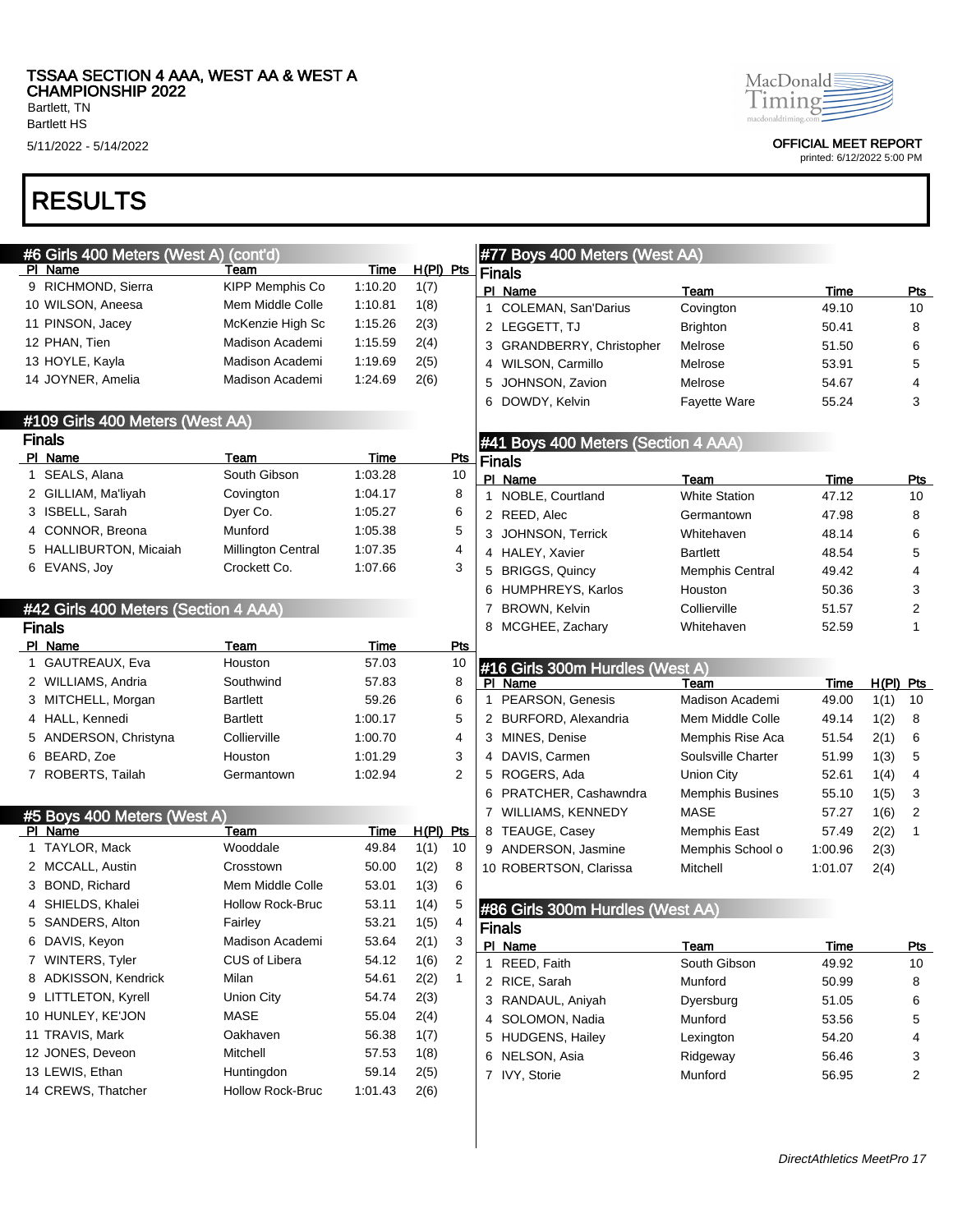Bartlett HS

## RESULTS

| #52 Girls 300m Hurdles (Section 4 AAA) |                        |       |             |                |              | #51 Boys 300m Hurdles (Section 4 AAA) (cont'd) |                        |         |                         |
|----------------------------------------|------------------------|-------|-------------|----------------|--------------|------------------------------------------------|------------------------|---------|-------------------------|
| <b>Finals</b>                          |                        |       |             |                |              | <b>Finals</b>                                  |                        |         |                         |
| PI Name                                | Team                   | Time  |             | Pts            |              | PI Name                                        | Team                   | Time    | <u>Pts</u>              |
| 1 JOHNSON, Laci                        | <b>Memphis Central</b> | 45.66 |             | 10             |              | 6 HOUSE, Kelsey                                | Southwind              | 43.36   | 3                       |
| 2 WINTERS, Denver                      | <b>Memphis Central</b> | 45.67 |             | 8              |              | 7 WILLIAMS, Tylan                              | <b>White Station</b>   | 43.57   | $\overline{2}$          |
| 3 PLEZ, Voniyah                        | Southwind              | 45.87 |             | 6              |              | 8 ANDERSON, David                              | <b>White Station</b>   | 44.69   | $\mathbf{1}$            |
| 4 DAVIS, Kassidy                       | <b>White Station</b>   | 46.30 |             | 5              |              |                                                |                        |         |                         |
| 5 MCCLELLAND, Carmyn                   | Germantown             | 48.02 |             | 4              |              | #8 Girls 800 Meters (West A)                   |                        |         |                         |
| 6 POWELL, Kaitlyn                      | <b>Memphis Central</b> | 48.12 |             | 3              |              | PI Name                                        | Team                   | Time    | <u>Pts</u>              |
| 7 WINSTON, Alyssa                      | <b>White Station</b>   | 49.58 |             | 2              |              | 1 WEBB, Brooke                                 | Memphis East           | 2:34.02 | 10                      |
| 8 HOLLOWELL, Anna                      | <b>White Station</b>   | 50.50 |             | 1              |              | 2 POOLE, Ellie                                 | Dresden                | 2:38.58 | 8                       |
|                                        |                        |       |             |                |              | 3 PIERCE, Emma                                 | Camden Central         | 2:46.29 | 6                       |
| #15 Boys 300m Hurdles (West A)         |                        |       |             |                |              | 4 MCLEAN, Nia                                  | Mem Middle Colle       | 2:49.49 | 5                       |
| PI Name                                | Team                   | Time  | $H(PI)$ Pts |                |              | 5 ACOSTA, Xemina                               | Madison Academi        | 2:52.98 | $\overline{4}$          |
| 1 MIRELES, Adolfo                      | Madison Academi        | 42.50 | 1(1)        | 10             |              | 6 THOMAS, Zola                                 | Memphis East           | 2:55.70 | 3                       |
| 2 BLACKBURN, Anson                     | <b>Memphis East</b>    | 42.58 | 1(2)        | 8              |              | 7 BELEW, Kaylan                                | Huntingdon             | 2:58.80 | $\overline{\mathbf{c}}$ |
| 3 PERRY2, Jaylen                       | Trezevant              | 43.17 | 1(3)        | 6              |              | 8 YOUNG, Tia                                   | Freedom Prep           | 3:00.92 | 1                       |
| 4 KNOP, Parker                         | McKenzie High Sc       | 43.73 | 1(4)        | 5              |              | 9 JOHNSON, Audrey                              | Madison Academi        | 3:01.94 |                         |
| 5 CORDER, Kyler                        | Hollow Rock-Bruc       | 44.36 | 1(5)        | 4              |              | 10 CUNNINGHAM, Maliyah                         | Mitchell               | 3:25.62 |                         |
| 6 JOHNSON, Darien                      | Mitchell               | 44.67 | 1(6)        | 3              |              | 11 ABARK, Carmen                               | <b>KIPP Memphis Co</b> | 3:47.66 |                         |
| 7 EVANS, Xavier                        | Memphis School o       | 48.05 | 1(7)        | $\overline{c}$ |              | 12 CUNNINGHAM, Kayla                           | Power Center Aca       | 3:56.95 |                         |
| 8 KIMBREL, Marvin                      | Freedom Prep           | 48.58 | 2(1)        | $\mathbf{1}$   |              |                                                |                        |         |                         |
| 9 FRANKUM, Charley                     | Union City             | 49.44 | 2(2)        |                |              | #79 Girls 800 Meters (West AA)                 |                        |         |                         |
| 10 STOOKEY, Luke                       | Madison Academi        | 49.80 | 2(3)        |                |              | PI Name                                        | Team                   | Time    | <b>Pts</b>              |
| 11 MCCORMICK, AVERY                    | Adamsville             | 50.86 | 2(4)        |                |              | 1 SEALS, Alana                                 | South Gibson           | 2:34.43 | 10                      |
| 12 FONDREN, Taysean                    | Mem Middle Colle       | 51.10 | 2(5)        |                |              | 2 COKER, Kaelyn                                | Munford                | 2:34.81 | 8                       |
| 13 ARNOLD, Jacob                       | Union City             | 51.73 | 2(6)        |                |              | 3 BEY, Emily                                   | Munford                | 2:39.23 | 6                       |
| 14 MUHAMMAD, Malak                     | <b>Memphis Busines</b> | 55.27 | 2(7)        |                |              | 4 BRANCH, Morgan                               | Munford                | 2:40.89 | 5                       |
|                                        |                        |       |             |                | 5            | HOLDEN, Alexis                                 | Dyer Co.               | 2:44.03 | 4                       |
| #87 Boys 300m Hurdles (West AA)        |                        |       |             |                |              | 6 WOOD, Bailey                                 | <b>Brighton</b>        | 2:52.11 | 3                       |
| <b>Finals</b>                          |                        |       |             |                |              | 7 FINLEY, Sydney                               | Dyer Co.               | 2:56.04 | 2                       |
| PI Name                                | Team                   | Time  |             | Pts            |              |                                                |                        |         |                         |
| 1 COOPER, Montavious                   | Melrose                | 40.61 |             | 10             |              | #44 Girls 800 Meters (Section 4 AAA)           |                        |         |                         |
| 2 PEREZ, Christian                     | Munford                | 41.31 |             | 8              |              | PI Name                                        | Team                   | Time    | <b>Pts</b>              |
| 3 MARKHAM, Taylor                      | Ripley                 | 41.76 |             | 6              | $\mathbf{1}$ | ROY, Maggie                                    | <b>Bartlett</b>        | 2:19.77 | 10                      |
| 4 HARRIS, Dustin                       | South Gibson           | 42.92 |             | 5              |              | 2 MARSH, Zoe                                   | Houston                | 2:22.44 | 8                       |
| 5 DAVIS, Carlos                        | Millington Central     | 43.67 |             | 4              |              | 3 BOOKER, Danielle                             | Whitehaven             | 2:22.59 | 6                       |
| 6 JOYNER, Carter                       | Munford                | 46.19 |             | 3              |              | 4 LANG, Ava                                    | Collierville           | 2:23.30 | $\mathbf{p}$            |
| 7 BURNS, Dandridge                     | Ridgeway               | 46.29 |             | 2              |              | 5 OWENS, Gracey                                | Houston                | 2:26.86 | 4                       |
|                                        |                        |       |             |                |              | 6 TIMMS, Allie                                 | Collierville           | 2:28.34 | 3                       |
| #51 Boys 300m Hurdles (Section 4 AAA)  |                        |       |             |                |              | 7 BARNES, Lindsey                              | Houston                | 2:33.79 | 2                       |
| <b>Finals</b>                          |                        |       |             |                |              | 8 ENGLISH, Lydia                               | Arlington              | 2:39.74 | 1                       |
| PI Name                                | <b>Team</b>            | Time  |             | Pts            |              | 9 EASON, Emma                                  | <b>White Station</b>   | 2:46.33 |                         |
| 1 BERNARD, Kylan                       | <b>Bartlett</b>        | 37.57 |             | 10             |              | 10 ROBERTS, Tailah                             | Germantown             | 2:56.04 |                         |
| 2 HUNT, Dohnavon                       | <b>Memphis Central</b> | 38.88 |             | 8              |              | 11 COLLINS, Kierney                            | <b>White Station</b>   | 2:59.50 |                         |
| 3 HARRIS, Morcellous                   | Memphis Central        | 40.81 |             | 6              |              |                                                |                        |         |                         |
| 4 RINKIN, Rahmaan                      | <b>Bartlett</b>        | 41.71 |             | 5              |              |                                                |                        |         |                         |
| 5 REICH, Hunter                        | Arlington              | 42.92 |             | 4              |              |                                                |                        |         |                         |
|                                        |                        |       |             |                |              |                                                |                        |         |                         |



5/11/2022 - 5/14/2022 OFFICIAL MEET REPORT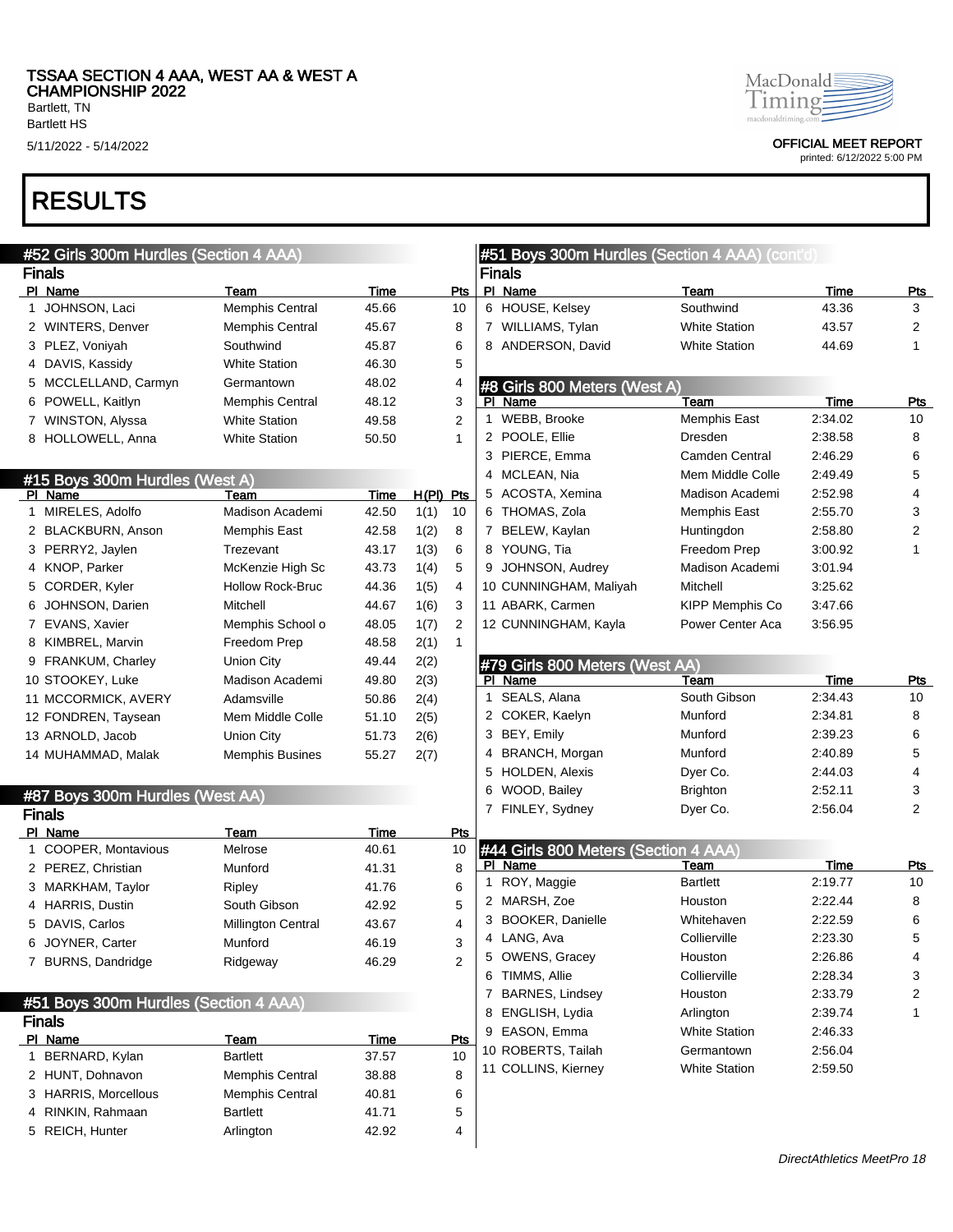## RESULTS

|   | #7 Boys 800 Meters (West A)         |                           |             |             |                |             | #43 Boys 800 Meters (Section 4 AAA) (cont'd) |                           |               |              |            |
|---|-------------------------------------|---------------------------|-------------|-------------|----------------|-------------|----------------------------------------------|---------------------------|---------------|--------------|------------|
|   | PI Name                             | Team                      | Time        |             | Pts            |             | PI Name                                      | Team                      | Time          | $H(PI)$ Pts  |            |
|   | 1 SKARSTEN, Nicholas                | Dresden                   | 2:02.49     |             | 10             |             | 9 TANKERSLEY, Samuel                         | Houston                   | 2:03.43       | 1(9)         |            |
|   | 2 BRUCE, Ridge                      | <b>Camden Central</b>     | 2:09.50     |             | 8              |             | 10 HINDERS, Matthew                          | Arlington                 | 2:05.56       | 1(10)        |            |
|   | 3 BOYD, Michael                     | Mem Middle Colle          | 2:10.11     |             | 6              |             | 11 MACKEY, Avante                            | Whitehaven                | 2:08.38       | 2(1)         |            |
|   | 4 BROWN, Julius                     | Adamsville                | 2:12.21     |             | 5              |             | 12 AFLAKI, Nima                              | <b>White Station</b>      | 2:09.51       | 2(2)         |            |
|   | 5 WARREN, Dayshawn                  | <b>CUS of Libera</b>      | 2:13.47     |             | 4              |             | 13 WESTBROOK, Kenan                          | Collierville              | 2:10.62       | 2(3)         |            |
|   | 6 CROCKER, Owen                     | <b>Hollow Rock-Bruc</b>   | 2:13.72     |             | 3              |             | 14 WRIGHT, Lawson                            | <b>Memphis Central</b>    | 2:12.19       | 2(4)         |            |
|   | 7 FARR, Gabriel                     | <b>Memphis Busines</b>    | 2:13.94     |             | $\overline{2}$ |             | 15 BERRYHILL, Myles                          | <b>Memphis Central</b>    | 2:13.02       | 2(5)         |            |
|   | 8 GRAY, Champ                       | Union City                | 2:16.77     |             | $\mathbf{1}$   |             | 16 SARR, Moctar                              | Whitehaven                | 2:14.49       | 1(11)        |            |
|   | 9 GUTIERREZ, Gabriel                | Memphis East              | 2:17.14     |             |                |             | 17 WILLIAMSON, Gavin                         | <b>White Station</b>      | 2:14.92       | 2(6)         |            |
|   | 10 MATTILA, Keith                   | Memphis East              | 2:17.87     |             |                |             | 18 BARBER, Kingston                          | <b>White Station</b>      | 2:19.93       | 2(7)         |            |
|   | 11 WILLIAMS, Marsean                | Mem Middle Colle          | 2:18.00     |             |                |             | 19 GRANDBERRY, Kingston                      | <b>Memphis Central</b>    | 2:19.95       | 2(8)         |            |
|   | 12 FOSNOT, Gabriel                  | <b>Camden Central</b>     | 2:19.73     |             |                |             | 20 WRIGHT, DeAngelo                          | Southwind                 | 2:22.76       | 2(9)         |            |
|   | 13 ELLIS, Kenneth                   | Memphis East              | 2:20.00     |             |                |             | 21 BRIDGEFORTH, Christian                    | Southwind                 | 2:25.89       | 2(10)        |            |
|   | 14 HORNE, Brice                     | Mem Middle Colle          | 2:20.36     |             |                |             | 22 CAMERON, Kendrick                         | Overton                   | 2:49.09       | 2(11)        |            |
|   | 15 CREWS, Thatcher                  | <b>Hollow Rock-Bruc</b>   | 2:25.46     |             |                |             | 23 HALL, Ramsey                              | Overton                   | 2:58.08       | 2(12)        |            |
|   |                                     |                           |             |             |                |             |                                              |                           |               |              |            |
|   | #78 Boys 800 Meters (West AA)       |                           |             |             |                |             | #4 Girls 200 Meters (West A)                 |                           |               |              |            |
|   | PI Name                             | Team                      | <b>Time</b> | $H(PI)$ Pts |                |             | PI Name                                      | Team                      | Time          | H(PI) Pts    |            |
|   | 1 COLEMAN, San'Darius               | Covington                 | 2:00.35     | 1(1)        | 10             |             | 1 RAYMOND, Alyssa                            | Memphis East              | $25.90(-0.5)$ | 1(1)         | 10         |
|   | 2 COLEY, Ryan                       | Munford                   | 2:03.25     | 1(2)        | 8              |             | 2 MEBANE, Madissen                           | Madison Academi           | $26.10(-0.5)$ | 1(2)         | 8          |
|   | 3 ROBERSON, Chandler                | Lexington                 | 2:04.89     | 1(3)        | 6              |             | 3 WASHINGTON, Makyah                         | Memphis East              | $26.96(-0.5)$ | 1(3)         | 6          |
|   | 4 MORRIS, Eylan                     | Crockett Co.              | 2:06.49     | 1(4)        | 5              |             | 4 PEARSON, Genesis                           | Madison Academi           | $27.13(-0.5)$ | 1(4)         | 5          |
|   | 5 ALLEN, Tucker                     | Chester Co.               | 2:07.30     | 1(5)        | 4              |             | 5 HURT, Sandrea                              | Madison Academi           | $27.48(-0.7)$ | 2(1)         | 4          |
|   | 6 WILLIAMS, Dillon                  | Chester Co.               | 2:11.93     | 1(6)        | 3              |             | 6 WARREN, Tiyana                             | Mem Middle Colle          | $27.52(-0.5)$ | 1(5)         | 3          |
|   | 7 THOMPSON, Andrew                  | <b>Brighton</b>           | 2:13.39     | 1(7)        | 2              |             | 7 ROGERS, Jahzya                             | Oakhaven                  | $27.79(-0.5)$ | 1(6)         | 2          |
|   | 8 MARSHALL, Solomon                 | <b>Millington Central</b> | 2:14.05     | 1(8)        | $\mathbf{1}$   |             | 8 BECTON, Treynce                            | KIPP Memphis Co           | $28.01(-0.7)$ | 2(2)         | 1          |
|   | 9 HARRISON, Jason                   | Munford                   | 2:19.32     | 2(1)        |                |             | 9 WHITELOW, Teonia                           | <b>Memphis Busines</b>    | $28.01(-0.7)$ | 2(3)         |            |
|   | 10 JOHNSON, Daniel                  | Melrose                   | 2:21.14     | 2(2)        |                |             | 10 JOHNSON, Morgan                           | Soulsville Charter        | $28.02(-0.7)$ | 2(4)         |            |
|   | 11 PARKER, Matthew                  | Dyer Co.                  | 2:21.68     | 1(9)        |                |             | 11 LIPHFORD, Chanyah                         | Union City                | $28.03(-0.5)$ | 1(7)         |            |
|   | 12 FRYAR, Zach                      | Munford                   | 2:23.25     | 2(3)        |                |             | 12 THARPE, Kennady                           | Huntingdon                | $28.48(-0.7)$ | 2(5)         |            |
|   | 13 BELL JR., Eric                   | Ridgeway                  | 2:25.99     | 2(4)        |                |             | 13 HOGSETT, Indeya                           | Union City                | $29.30(-0.7)$ | 2(6)         |            |
|   | 14 BROWN, Stewart                   | Chester Co.               | 2:26.59     | 1(10)       |                |             |                                              |                           |               |              |            |
|   | 15 HAMILTON, Jordan                 | Melrose                   | 2:31.26     | 2(5)        |                |             | #76 Girls 200 Meters (West AA)               |                           |               |              |            |
|   | 16 REED, Kevin                      | Haywood                   | 2:38.11     | 2(6)        |                |             | <b>Finals</b>                                |                           |               | Wind: (-0.8) |            |
|   | 17 WATTERS, Cameron                 | Ridgeway                  | 3:08.76     | 2(7)        |                |             | PI Name                                      | Team                      | Time          |              | <u>Pts</u> |
|   |                                     |                           |             |             |                |             | 1 ANDREWS, Aliyah                            | Ripley                    | 25.68         |              | $10$       |
|   | #43 Boys 800 Meters (Section 4 AAA) |                           |             |             |                |             | 2 HALLIBURTON, Micaiah                       | <b>Millington Central</b> | 27.76         |              | 8          |
|   | PI Name                             | Team                      | Time        | H(PI) Pts   |                |             | 3 FRANKLIN, Aneisa                           | Ridgeway                  | 27.97         |              | 6          |
| 1 | JOHNSON, Terrick                    | Whitehaven                | 1:58.42     | 1(1)        | 10             |             | 4 CRAWFORD, Angelynn                         | <b>Brighton</b>           | 28.15         |              | 5          |
|   | 2 HODGSON, Trevor                   | Houston                   | 1:58.79     | 1(2)        | 8              |             | 5 RANSOM, Ayanna                             | Millington Central        | 28.49         |              | 4          |
|   | 3 CONWAY, Kaleb                     | Collierville              | 1:58.88     | 1(3)        | 6              |             |                                              |                           |               |              |            |
|   | 4 MEEKS, Caden                      | Houston                   | 1:59.61     | 1(4)        | 5              |             | #40 Girls 200 Meters (Section 4 AAA)         |                           |               |              |            |
|   | 5 WRIGHT, Ethan                     | <b>Bartlett</b>           | 2:01.38     | 1(5)        | 4              |             | <b>Finals</b>                                |                           |               | Wind: (-0.3) |            |
|   | 6 WEBBER, Reese                     | Collierville              | 2:01.53     | 1(6)        | 3              |             | PI Name                                      | Team                      | <u>Time</u>   |              | <u>Pts</u> |
|   | 7 HOWARD, Jason                     | Germantown                | 2:02.28     | 1(7)        | 2              | $\mathbf 1$ | <b>BLACKMON, Nyla</b>                        | Southwind                 | 24.72         |              | 10         |
|   | 8 BROWN, Hudson                     | Arlington                 | 2:03.30     | 1(8)        | 1              |             | 2 DUNN, Kia                                  | Memphis Central           | 25.72         |              | 8          |
|   |                                     |                           |             |             |                |             |                                              |                           |               |              |            |



5/11/2022 - 5/14/2022 OFFICIAL MEET REPORT

printed: 6/12/2022 5:00 PM

DirectAthletics MeetPro 19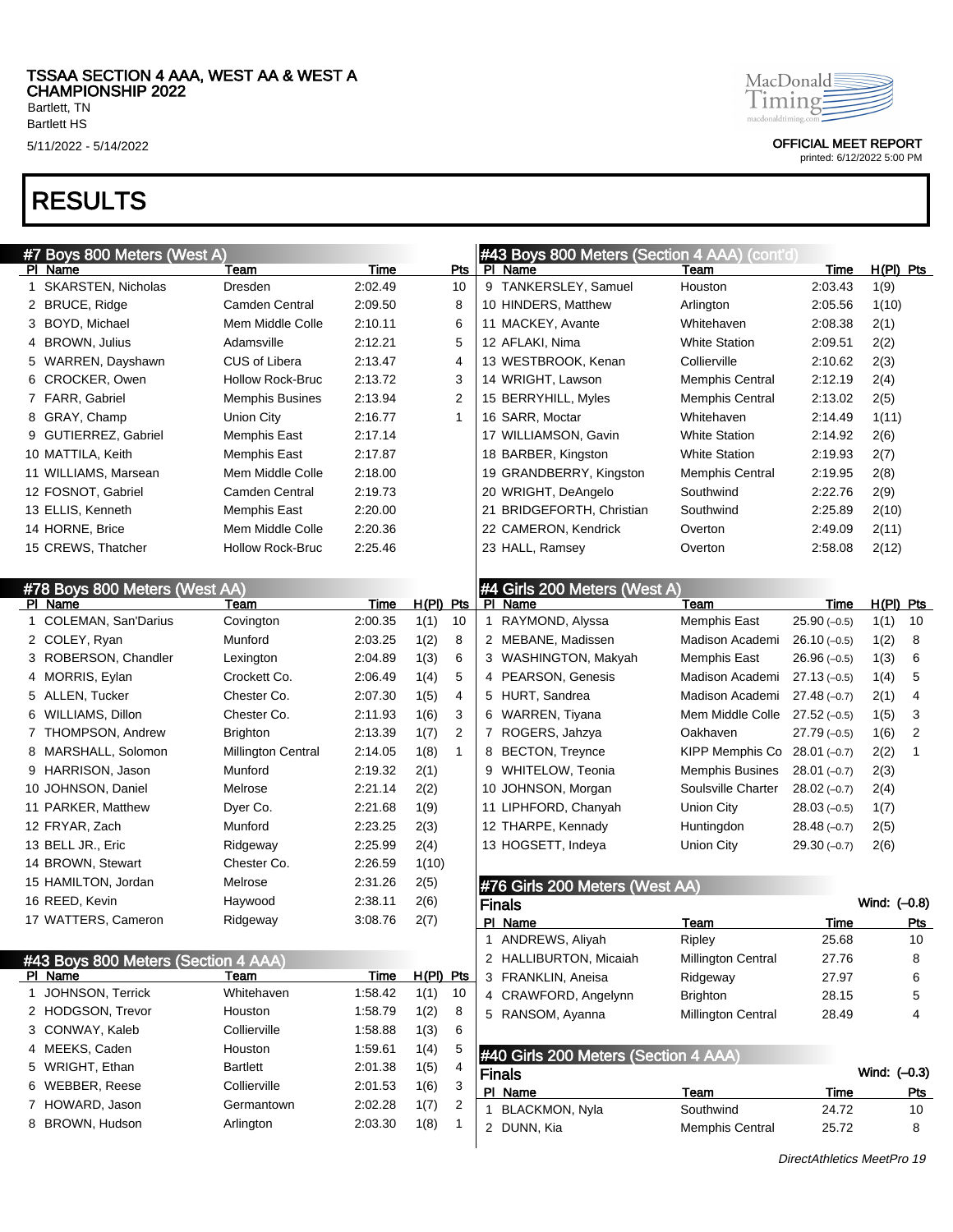Bartlett, TN Bartlett HS

# RESULTS

|                               | #40 Girls 200 Meters (Section 4 AAA) (cont'd) |                |                |                |              | #48 Girls 3200 Meters (Section 4 AAA) |                      |                            |                |
|-------------------------------|-----------------------------------------------|----------------|----------------|----------------|--------------|---------------------------------------|----------------------|----------------------------|----------------|
| <b>Finals</b>                 |                                               |                | Wind: (-0.3)   |                |              | PI Name                               | Team                 | <b>Time</b>                | <b>Pts</b>     |
| PI Name                       | Team                                          | Time           |                | Pts            |              | 1 BRAESE, Ann-Marie                   | Arlington            | 11:20.00                   | 10             |
| 3 MUNGEN, Karlisa             | Houston                                       | 25.73          |                | 6              |              | 2 NASH, Scarlett                      | Collierville         | 11:58.44                   | 8              |
| 4 REED, Jayla                 | <b>Bartlett</b>                               | 25.86          |                | 5              |              | 3 HURLBUT, Emma                       | Collierville         | 12:08.08                   | 6              |
| 5 CARNEY, Dior                | <b>Memphis Central</b>                        | 26.09          |                | 4              |              | 4 POKORNY-YADAV, Anissa               | Houston              | 12:20.80                   | 5              |
| 6 RHODES, Madison             | Cordova                                       | 26.38          |                | 3              |              | 5 ZAMORANO, Sofia                     | Collierville         | 13:08.90                   | 4              |
| 7 MOORE, LaCaria              | Whitehaven                                    | 26.50          |                | $\overline{2}$ |              | 6 THWEATT, Emma                       | Houston              | 13:28.74                   | 3              |
|                               |                                               |                |                |                |              | 7 HENAGER, Emma                       | Houston              | 14:07.36                   | $\overline{c}$ |
| #3 Boys 200 Meters (West A)   |                                               |                |                |                |              | 8 BOWDEN, Layloni                     | Southwind            | 15:40.84                   | 1              |
| PI Name                       | Team                                          | Time           | H(PI) Pts      |                |              |                                       |                      |                            |                |
| 1 TAYLOR, Mack                | Wooddale                                      | $22.49 (+0.3)$ | 1(1)           | 10             |              | #47 Boys 3200 Meters (Section 4 AAA)  |                      |                            |                |
| 2 MITCHELL, Brandon           | Mem Middle Colle                              | $22.51 (+0.3)$ | 1(2)           | 8              |              | PI Name                               | Team                 | Time                       | <b>Pts</b>     |
| 3 HAYES, Evan                 | Mem Middle Colle 22.83 (+0.3)                 |                | 1(3)           | 6              | $\mathbf{1}$ | KIRBY, Chance                         | <b>Bartlett</b>      | 10:06.52                   | 10             |
| 4 STIGER, Jamal               | Adamsville                                    | $22.99 (+0.3)$ | 1(4)           | 5              |              | 2 RANDALL, Robert                     | Houston              | 10:07.16                   | 8              |
| 5 TAYLOR, Marquez             | McKenzie High Sc 23.05 (+0.3)                 |                | 1(5)           | 4              |              | 3 PATTERSON, Christian                | <b>Bartlett</b>      | 10:07.92                   | 6              |
| 6 HELTON, Luke                | Adamsville                                    | $23.27 (+0.3)$ | 1(6)           | 3              |              | 4 LYONS, Brent                        | Arlington            | 10:09.67                   | 5              |
| 7 TUGGLES, Caleb              | Mem Middle Colle                              | $23.47 (+0.3)$ | 1(7)           | 2              |              | 5 TORRES, Dante                       | <b>Bartlett</b>      | 10:16.19                   | 4              |
| 8 MEEKS, Jermichael           | Memphis School o 23.57 (+0.3)                 |                | 1(8)           | $\mathbf{1}$   |              | 6 YATES, Carson                       | Arlington            | 10:50.60                   | 3              |
| 9 CUNNINGHAM, Malakai         | Milan                                         | $23.60(-1.1)$  | 2(1)           |                |              | 7 ALHAIDARI, Hamza                    | <b>White Station</b> | 10:56.58                   | 2              |
| 10 RIVERS, Jamari             | Humboldt                                      | $23.65(-1.1)$  | 2(2)           |                |              | 8 GRAHAM, Andrew                      | Collierville         | 10:56.62                   | $\mathbf{1}$   |
| 11 CRAWFORD, Marquez          | KIPP Memphis Co $23.71(-1.1)$                 |                | 2(3)           |                |              | 9 MCCORMICK, Sam                      | Houston              | 11:03.18                   |                |
| 12 KIRK, Tyshun               | Memphis Busines                               | $24.01(-1.1)$  | 2(4)           |                |              | 10 BLACK, Lucas                       | Arlington            | 11:13.22                   |                |
| 13 VOWELL, Chase              | Madison Academi                               | $24.18(-1.1)$  | 2(5)           |                |              | 11 MCKENNA, Joshua                    | Houston              | 11:20.89                   |                |
| 14 INGRAM, Tylan              | Trezevant                                     | $24.49(-1.1)$  | 2(6)           |                |              | 12 WRIGHT, Dayton                     | Whitehaven           | 12:16.74                   |                |
| 15 BONDS, Cam'ron             | Peabody                                       | $25.19(-1.1)$  | 2(7)           |                |              |                                       |                      |                            |                |
|                               |                                               |                |                |                |              | #22 Girls 4 x 400m Relay (West A)     |                      |                            |                |
| #75 Boys 200 Meters (West AA) |                                               |                |                |                |              | PI Team                               |                      | Time                       | $H(PI)$ Pts    |
| <b>Finals</b>                 |                                               |                | Wind: (-0.7)   |                | 1            | Memphis East (A)                      |                      | 4:15.97                    | 1(1)<br>10     |
| PI Name                       | Team                                          | Time           |                | Pts            |              | 2 Union City (A)                      |                      | 4:32.65                    | 1(2)<br>8      |
| 1 EDLER, TJ                   | Ripley                                        | 22.35          |                | 10             |              | 3 KIPP Memphis Coll (A)               |                      | 4:33.71                    | 1(3)<br>6      |
| 2 DODSON, Jermaine            | Melrose                                       | 22.57          |                | 8              |              | 4 Madison Academic Mag (A)            |                      | 4:38.12                    | 5<br>2(1)      |
| 3 JARRETT, Nicholas           | Haywood                                       | 22.59          |                | 6              |              | 5 Mem Middle College (A)              |                      | 4:42.03                    | 1(4)<br>4      |
| 4 DAVIS, Carlos               | <b>Millington Central</b>                     | 22.64          |                | 5              |              | 6 Memphis Rise Acad (A)               |                      | 4:46.99                    | 1(5)<br>3      |
| 5 HAMMOND, Givonni            | Dyersburg                                     | 23.15          |                | 4              |              | 7 Mitchell (A)                        |                      | 4:47.64                    | 1(6)<br>2      |
| 6 BELL, Jordan                | Munford                                       | 23.78          |                | 3              | 8            | Trezevant (A)                         |                      | 4:50.37                    | 1(7)<br>1      |
|                               |                                               |                |                | $\overline{2}$ |              | 9 MLK College Prep (A)                |                      | 4:54.09                    | 2(2)           |
| 7 AYERS, Quintarious          | Ridgeway                                      | 23.84          |                |                |              | 10 Soulsville Charter (A)             |                      | 5:00.52                    | 1(8)           |
|                               |                                               |                |                |                |              | 11 Huntingdon (A)                     |                      | 5:07.59                    | 2(3)           |
|                               | #39 Boys 200 Meters (Section 4 AAA)           |                |                |                |              |                                       |                      |                            |                |
| <b>Finals</b>                 |                                               |                | Wind: $(-1.1)$ |                |              | #104 Girls 4 x 400m Relay (West AA)   |                      |                            |                |
| PI Name                       | Team                                          | Time           |                | <b>Pts</b>     |              | PI Team                               |                      | <b>Time</b>                | <u>Pts</u>     |
| 1 WARE, Jordan                | Memphis Central                               | 21.34          |                | 10             |              | 1 Covington (A)                       |                      | 4:25.34                    | 10             |
| 2 NOBLE, Courtland            | <b>White Station</b>                          | 21.66          |                | 8              |              | 2 Munford (A)                         |                      | 4:25.90                    | 8              |
| 3 DEBERRY, David              | Collierville                                  | 21.94          |                | 6              |              | 3 Haywood (A)                         |                      | 4:36.26                    | 6              |
| 4 BELL, Tyler                 | <b>Memphis Central</b>                        | 22.18          |                | 5              |              | 4 Millington Central (A)              |                      | 4:46.86                    | 5              |
| 5 JONES, Kedarius             | Whitehaven                                    | 22.29          |                | 4              |              |                                       |                      |                            |                |
| 6 HALEY, Xavier               | <b>Bartlett</b>                               | 22.90          |                | 3              |              |                                       |                      |                            |                |
| 7 WILLIAMS, Joe               | Whitehaven                                    | 23.32          |                | 2              |              |                                       |                      |                            |                |
|                               |                                               |                |                |                |              |                                       |                      | DirectAthletics MeetPro 20 |                |



5/11/2022 - 5/14/2022 OFFICIAL MEET REPORT